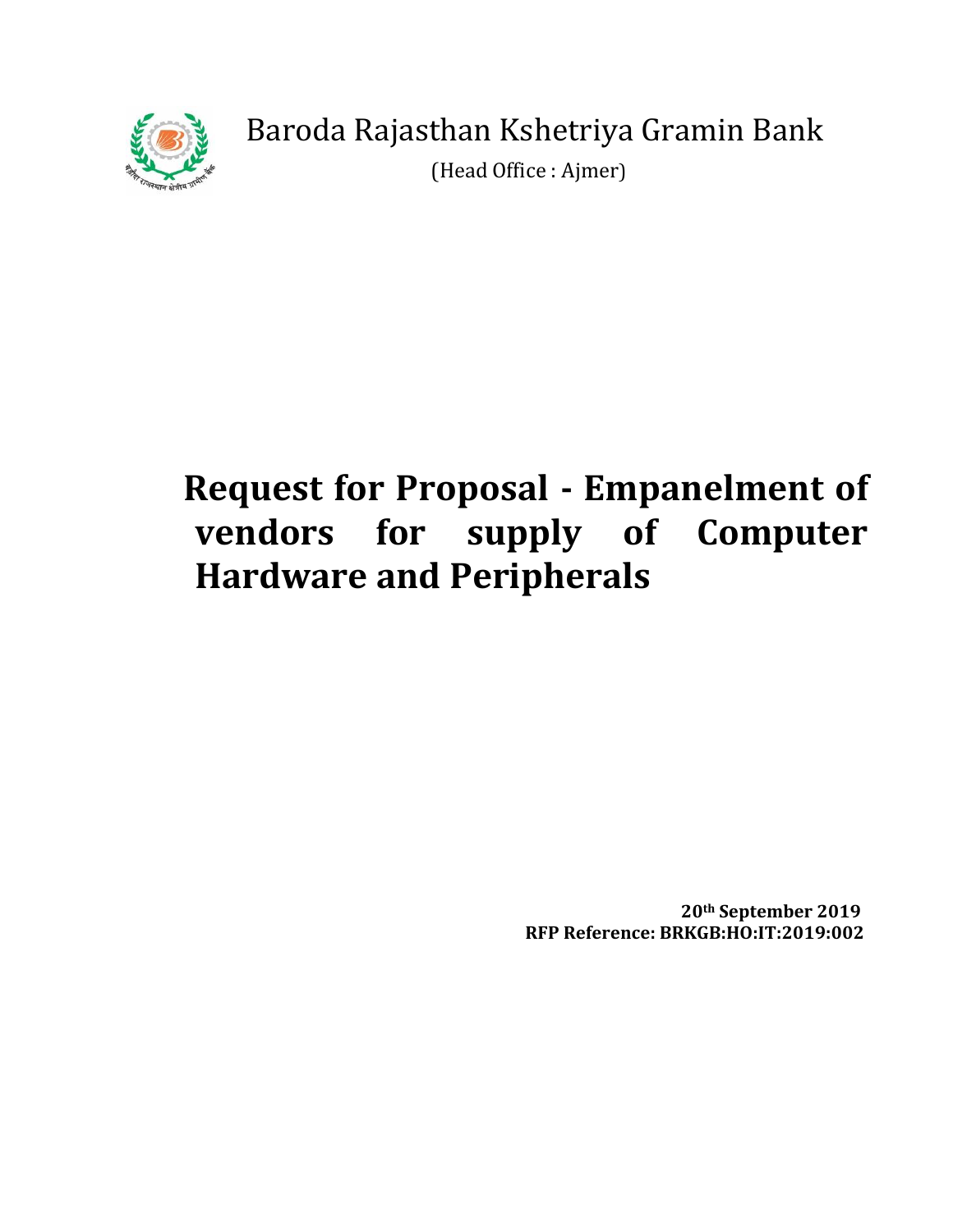

| #              | <b>Particulars</b>                                        | <b>Timeline</b>                            |
|----------------|-----------------------------------------------------------|--------------------------------------------|
|                | RFP Issuance Date                                         | 20th September 2019                        |
| 2              | Last Date of Receiving Clarifications                     | 5:00 PM on 27 <sup>th</sup> September 2019 |
| 3              | Last Date of Submission of RFP Response<br>(Closing Date) | 3:00 PM on 14th October 2019               |
| $\overline{4}$ | <b>Technical Bid Opening Date</b>                         | 3:00 PM on 14th October 2019               |
| 5              | Financial Bid Opening Date                                | Intimated later                            |

#### **[A] Important Dates:**

## **[B] Important Clarifications:**

Following terms are used in the document interchangeably to mean:

- 1. Bank, BRKGB means 'Baroda Rajasthan Kshetriya Gramin Bank'
- 2. Recipient, Respondent, Bidder and Vendor means the respondent to the RFP document
- 3. RFP means the Request For Proposal document
- 4. OEMs means "Original Equipment Manufacturers"
- 5. Bidder / Vendor, Bank shall be individually referred to as 'Party' and collectively as 'Parties'
- 6. Tender means RFP response documents prepared by the bidder and submitted to Baroda Rajasthan Kshetriya Gramin Bank

#### **Confidentiality:**

*This document is meant for the specific use by the Company / person/s interested to participate in the current tendering process. This document in its entirety is subject to Copyright Laws. Baroda Rajasthan Kshetriya Gramin Bank expects the bidders or any person acting on behalf of the bidders strictly adhere to the instructions given in the document and maintain confidentiality of information. The bidders will be held responsible for any misuse of information contained in the document, and liable to be prosecuted by the Bank In the event that such a circumstance is brought to the notice of the Bank. By downloading the document, the interested party is subject to confidentiality clauses.*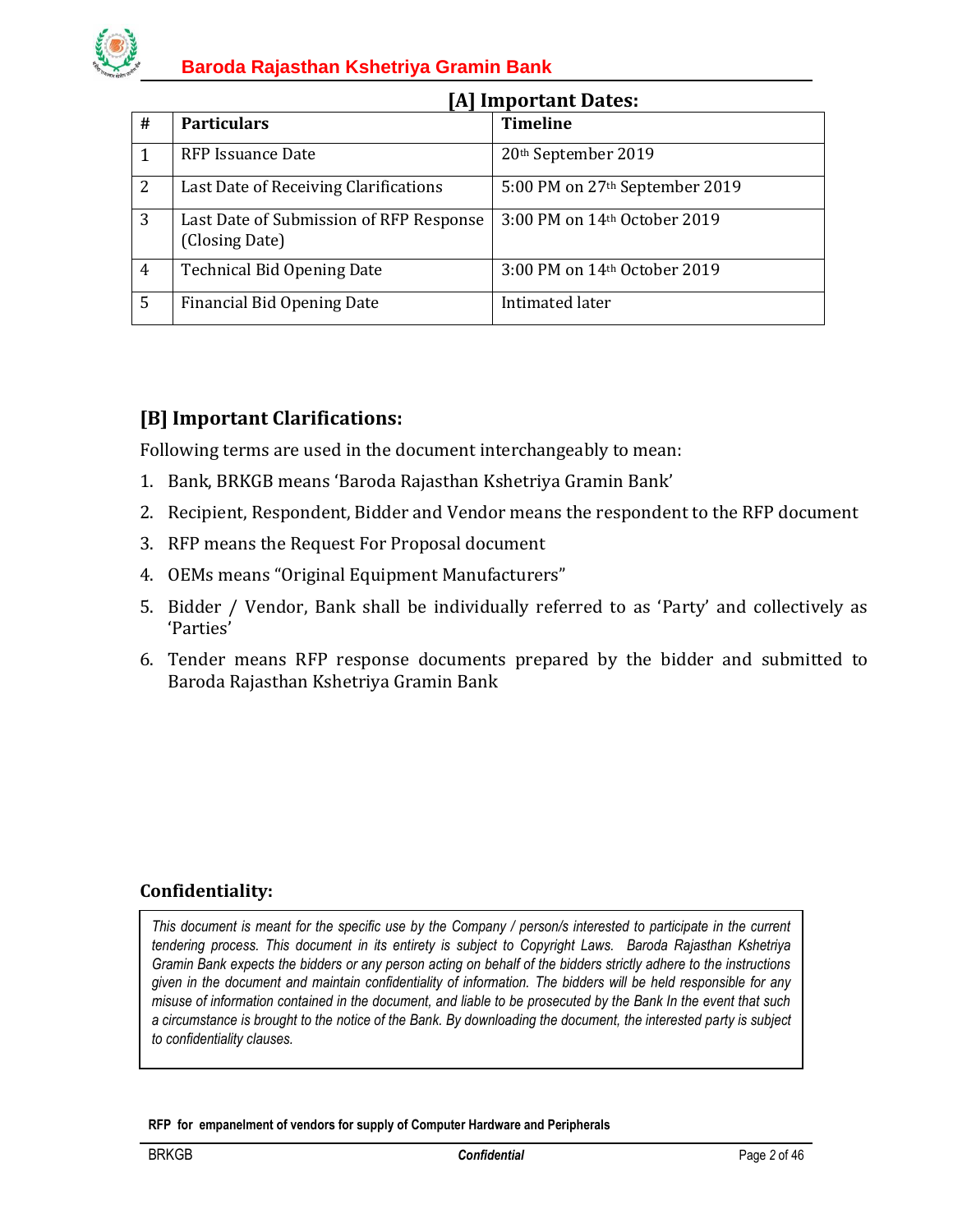# **Killer**

| 1. |        |                                                                                |  |
|----|--------|--------------------------------------------------------------------------------|--|
|    | 1.1    |                                                                                |  |
|    | 1.2    |                                                                                |  |
|    | 1.3    |                                                                                |  |
|    | 1.4    |                                                                                |  |
|    | 1.5    |                                                                                |  |
|    | 1.6    |                                                                                |  |
|    | 1.7    |                                                                                |  |
|    | 1.8    |                                                                                |  |
|    | 1.9    |                                                                                |  |
|    | 1.10   |                                                                                |  |
|    | 1.11   |                                                                                |  |
|    | 1.12   |                                                                                |  |
| 2. |        |                                                                                |  |
|    | 2.1    |                                                                                |  |
|    | 2.1.1  |                                                                                |  |
|    | 2.1.2  |                                                                                |  |
|    | 2.2    |                                                                                |  |
|    | 2.3    |                                                                                |  |
|    | 2.4    |                                                                                |  |
|    | 2.5    |                                                                                |  |
|    | 2.6    |                                                                                |  |
|    | 2.7    |                                                                                |  |
|    | 2.8    |                                                                                |  |
|    | 2.9    |                                                                                |  |
|    | 2.10   |                                                                                |  |
|    | 2.11   |                                                                                |  |
|    | 2.12   |                                                                                |  |
|    | 2.12.1 |                                                                                |  |
|    | 2.13   |                                                                                |  |
|    | 2.14   |                                                                                |  |
|    | 2.15   |                                                                                |  |
|    | 2.16   |                                                                                |  |
|    | 2.17   |                                                                                |  |
|    |        | RFP for empanelment of vendors for supply of Computer Hardware and Peripherals |  |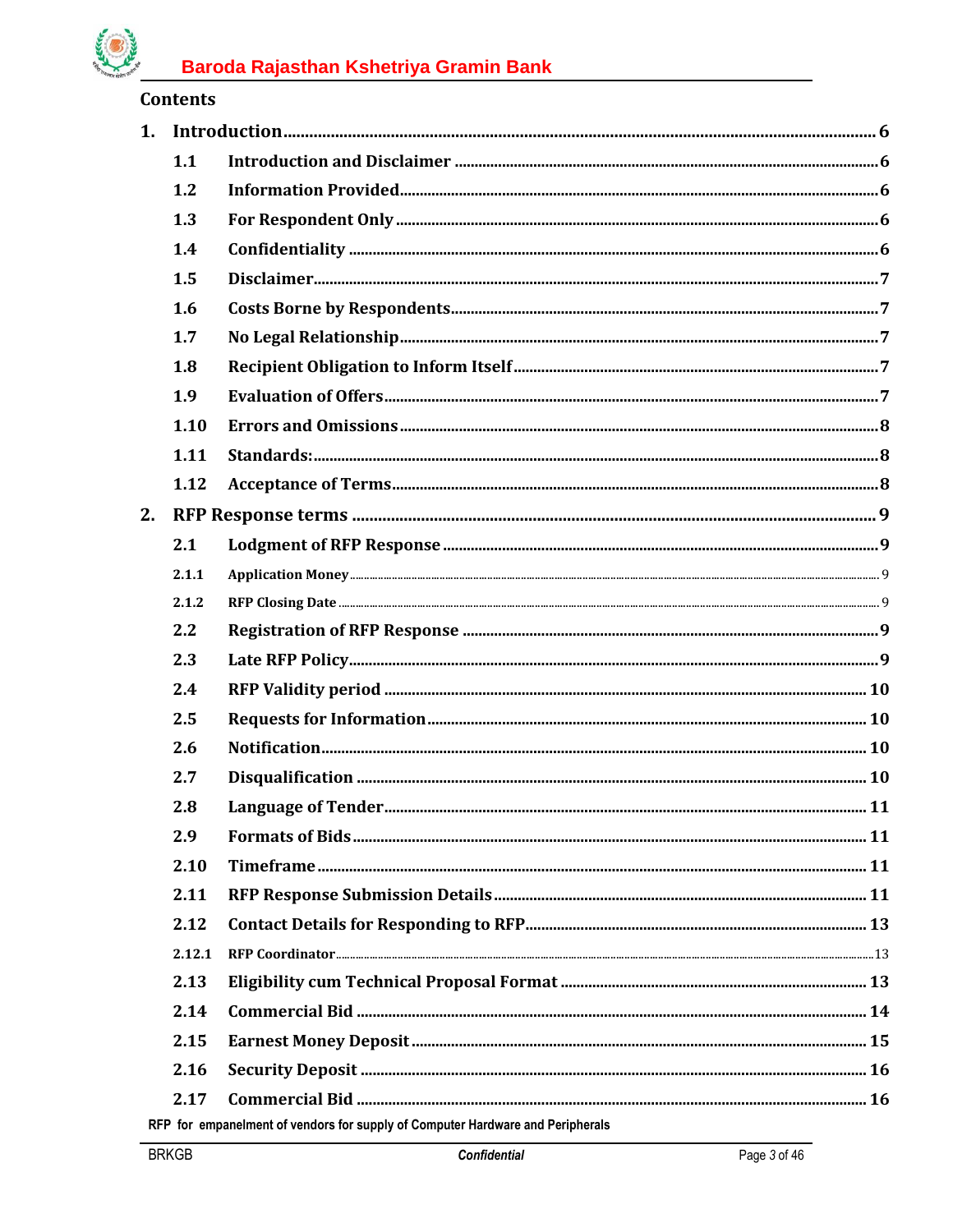# **CARGE BY**

# Baroda Rajasthan Kshetriya Gramin Bank

| 3. |       |  |
|----|-------|--|
|    | 3.1   |  |
|    | 3.2   |  |
|    | 3.3   |  |
|    | 3.4   |  |
| 4. |       |  |
|    | 4.1   |  |
|    | 4.2   |  |
| 5. |       |  |
|    | 5.1   |  |
|    | 5.1.1 |  |
|    | 5.1.2 |  |
|    | 5.1.3 |  |
|    | 5.1.4 |  |
|    | 5.2   |  |
|    | 5.2.1 |  |
|    | 5.2.2 |  |
|    | 5.2.3 |  |
|    | 5.2.4 |  |
|    | 5.2.5 |  |
|    | 6.1   |  |
|    | 6.2   |  |
|    | 6.3   |  |
|    | 6.4   |  |
|    | 6.5   |  |
|    | 6.6   |  |
|    | 6.7   |  |
|    | 6.8   |  |
|    | 6.9   |  |
|    | 6.10  |  |
|    | 6.11  |  |
|    | 6.12  |  |
|    | 6.13  |  |
|    | 6.14  |  |
|    | 6.15  |  |
|    |       |  |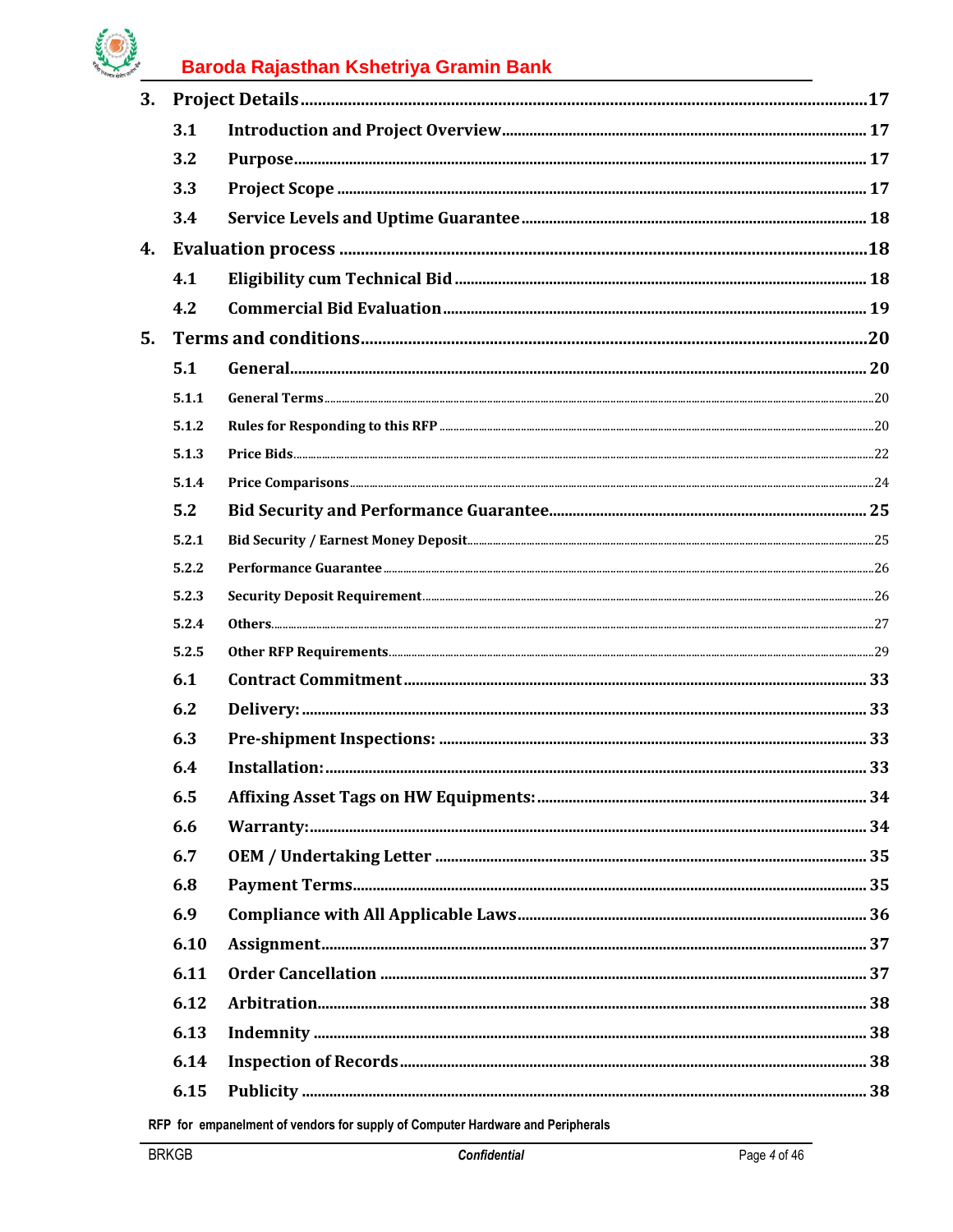

|                                | 6.16 |  |  |  |
|--------------------------------|------|--|--|--|
|                                | 6.17 |  |  |  |
|                                | 6.18 |  |  |  |
|                                | 6.19 |  |  |  |
|                                | 6.20 |  |  |  |
|                                | 6.21 |  |  |  |
|                                | 6.22 |  |  |  |
|                                | 6.23 |  |  |  |
|                                | 6.24 |  |  |  |
|                                | 6.25 |  |  |  |
|                                | 6.26 |  |  |  |
|                                | 6.27 |  |  |  |
|                                | 6.28 |  |  |  |
|                                | 6.29 |  |  |  |
|                                |      |  |  |  |
| $7_{\scriptscriptstyle{\sim}}$ |      |  |  |  |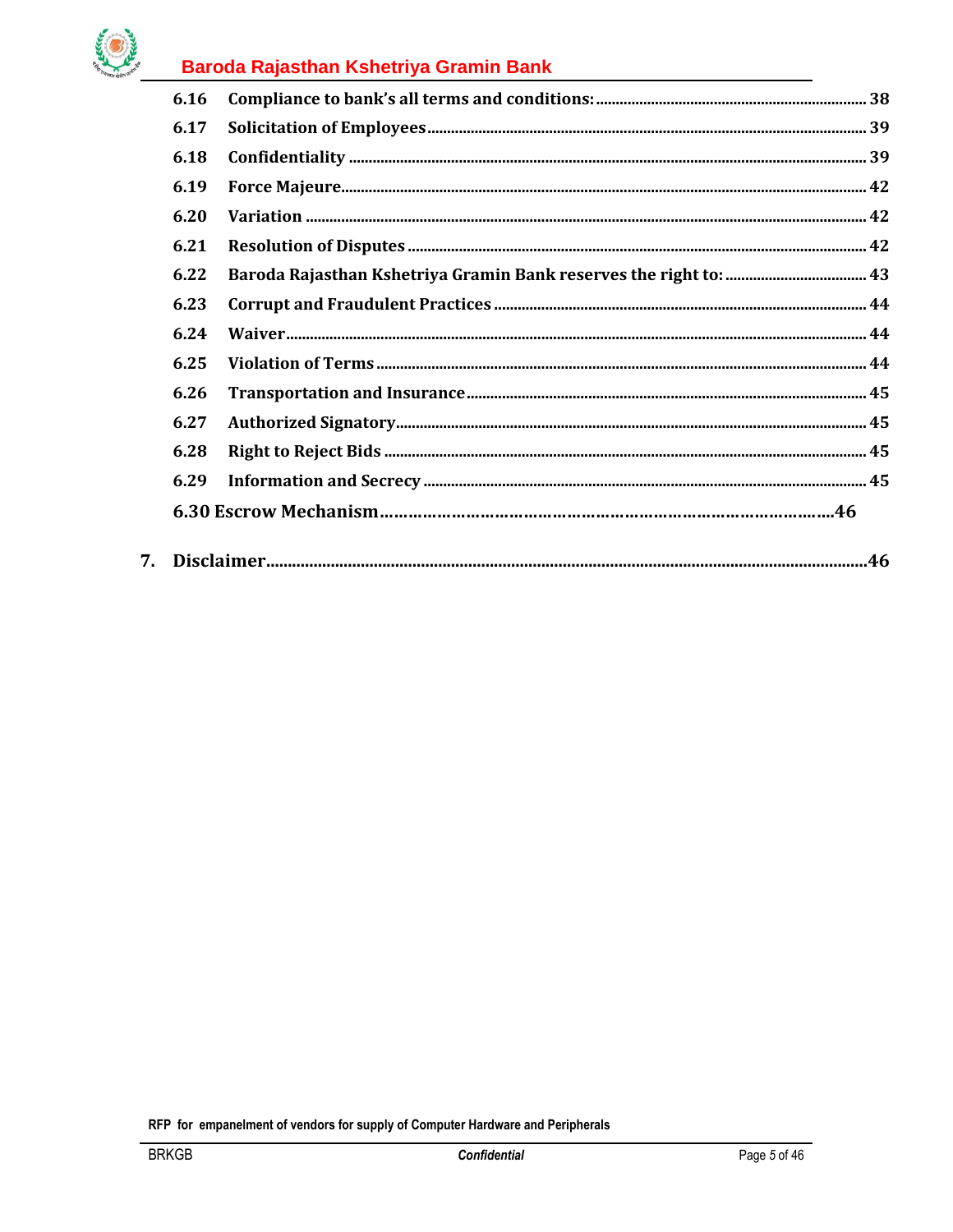

## <span id="page-5-0"></span>**1. Introduction**

## <span id="page-5-1"></span>**1.1 Introduction and Disclaimer**

This Request for Proposal (RFP) document has been prepared solely for the purpose of enabling Baroda Rajasthan Kshetriya Gramin Bank ("the Bank") to empanel vendors for supply of Computer Hardware and Peripherals at its Branches / Administrative offices.

The RFP document is not recommendation, offer or invitation to enter into a contract, agreement or any other arrangement, in respect of the services. The provision of the services is subject to observance of selection process and appropriate documentation being agreed between the Bank and any successful bidder as identified by the Bank, after completion of the selection process as detailed in this document.

## <span id="page-5-2"></span>**1.2 Information Provided**

The RFP document contains statements derived from information that is believed to be true and reliable at the date obtained but does not purport to provide all of the information that may be necessary or desirable to enable an intending contracting party to determine whether or not to enter into a contract or arrangement with the Bank in relation to the provision of services. Neither the Bank nor any of its directors, officers, employees, agents, representative, contractors, or advisers gives any representation or warranty (whether oral or written), express or implied as to the accuracy, updating or completeness of any writings, information or statement given or made in this RFP document. Neither the Bank nor any of its directors, officers, employees, agents, representative, contractors, or advisers has carried out or will carry out an independent audit or verification or investigation or due diligence exercise in relation to the contents of any part of the RFP document.

#### <span id="page-5-3"></span>**1.3 For Respondent Only**

The RFP document is intended solely for the information of the party to whom it is issued ("the Recipient" or "the Respondent") and no other person or organization.

## <span id="page-5-4"></span>**1.4 Confidentiality**

The RFP document is confidential and is not to be disclosed, reproduced, transmitted, or made available by the Recipient to any other person. The RFP document is provided to the Recipient on the basis of the undertaking of confidentiality given by the Recipient to the Bank. The Bank may update or revise the RFP document or any part of it. The Recipient accepts that any such revised or amended document will be subject to the same confidentiality undertaking.

The Recipient will not disclose or discuss the contents of the RFP document with any officer, employee, consultant, director, agent, or other person associated or affiliated in any way with the Bank or any of its customers or suppliers without the prior written consent of the Bank.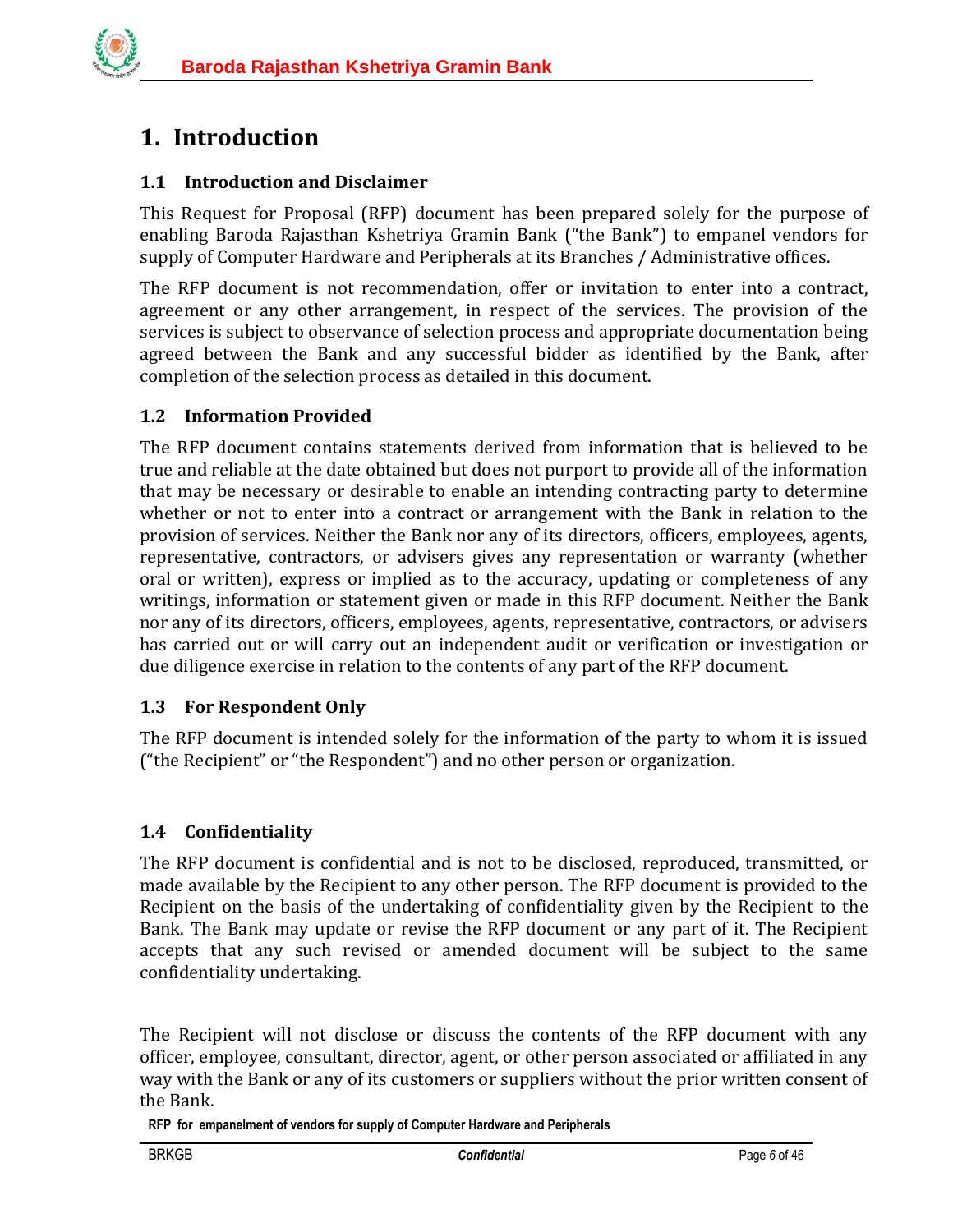## <span id="page-6-0"></span>**1.5 Disclaimer**

Subject to any law to the contrary, and to the maximum extent permitted by law, the Bank and its directors, officers, employees, contractors, representatives, agents, and advisers disclaim all liability from any loss, claim, expense (including, without limitation, any legal fees, costs, charges, demands, actions, liabilities, expenses or disbursements incurred therein or incidental thereto) or damage, (whether foreseeable or not) ("Losses") suffered by any person acting on or refraining from acting because of any presumptions or information (whether oral or written and whether express or implied), including forecasts, statements, estimates, or projections contained in this RFP document or conduct ancillary to it whether or not the Losses arises in connection with any ignorance, negligence, inattention, casualness, disregard, omission, default, lack of care, immature information, falsification or misrepresentation on the part of the Bank or any of its directors, officers, employees, contractors, representatives, agents, or advisers.

## <span id="page-6-1"></span>**1.6 Costs Borne by Respondents**

All costs and expenses (whether in terms of time or money) incurred by the Recipient / Respondent in any way associated with the development, preparation and submission of responses, including but not limited to attendance at meetings, discussions, demonstrations, etc. and providing any additional information required by the Bank, will be borne entirely and exclusively by the Recipient / Respondent.

## <span id="page-6-2"></span>**1.7 No Legal Relationship**

No binding legal relationship will exist between any of the Recipients / Respondents and the Bank until execution of a contractual agreement to the full satisfaction of the Bank.

## <span id="page-6-3"></span>**1.8 Recipient Obligation to Inform Itself**

The Recipient must apply its own care and conduct its own investigation and analysis regarding any information contained in the RFP document and the meaning and impact of that information.

#### <span id="page-6-4"></span>**1.9 Evaluation of Offers**

Each Recipient acknowledges and accepts that the Bank may, in its sole and absolute discretion, apply whatever criteria it deems appropriate in the selection of organizations, not limited to those selection criteria set out in this RFP document.

The issuance of RFP document is merely an invitation to offer and must not be construed as any agreement or contract or arrangement nor would it be construed as any investigation or review carried out by a Recipient. The Recipient unconditionally acknowledges by submitting its response to this RFP document that it has not relied on any idea, information, statement, representation, or warranty given in this RFP document.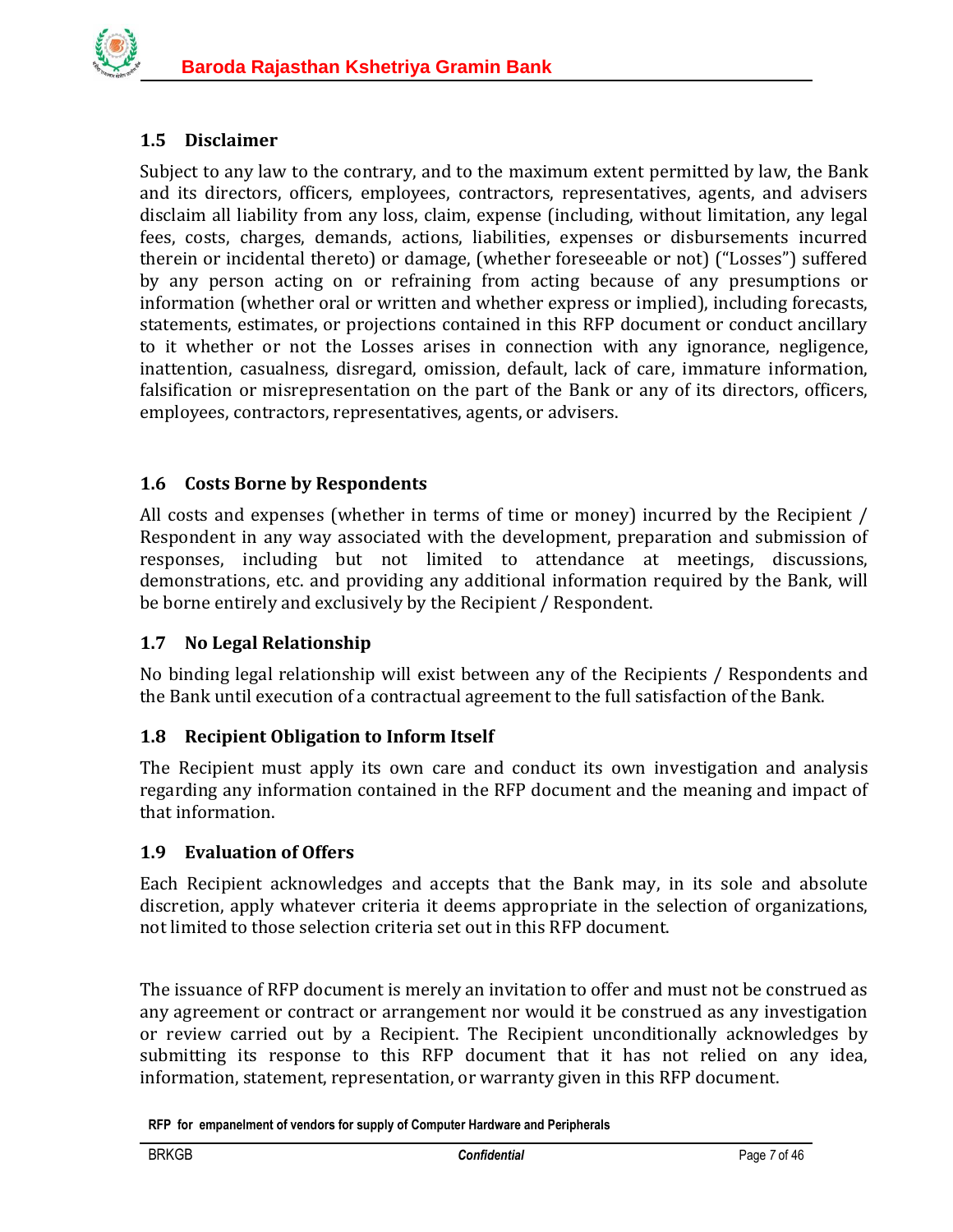## <span id="page-7-0"></span>**1.10 Errors and Omissions**

Each Recipient should notify the Bank of any error, fault, omission, or discrepancy found in this RFP document but not later than last date of receiving clarifications as specified in Section 2.10.

#### <span id="page-7-1"></span>**1.11 Standards:**

All standards to be followed will adhere to Bureau of Indian Standards (BIS) specifications or other acceptable standards.

#### <span id="page-7-2"></span>**1.12 Acceptance of Terms**

A Recipient will, by responding to the Bank's RFP document, be deemed to have accepted the terms as stated in this RFP document.

**RFP for empanelment of vendors for supply of Computer Hardware and Peripherals**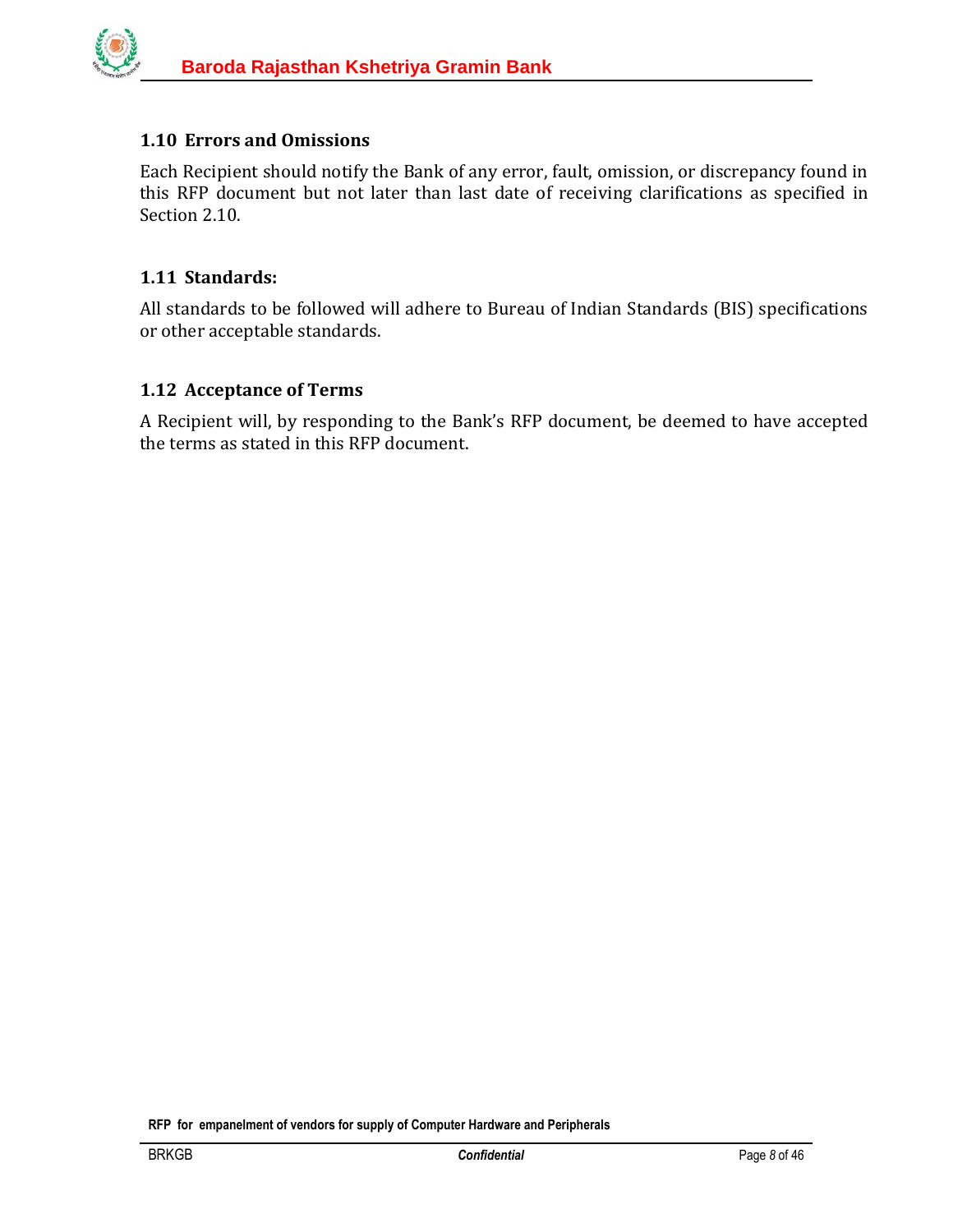## <span id="page-8-0"></span>**2. RFP Response terms**

## <span id="page-8-1"></span>**2.1 Lodgment of RFP Response**

#### <span id="page-8-2"></span>**2.1.1 Application Money**

Application Money of Rs. 1,000/- (Rupees One Thousand Only) by way of Bankers Cheque / Demand Draft / Pay Order favoring Baroda Rajasthan Kshetriya Gramin Bank, payable at Ajmer (Rajasthan), which is non refundable, must be submitted separately along with RFP response. The Bank may, at its discretion, reject any bidder where application money has not been furnished with RFP response.

#### <span id="page-8-3"></span>**2.1.2 RFP Closing Date**

RFP Response should be received by the officials indicated not later than 3:00 PM on **14th October 2019** at Baroda Rajasthan Kshetriya Gramin Bank as per the details given in this Section.

#### <span id="page-8-4"></span>**2.2 Registration of RFP Response**

Registration of RFP response will be effected by the Bank by making an entry in a separate register kept for the purpose upon the Bank receiving the RFP response in the above manner. The registration must contain all duly signed documents, information, and details required by this RFP. If the submission to this RFP does not include all the documents and information required or is incomplete or submission is through Fax mode, the RFP is liable to be summarily rejected.

All submissions, including any accompanying documents, will become the property of the Bank. The Recipient shall be deemed to have licensed, and granted all rights to, the Bank to reproduce the whole or any portion of their submission for the purpose of evaluation, to disclose the contents of the submission to other Recipients who have registered a submission and to disclose and/or use the contents of the submission as the basis for any resulting RFP process, notwithstanding any copyright or other intellectual property right of the Recipient that may subsist in the submission or accompanying documents.

#### <span id="page-8-5"></span>**2.3 Late RFP Policy**

RFP responses received after the deadline for lodgment of RFPs may be registered by the Bank and may be considered and evaluated by the evaluation team at the absolute discretion of the Bank. Respondents are to provide detailed evidence to substantiate the reasons for a late RFP submission. It should be clearly noted that the Bank has no obligation to accept or act on any reason for a late submitted response to RFP. The Bank has no liability to any Respondent who lodges a late RFP response for any reason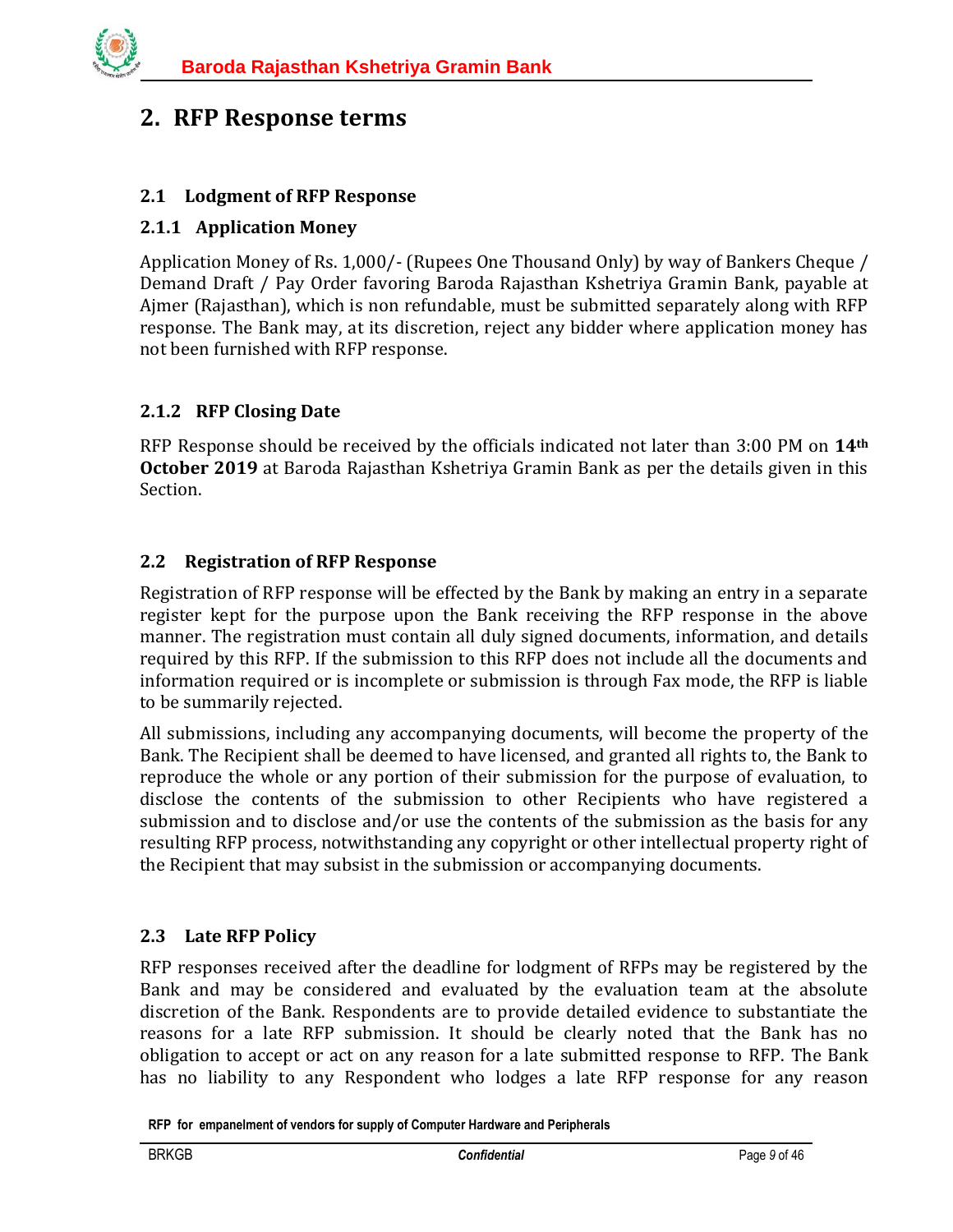

whatsoever, including RFP responses taken to be late only because of another condition of responding.

## <span id="page-9-0"></span>**2.4 RFP Validity period**

RFP responses must remain valid and open for evaluation according to their terms for a period till 31st March 2020. The Bank shall have the right at its sole and absolute discretion to continue the assignment/contract on the selected bidder for future requirement for various items/activities as described in the RFP after expiry of Contract period.

## <span id="page-9-1"></span>**2.5 Requests for Information**

Recipients are required to direct all communications for any clarification related to this RFP to **RFP Coordinator**.

All questions relating to the RFP, technical or otherwise, must be in writing and addressed to the addresses given in clause 2.11. **Interpersonal communications will not be entered into and a Respondent will be disqualified if attempting to enter into such communications**.

The Respondent must communicate the same in writing. The Bank will try to reply, without any obligation in respect thereof, every reasonable query raised by the Respondents in the manner specified. However, the Bank will not answer any communication initiated by the Respondents later than 5:00 PM on 27th September 2019.

However, the Bank may in its absolute discretion seek, but under no obligation to seek, additional information or material from any Respondents after the RFP closes and all such information and material provided must be taken to form part of that Respondent's response.

Respondents should invariably provide details of their valid email address (es) as responses to queries will only be provided to the Respondent via email. If Bank in its sole and absolute discretion deems that the originator of the query will gain an advantage by a response to a question, then Bank reserves the right to communicate such response to all Respondents.

The Bank may in its absolute discretion engage in discussion or negotiation with any Respondent (or simultaneously with more than one Respondent) after the RFP closes to improve or clarify any response.

## <span id="page-9-2"></span>**2.6 Notification**

The Bank will notify the Respondents in writing as soon as practicable after the RFP Evaluation Complete date, about the outcome of the RFP evaluation process, including whether the Respondent's RFP response has been accepted or rejected. The Bank is not obliged to provide any reasons for any such acceptance or rejection.

#### <span id="page-9-3"></span>**2.7 Disqualification**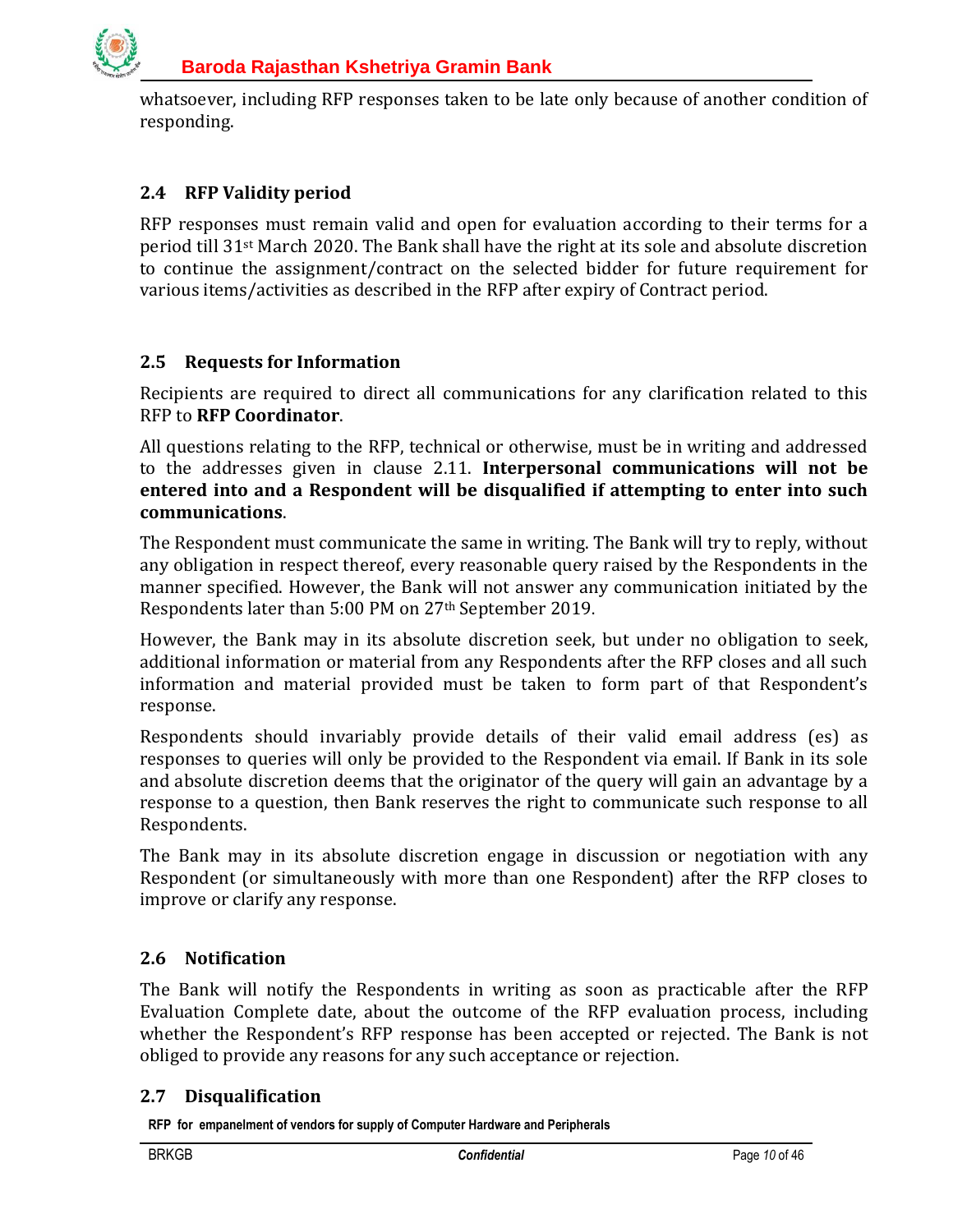

Any form of canvassing/lobbying/influence/query regarding short listing, status etc shall be a disqualification. Bank shall reject responses to the tender without assigning any reasons to respondent.

## <span id="page-10-0"></span>**2.8 Language of Tender**

The Tender prepared by the Bidder, as well as all correspondence and documents relating to the Tender exchanged by the Bidder and the Bank and supporting documents and printed literature shall be in English language only.

#### <span id="page-10-1"></span>**2.9 Formats of Bids**

The bidders should use the formats prescribed by the Bank in the TENDER for submitting both technical and commercial bids.

The Bank reserves the right to ascertain information from the banks and other institutions to which the bidders have rendered their services for execution of similar projects.

#### <span id="page-10-2"></span>**2.10 Timeframe**

The following is the timeframe for the overall selection process. The Bank reserves the right to vary this timeframe at its absolute and sole discretion and without providing any notice/intimation or reasons thereof. Changes to the timeframe will be relayed to the affected Respondents during the process.

| #              | <b>Particulars</b>                                        | <b>Timeline</b>                            |
|----------------|-----------------------------------------------------------|--------------------------------------------|
|                | RFP Issuance Date                                         | 20th September 2019                        |
| 2              | Last Date of Receiving Clarifications                     | 5:00 PM on 27 <sup>th</sup> September 2019 |
| 3              | Last Date of Submission of RFP Response<br>(Closing Date) | 3:00 PM on 14th October 2019               |
| $\overline{4}$ | <b>Technical Bid Opening Date</b>                         | 3:00 PM on 14th October 2019               |
| -5             | Financial Bid Opening Date                                | Intimated later                            |

The time schedule will be strictly followed. Interested parties are expected to adhere to these timelines. However, the Bank reserves the right to change the aforementioned timelines.

#### <span id="page-10-3"></span>**2.11 RFP Response Submission Details**

Eligibility & Technical bids shall be submitted in separate sealed sub-envelopes super scribing: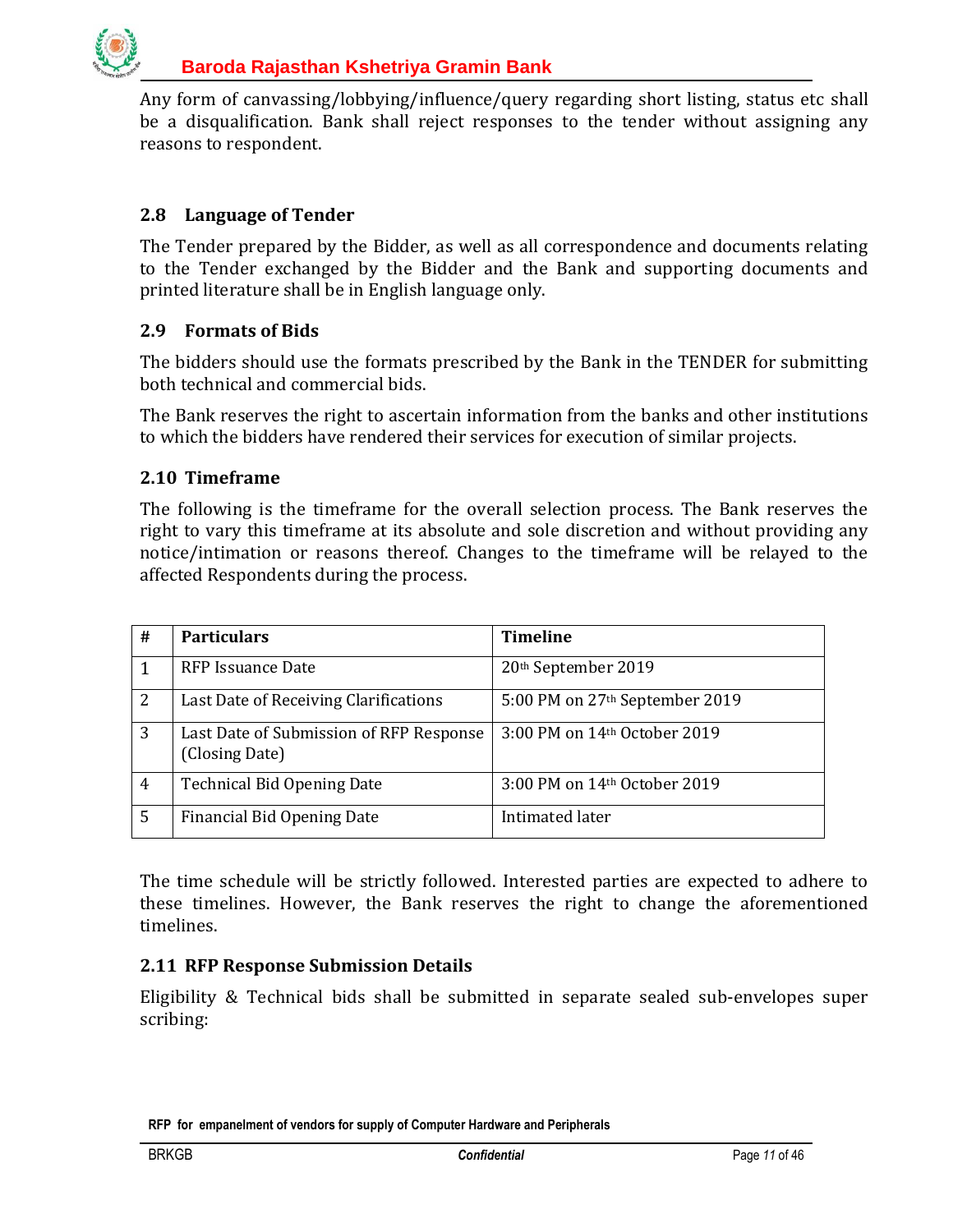

"**ELIGIBILITY CUM TECHNICAL BID FOR BARODA RAJASTHAN KSHETRIYA GRAMIN BANK - EMPANELMENT OF VENDORS FOR SUPPLY OF COMPUTER HARDWARE AND PERIPHERALSSUBMITTED BY ……………. ON ……….. AT AJMER, DUE DATE** …………" on the top of the sub-envelope containing the Eligibility cum technical Bid. First sub envelope should also have the Application Money Demand Draft / Banker's Cheque and the EMD

"**COMMERCIAL BID FOR BARODA RAJASTHAN KSHETRIYA GRAMIN BANK – EMPANELMENT OF VENDORS FOR SUPPLY OF COMPUTER HARDWARE AND PERIPHERALS SUBMITTED BY ……………. ON ……….. AT AJMER, DUE DATE** …………" on the top of the sub-envelope containing the Commercial Bid. This sub-envelope should have the hard copy of Financial Bid.

These two separate sealed sub-envelopes should be put together in another sealed master envelope super scribing **"BID FOR BARODA RAJASTHAN KSHETRIYA GRAMIN BANK – EMPANELMENT OF VENDORS FOR SUPPLY OF COMPUTER HARDWARE AND PERIPHERALS - RFP REFERENCE NO. ……….. SUBMITTED BY ……………. ON ……….. AT AJMER, DUE DATE …………"** 

All the pages of the proposal including annexures and documentary proof should be numbered and be signed by the authorized signatory.

Copy of the tender document duly putting the seal and signature on all the pages of the document for having noted contents and testifying conformance of the terms and conditions set out therein should also be enclosed in the envelope.

## **Name of the bidder with contact number and valid email ID**.

All the envelopes, including Commercial Bid (as mentioned in 2.14) must be addressed to the following:

**RFP for empanelment of vendors for supply of Computer Hardware and Peripherals**  The General Manager Baroda Rajasthan Kshetriya Gramin Bank Head Office, Plot No-2343, 2nd Floor, Aana Sagar Circular Road Vaishali Nagar AJMER-305004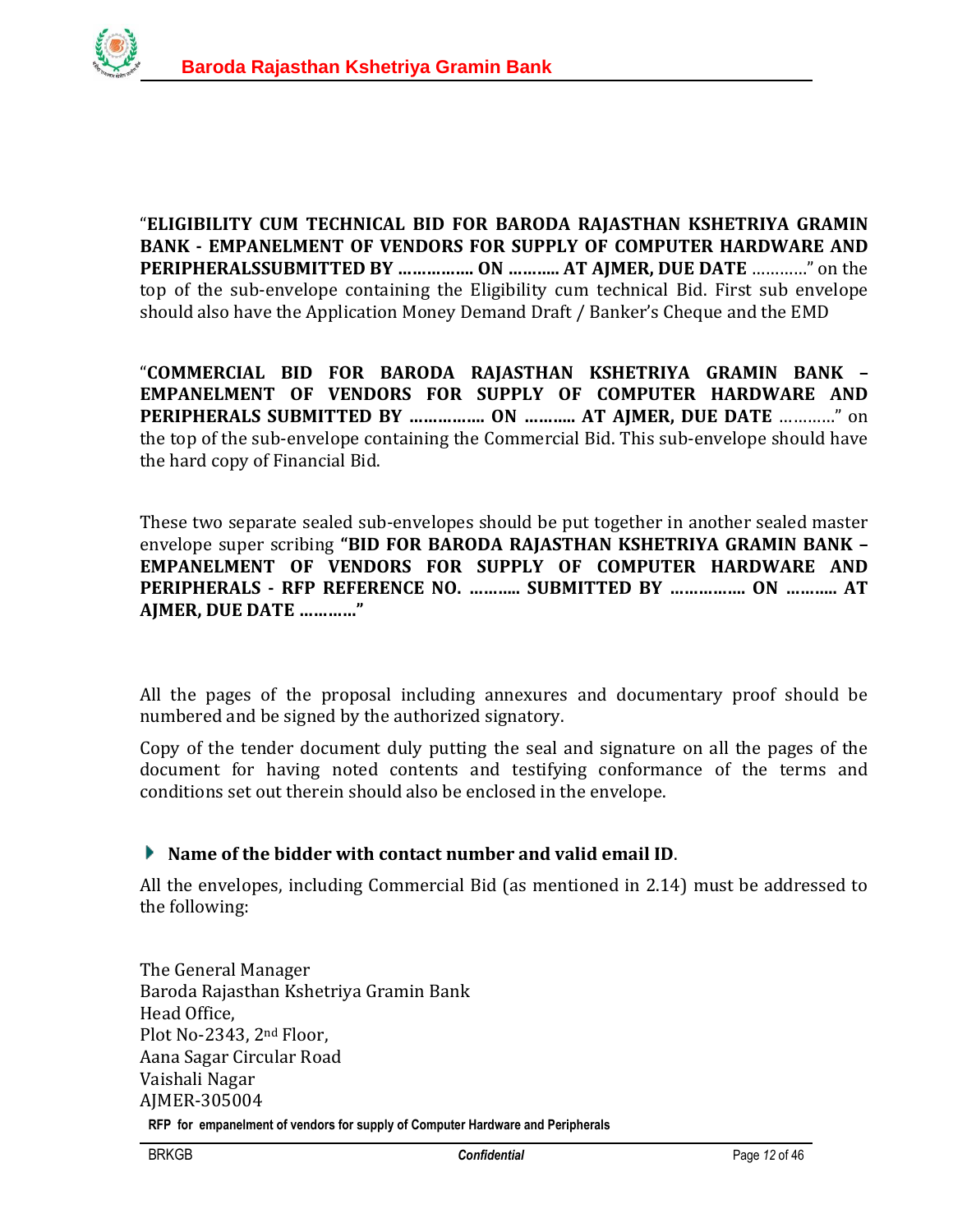

#### RAJASTHAN

Only one submission of response to RFP by each Respondent will be permitted. In case of partnership / consortium, only one submission is permitted through the lead bidder or system integrator.

All responses would be deemed to be irrevocable offers / proposals from the Respondent and smay if accepted by the Bank form part of the final contract between the Bank and selected Respondent. The Respondent is requested to attach a letter from an authorized signatory attesting the veracity of information provided in the responses (Covering Letter). Unsigned responses would be treated as incomplete and are liable to be rejected.

All envelopes should be securely sealed and stamped. The authorized signatories of the Respondent should initial on all pages of Eligibility cum Technical Bids. Unsigned documents shall be out rightly rejected.

#### <span id="page-12-0"></span>**2.12 Contact Details for Responding to RFP**

#### <span id="page-12-1"></span>**2.12.1 RFP Coordinator**

The Bank has established a RFP coordinator to provide a venue for managing vendor relationship and other requirements through the Bank's decision making body for contract clarification.

All the queries and communication must be addressed to the following RFP coordinator/ contact personnel from the Bank:

Mr. A. K. Duggal

Tel – 0145-2642579, Email – it.ho@barodarajasthanrrb.co.in

#### <span id="page-12-2"></span>**2.13 Eligibility cum Technical Proposal Format**

The Bidder's proposal must effectively communicate their solution and be formatted in the specified formats in order for the Bank to assess the alternatives. Therefore, proposals must be submitted with the following sections.

| S. no. | Description                                                                                                                               | Attachment serial |
|--------|-------------------------------------------------------------------------------------------------------------------------------------------|-------------------|
| 1      | DD of Rs 1000 as tender Fee                                                                                                               | Attachment No 1   |
| 2      | DD of Rs 200000 as EMD                                                                                                                    | Attachment No 2   |
| 3      | Covering Letter (Annexure 1)                                                                                                              | Attachment No 3   |
| 4      | Technical Compliance (Annexure 2)                                                                                                         | Attachment No 4   |
| 5      | Conformity Letter (Annexure 3)                                                                                                            | Attachment No 5   |
| 6      | Undertaking of Authenticity of Hardware (Annexure 4)                                                                                      | Attachment No 6   |
| 7      | Eligibility Criteria ((Annexure 5)                                                                                                        | Attachment No 7   |
| 8      | For OEM:-Self Certified letter for OEM to be in Core business of<br>providing Computer Hardware at Least for a period of last three years | Attachment No 8   |
| 9      | For OEM:-Audited financial statements for OEM for last Three Year                                                                         | Attachment No 9   |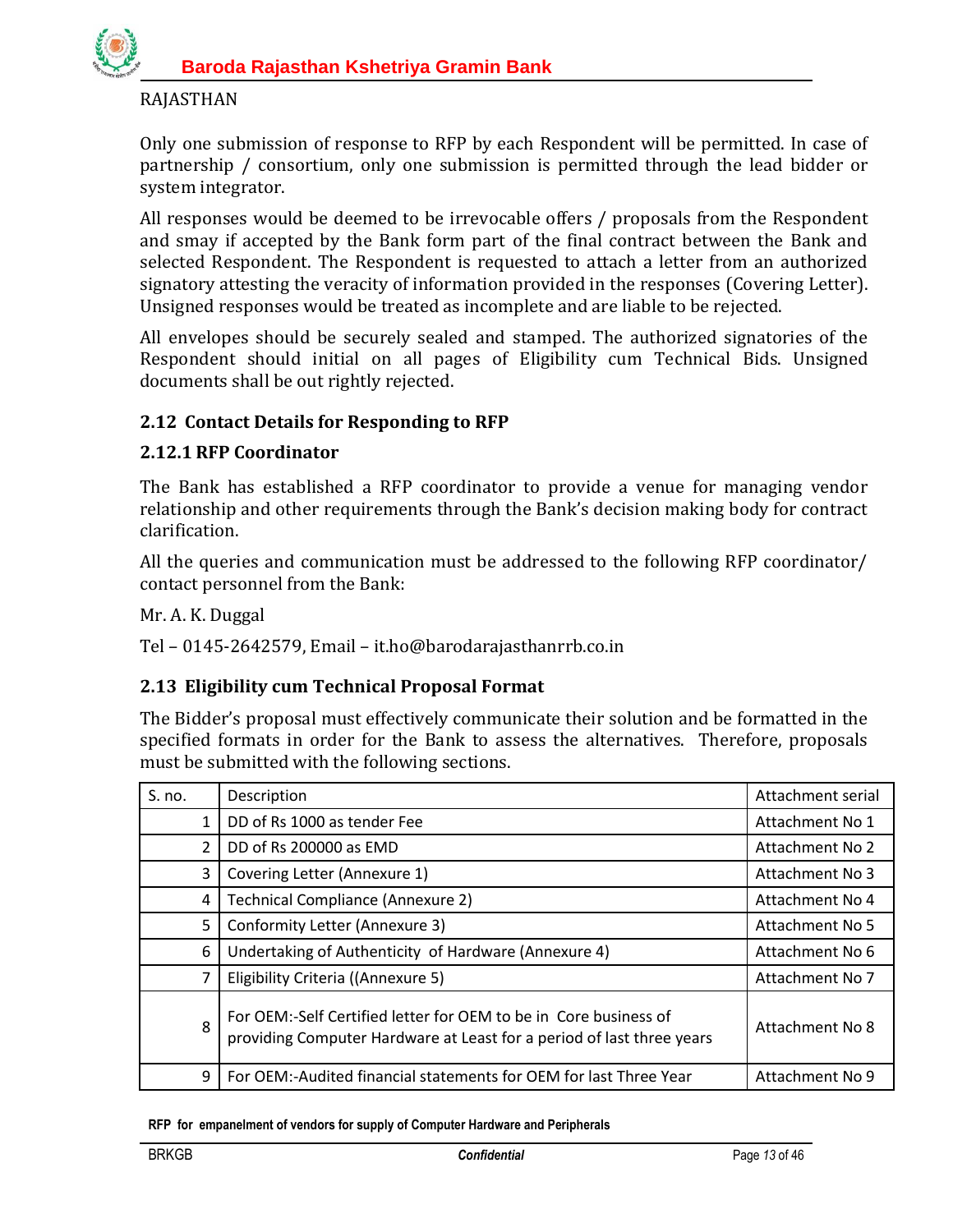

| 10 | For OEM:-Copy of ISO certification for OEM                                                                                                                                                               | Attachment No 10        |
|----|----------------------------------------------------------------------------------------------------------------------------------------------------------------------------------------------------------|-------------------------|
| 11 | For OEM:-Detailed address of support offices of OEM in Rajasthan.                                                                                                                                        | Attachment No 11        |
| 12 | For OEM:-Copy of BIS certification for OEM                                                                                                                                                               | Attachment No 12        |
| 13 | For OEM:-Proof of compliance document to be submitted for having<br>Green Peace rating of 4 and above (OR) any other similar rating for OEM                                                              | Attachment No 13        |
| 14 | For Bidder:-Self Certified letter to be in business of providing Computer<br>Hardware at Least for a period of last three years                                                                          | Attachment No 14        |
| 15 | For Bidder:-Copy of ISO certification                                                                                                                                                                    | Attachment No 15        |
| 16 | For Bidder:-Audited financial statements for last Three Year                                                                                                                                             | Attachment No 16        |
| 17 | For Bidder:-Detailed address of support offices of bidder in Rajasthan.                                                                                                                                  | Attachment No 17        |
| 18 | For Bidder:- letter from OEM on their letter head regarding the<br>unconditional acceptance of terms and condition related to support for if<br>vendor fails to do so                                    | Attachment No 18        |
| 19 | For Bidder:-Self certified letter certifying - having technically qualified<br>engineers                                                                                                                 | Attachment No 19        |
| 20 | For Bidder:-MAF (Manufacturer Authorization Form) from OEM                                                                                                                                               | Attachment No 20        |
| 21 | For Bidder:- Self Certified letter to have supplied & supported Computer<br>hardware of similar nature mentioned in annexures which should be Not<br>less than 1 crore or 500 numbers in last three year | Attachment No 21        |
| 22 | For Bidder: A self-certified letter to be submitted for meeting the<br>delivery schedule and accepting the LD clause                                                                                     | <b>Attachment No 22</b> |
| 23 | For Bidder: A self-certified letter for Non Blacklisting (Annexure 6)                                                                                                                                    | <b>Attachment No 23</b> |
| 24 | For Bidder: GST Number (Submit copy)                                                                                                                                                                     | Attachment No 24        |
| 25 | Signed Copy Tender Documents with proper page number                                                                                                                                                     | Attachment No 25        |

Technical Requirements Compliance: The proposed Computer Hardware and Peripherals of the Bidder's proposal must consist of a response to the technical requirements in Annexure. The Bidder's response must explain the technical specifications wherever required.

#### <span id="page-13-0"></span>**2.14 Commercial Bid**

**The commercial quotes are also required to be submitted at the time of Eligibility cum Technical proposal submission by the bidders.** 

#### **Commercial Bid**

One hard copy of the Commercial Bid (As per Annexure)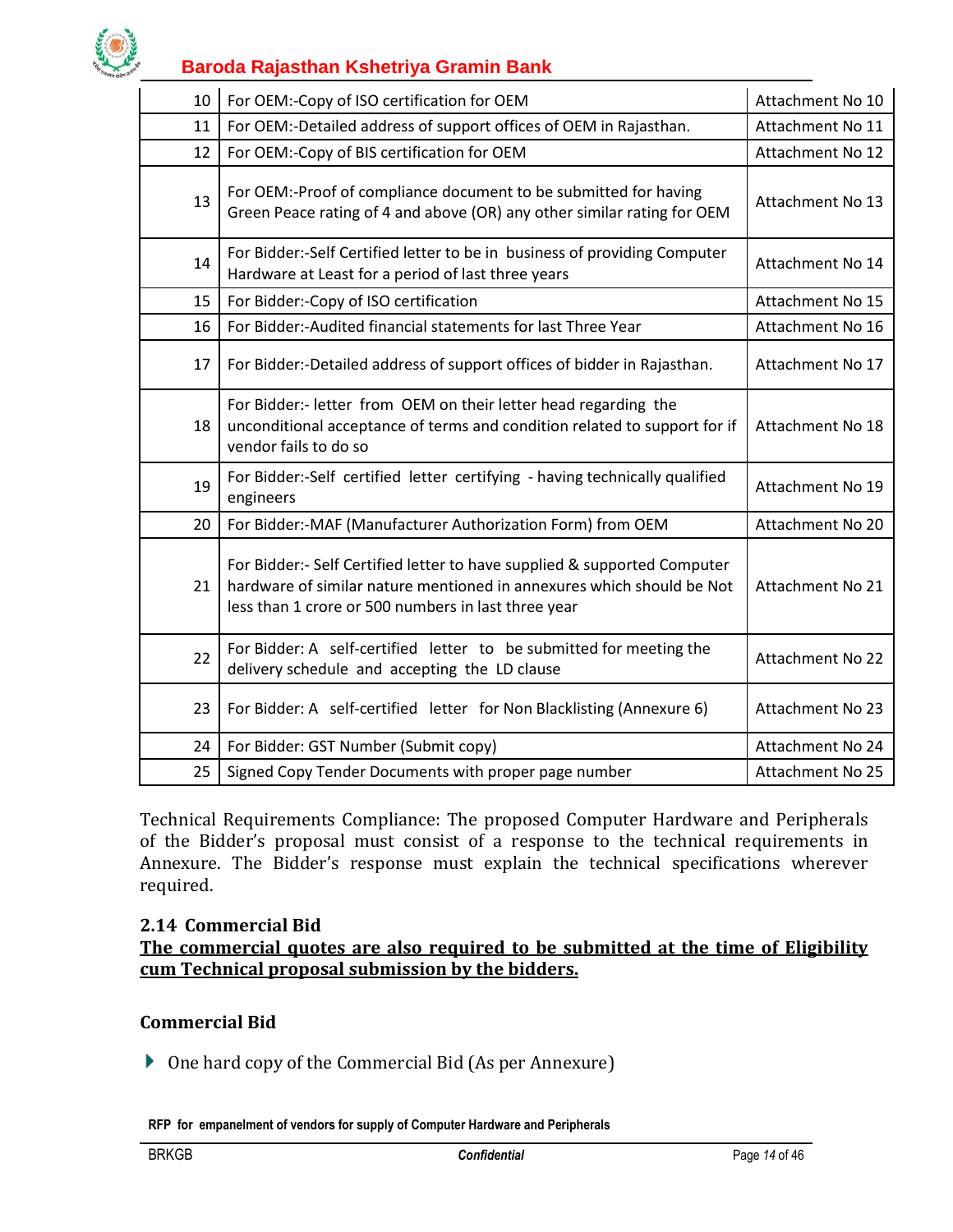

#### <span id="page-14-0"></span>**2.15 Earnest Money Deposit**

The Bidders will have to submit the Earnest Money Deposit (EMD) along with commercial quotes at the rate stipulated by the bank.

1. The Bidder shall furnish, as part of its commercial bid, earnest money deposit of an amount based on the items, being quoted

| If Quoted for                     | <b>Earnest Money Deposit (Rs)</b> |
|-----------------------------------|-----------------------------------|
| Computer Hardware and Peripherals | $2,00,000/-$                      |

- 2. The Earnest Money Deposit shall be denominated in the Indian Rupees only and shall be in the form of a Demand Draft favoring "Baroda Rajasthan Kshetriya Gramin Bank" payable at Ajmer (Rajasthan) or a bank guarantee of an equal amount issued by a Commercial Bank located in India, which is valid for 6 months, in the form provided in the RFP (As per Annexure - Bid Security Form). Any commercial bid not secured in accordance with the above will be rejected by Baroda Rajasthan Kshetriya Gramin Bank as non-responsive.
- 3. Unsuccessful Bidder's earnest money deposit or bank guarantee will be returned by the Bank. No interest shall be paid on earnest money deposit to unsuccessful Bidder.
- 4. The successful Bidder's earnest money deposit will be adjusted against the security deposit requirement upon the Bidder signing the Contract and furnishing the performance guarantee.
- 5. In case bank guarantee was provided initially in lieu of the earnest money deposit, then the same will be discharged upon the Bidder signing the contract.
- 6. The earnest money deposit may be forfeited or the bank guarantee in lieu of EMD may be invoked by the Bank:
	- a. If the bidder withdraws its bid during the period of bid validity specified by the Bidder on the Bid Form; or
	- b. In case of the successful Bidder , if the bidder fails to:
		- i. Sign the Contract within 15 days of purchase order / letter of intent.
		- ii. Furnish performance security within 15 days from the date of placing the order by the Bank or signing of the contract whichever is earlier for any reason whatsoever.

**RFP for empanelment of vendors for supply of Computer Hardware and Peripherals**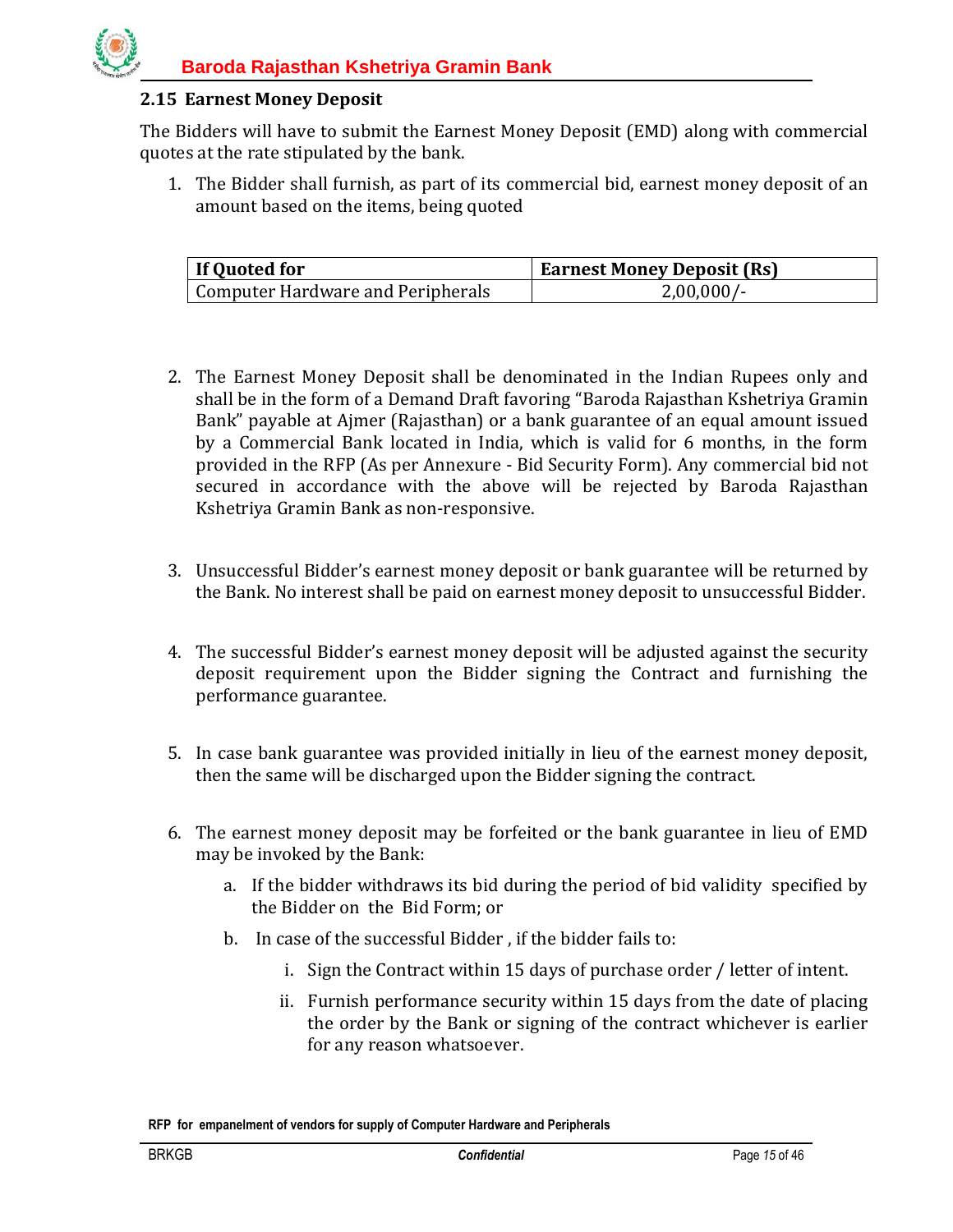

7. Earnest Money Deposit will be refunded without interest for the unsuccessful bidders within two weeks from the date of issue of letter of intent to the successful bidder.

## <span id="page-15-0"></span>**2.16 Security Deposit**

The selected bidder has to deposit with the Bank an amount equivalent to 5% of the contract value towards security deposit for the entire period of assignment, within 15 days from the date of placing the order by the Bank or signing of the contract, whichever is earlier.

The security deposit would be for the entire period of the Contract till the last order placed by the Bank is executed in completion plus 3 months

#### <span id="page-15-1"></span>**2.17 Commercial Bid**

The Commercial Offer should give all relevant price information and should not contradict the Technical Offer in any manner. There should be no hidden costs for items quoted. The offer must be made in Indian Rupees only and the offer should include all applicable taxes and other charges, if any. The suggested format for submission of Commercial offer is mentioned in Annexure. The Bank is not responsible for the arithmetical accuracy of the bid. The Empanelled vendor will have to ensure all calculations are accurate. The Bank at any point in time for reasons whatsoever is not responsible for any assumptions made by the Vendor. The Bank at a later date will not accept any plea of the vendor or changes in the commercial offer for any such assumptions.

**RFP for empanelment of vendors for supply of Computer Hardware and Peripherals**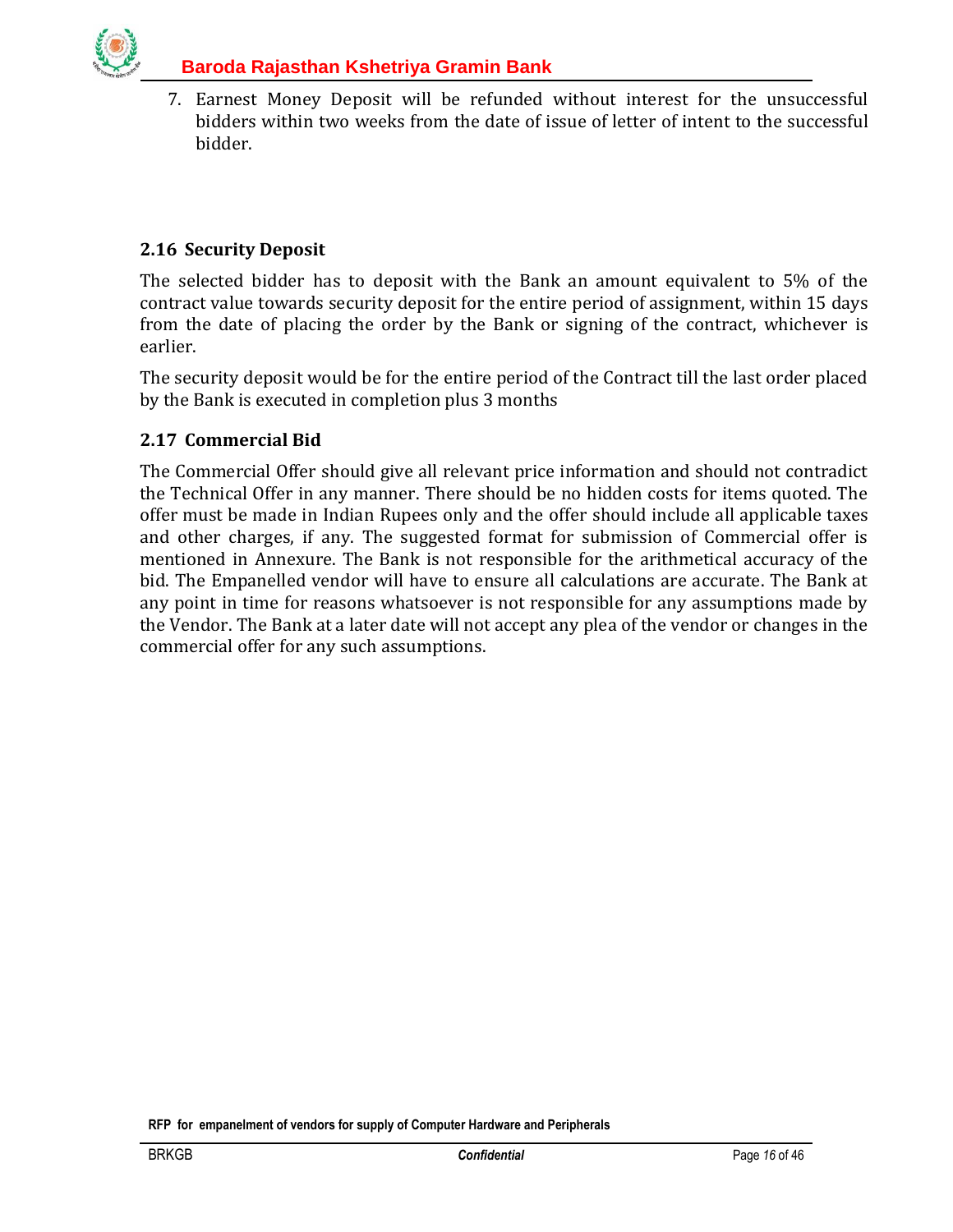# <span id="page-16-0"></span>**3. Project Details**

## <span id="page-16-1"></span>**3.1 Introduction and Project Overview**

Baroda Rajasthan Kshetriya Gramin Bank desires to empanel vendors for Computer Hardware and Peripherals at its Branches / Administrative offices.

## <span id="page-16-2"></span>**3.2 Purpose**

Baroda Rajasthan Kshetriya Gramin Bank, a body corporate constituted under the Regional Rural Banks Act 1976, having its having its Head Office at Ajmer, Rajasthan (hereinafter referred to as the "Bank") which expression unless repugnant to the context or meaning thereof shall mean and include its successors and assigns), intends to issue this RFP document, hereinafter called RFP, to eligible Bidders, hereafter called as 'Bidders' or 'Vendors', to participate in the competitive bidding for empanelling of vendors for supply of Computer Hardware and Peripherals along with the services required for the PCs.

The Bank, for this purpose, invites proposal from Bidders. Bidder who is interested in participating in this RFP must fulfill the eligibility criteria mentioned under Annexure and also in a position to comply the technical specification of Computer Hardware and Peripherals mentioned in Annexure

Apart from the above the bidder must also agree to all our terms & conditions mentioned under this RFP.

## <span id="page-16-3"></span>**3.3 Project Scope**

Bank will award the contract to the successful empanelled vendor/s and the vendor/s should deliver the service with the following scope

- 1. Bidder should be capable of providing the Hardware, Software and peripherals that are specified under the Technical Specifications.
- 2. Bidder needs to have a co-ordination with the existing hardware/software vendor for integrating with present system for the branches to function smoothly.
- 3. Bank desires to procure Computer Hardware and Peripherals for the branches/administrative offices across the state (Rajasthan), hence the selected bidder should work seamlessly throughout the state (Rajasthan).
- 4. Apart from the above the vendor has to integrate the Computer Hardware and Peripherals with Bank's software finacle

## **Proof of Concept (POC) for all HW Implementation**

1. All the bidders who have submitted the tender have to supply & install the hardware of the same **make/s** & **model/s** quoted in the tender at our Head Office Ajmer for the application testing if requested by bank within one week from the date of submission of tender.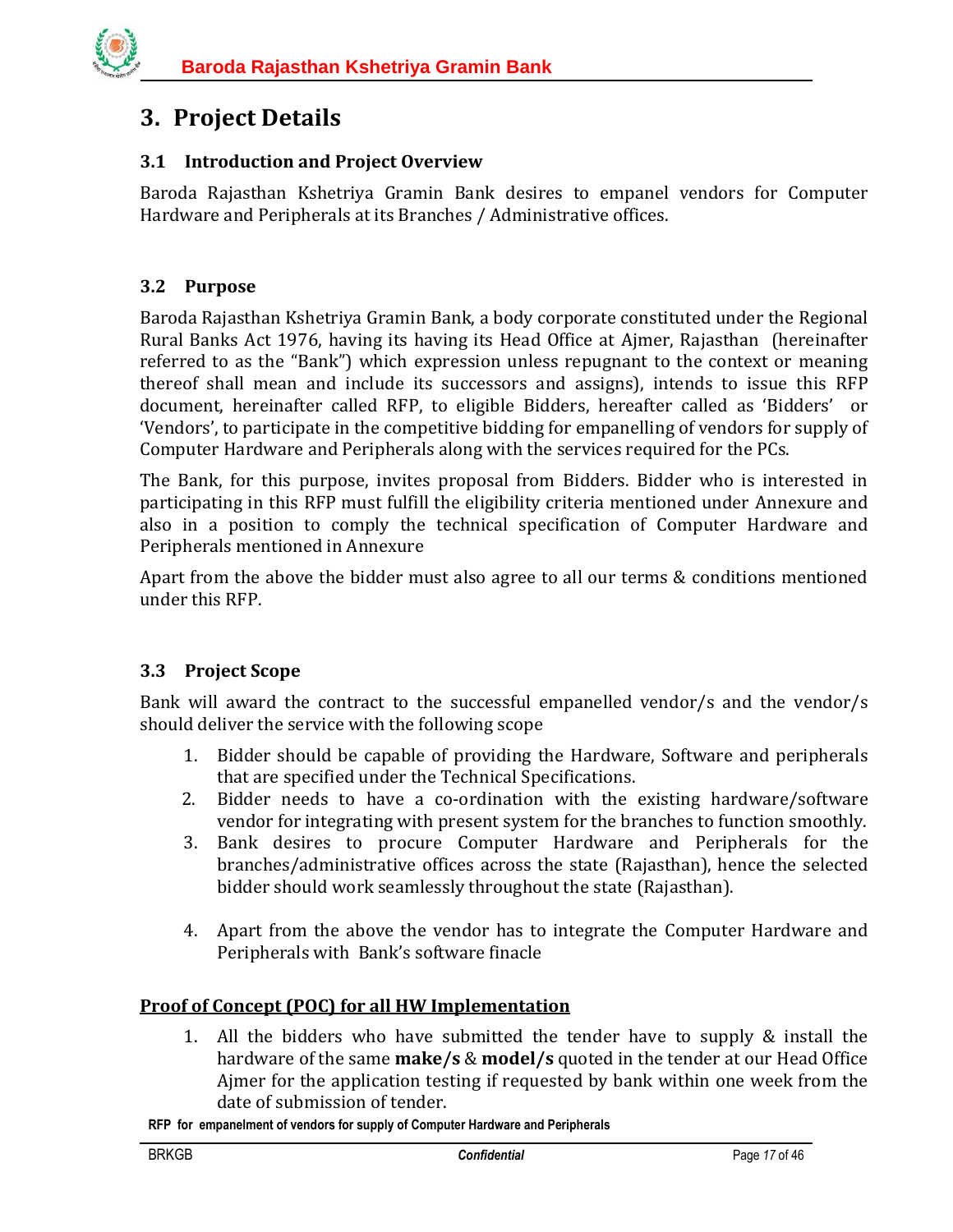

- 2. Bank may or may not demand for POC.
- 3. Any bidder who is not complying with the above POC will be technically disqualified at the discretion of Bank.

## **Resources/Coordinator required at our Head Office, Ajmer**

The successful empanelled vendor has to provide resources or coordinator who has to report directly to head office on the behalf of vendor or all field engineers for all call lodged every day. If coordinator fails to coordinate with Head Office of Bank and field support then Vendor has to provide the resident engineer who will sit at our Head Office till complete duration of three years of warranty (One year warranty for Multi-Function Printer) who will supervise and manage Delivery & installation (Required during the phase in which the vendor is selected for supply of HW, till deliveries and installations are completed for that particular phase). After this phase is completed the same will continue to supervise/ support for logging calls and providing online L1 support to the branches. (From 10 am to 6 pm on Bank working days). The seating arrangement for the resources will be provided by the Bank

## <span id="page-17-0"></span>**3.4 Service Levels and Uptime Guarantee**

Bidder will have to guarantee a minimum uptime of 95%, calculated on a quarterly basis.

Uptime percentage - 100% less Downtime Percentage

Downtime percentage - Unavailable Time divided by Total Available Time, calculated on a quarterly basis.

Total Available Time - Two shifts a day (9am to 6pm) for six days a week.

Unavailable Time - Time involved while any part of the core configuration or system software component is inoperative or operates inconsistently or erratically.

If Bidder fails to meet the uptime guarantee in any quarterly then the Bidder will have to pay 1% of cost of the hardware as damages OR the warranty period will have to be extended by one month. The Bidder should immediately provide Bank with an equivalent standby system in case of failures. If equivalent standby is provided that will not be considered as downtime to the maximum period of 7 working Days.

## <span id="page-17-1"></span>**4. Evaluation process**

The competitive bids shall be submitted in two stages:

- ▶ Stage 1 Eligibility cum Technical Bid
- $\triangleright$  Stage 2 Commercial Bid

#### <span id="page-17-2"></span>**4.1 Eligibility cum Technical Bid**

Eligibility criterion for the bidders is mentioned in Annexure – Eligibility Criteria Compliance to this document. The Technical Proposal will be evaluated for technical suitability.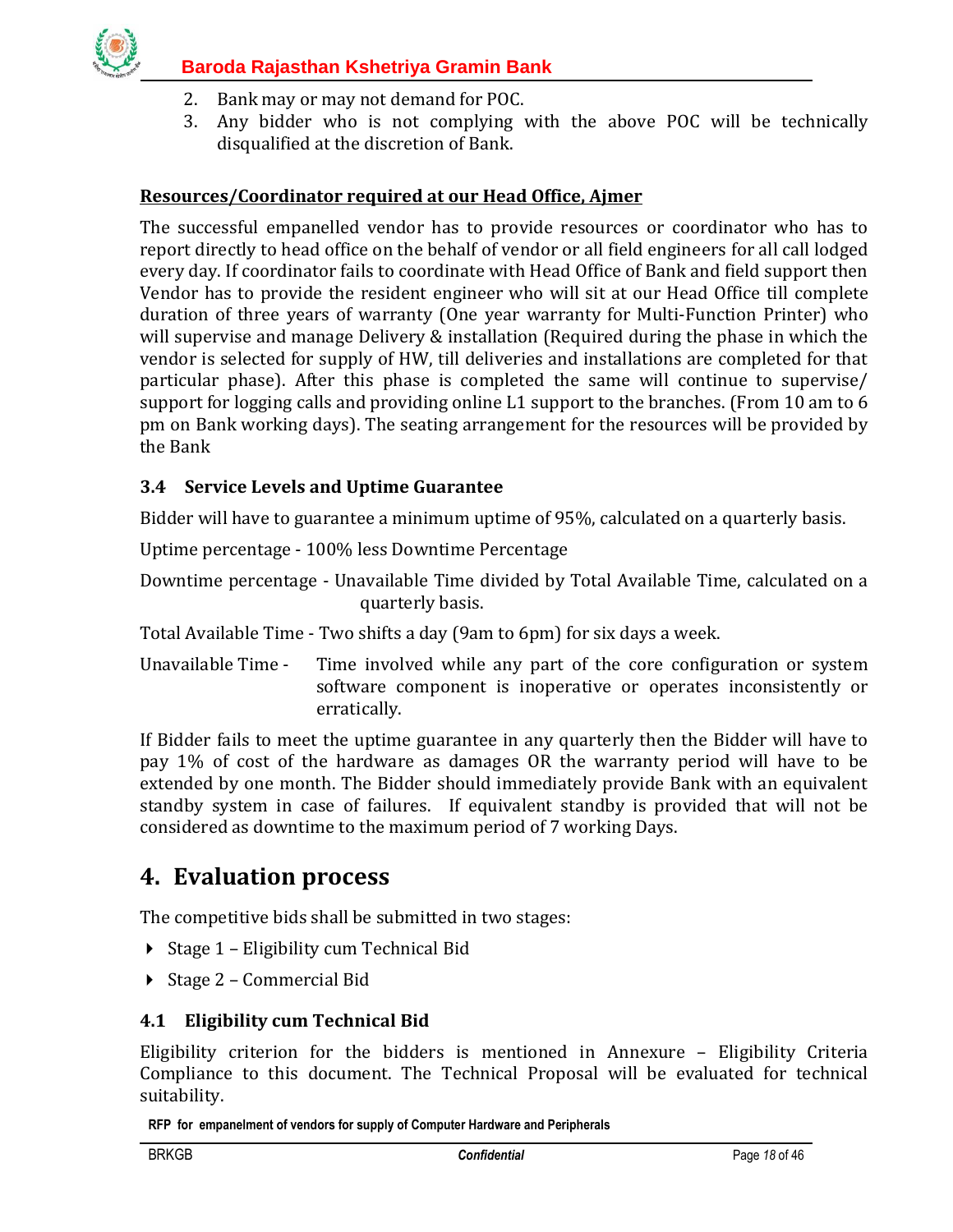

The Bank reserves the right to modify the configuration of Hardware thereof to be ordered.

During evaluation of the Tenders, the Bank, at its discretion, may ask the Bidder for clarification in respect of its tender. The request for clarification and the response shall be in writing, and no change in the substance of the tender shall be sought, offered, or permitted

The Bank reserves the right to accept or reject any tender in whole or in parts without assigning any reason thereof. The decision of the Bank shall be final and binding on all the bidders to this document and bank will not entertain any correspondence in this regard.

Bidders who meet these criteria would only qualify as empanelled vendors. The bidder would also need to provide supporting documents for eligibility proof. All the credentials of the bidder necessarily need to be relevant to the INDIAN market.

#### <span id="page-18-0"></span>**4.2 Commercial Bid Evaluation**

#### **The commercial quotes are required to be submitted along with tender submission by the bidders.**

The response should be organized and submitted in the following manner:

- $\triangleright$  The Quantity mentioned in the commercial Bid format (As per Annexure) is approximate and Bank reserves the right to alter the quantity as per its requirement. Order can be placed in single time or man times during the period of Rate contract.
- $\triangleright$  Commercial bids would be submitted by all bidders along with the tenders.
- **Rank of vendors would be decided based on the Lowest Commercials submitted. All orders would be placed with the L1 vendor of each item identified based on commercials.**
- **Bank reserve right to cancel to place purchase order for any item at any stage of RFP/after evaluation of RFP.**
- **Separate L1 vendor will be decided for each item type.**
- $\triangleright$  If the L1 vendor defaults, Bank will have the discretion to approach the L2 vendor.
- $\triangleright$  Maximum of one model of each device type which meets the specification needs to be quoted in the Technical Bid of the RFP. However only one model in under various HW needs to be quoted while submitting the commercials.
- $\triangleright$  Bank has right to raise PO in single time or many time during the period of rate contract.
- $\triangleright$  Bank has right to extend deadline of rate contract for further 6 month.

Commercial quote should be submitted as per format with sealed envelope. Price should be inclusive of all taxes, duties, levies etc. except GST/CGST/IGST will be paid extra, as applicable.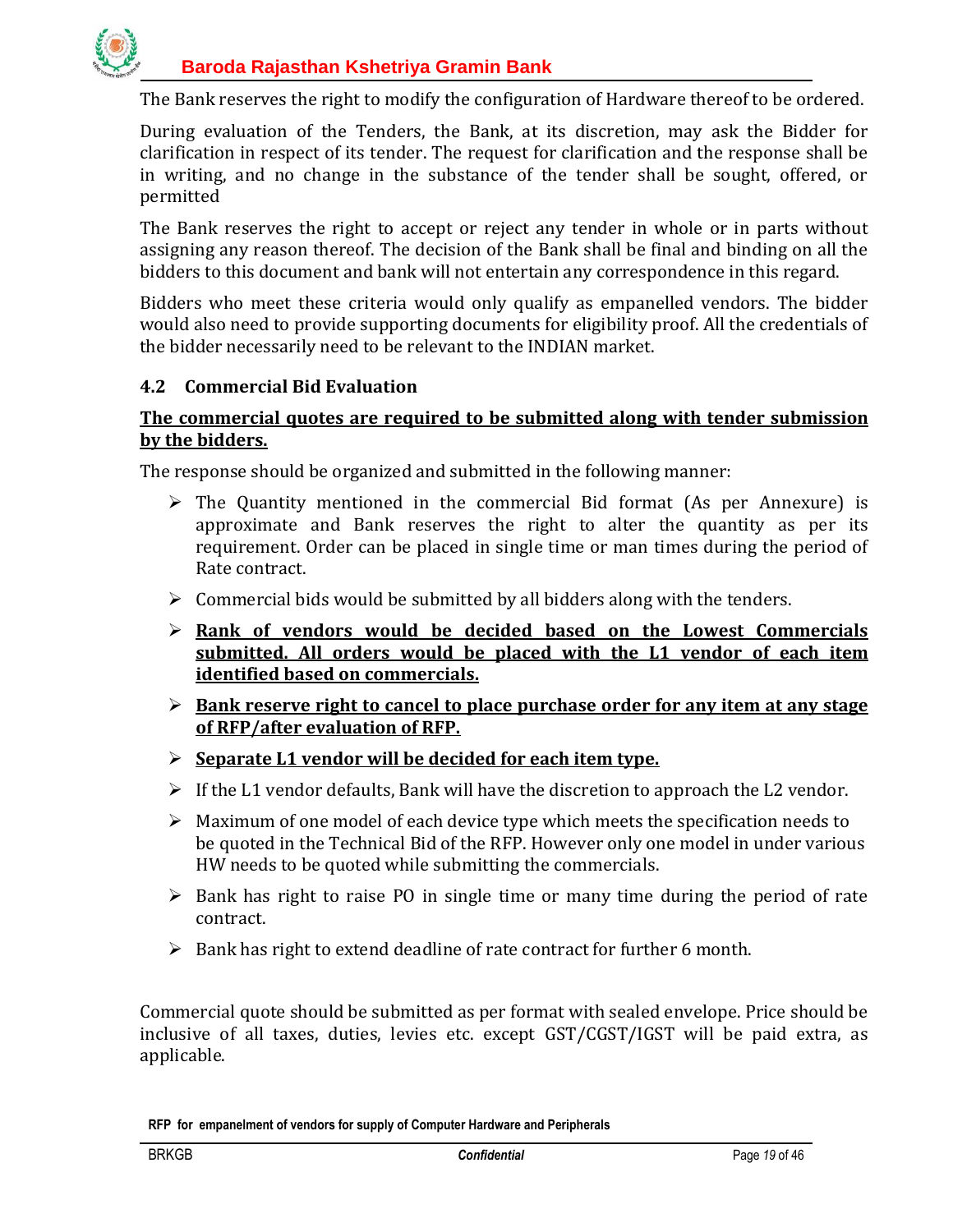# <span id="page-19-0"></span>**5. Terms and conditions**

## <span id="page-19-2"></span><span id="page-19-1"></span>**5.1 General**

## **5.1.1 General Terms**

- **5.1.1.1** The Bank expects the Bidder to adhere to the terms of this RFP document and would not accept any deviations to the same.
- **5.1.1.2** The Bank expects that the bidder appointed under the RFP document shall have the single point responsibility for fulfilling all obligations and providing all deliverables and services required by Bank.
- **5.1.1.3** Unless agreed to specifically by the Bank in writing for any changes to the RFP document issued the bidder responses would not be incorporated automatically in the tender document.
- **5.1.1.4** Unless expressly overridden by the specific agreement to be entered into between the Bank and the bidder, the RFP document shall be the governing document for arrangement between the Bank and the bidder.

## <span id="page-19-3"></span>**5.1.2 Rules for Responding to this RFP**

- **5.1.2.1** Last date for submission of bids is 14th October 2018.
- **5.1.2.2** All responses received after the due date / time would be considered late and would be liable to be rejected.
- **5.1.2.3** All responses should be in English language. All responses by the bidder to this RFP document shall be binding on such bidder for a period of 180 days after opening of the commercial bids
- **5.1.2.4** All responses including commercial and technical bids would be deemed to be irrevocable offers/proposals from the bidders and may be accepted by the Bank form part of final contract between the Bank and the selected bidder. Bidders are requested to attach a letter from an authorized signatory attesting the veracity of information provided in the responses. Unsigned responses would be treated as incomplete and shall be liable to be rejected.
- **5.1.2.5** The technical and commercial bid, submitted cannot be withdrawn / modified after the last date for submission of the bids unless specifically permitted by the Bank. In case, due to unavoidable circumstances, the Bank does not award the contract within six months from the last date of the submission of the commercial bids, and there is a possibility to award the same within a short duration, the bidder would have the choice to maintain the EMD or bank guarantee in lieu of EMD with the Bank or to withdraw the bid and obtain the security provided.
- **5.1.2.6** The bidder may modify or withdraw its offer after submission, provided that, the Bank, prior to the closing date and time, and receives a written notice of the modification or withdrawal prescribed for submission of offers. No offer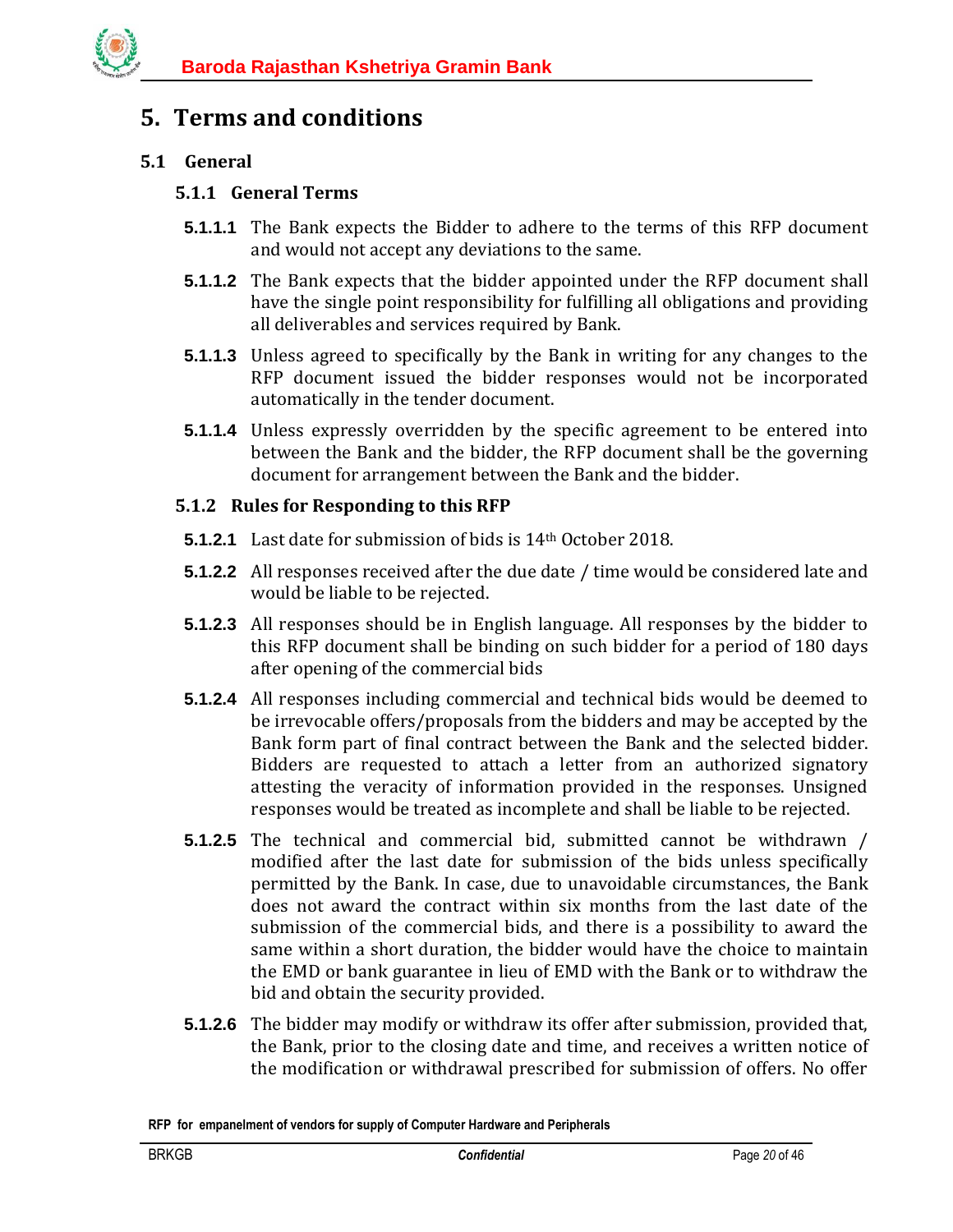can be modified or withdrawn by the bidder subsequent to the closing date and time for submission of the offers.

- **5.1.2.7** The bidder is open to quote for one or more or all the items mentioned in the Section 3.3 "Project scope" and should comply all the requirements of this RFP. It is mandatory to submit the details in the formats provided along with this document duly filled in, along with the offer. The Bank reserves the right not to allow / permit changes in the technical specifications and not to evaluate the offer in case of non-submission of the technical details in the required format or partial submission of technical details.
- **5.1.2.8** If an agent submits bid on behalf of the Principal/ OEM, the same agent can not submit a bid on behalf of another Principal/ OEM in this tender for the same item/ product.
- **5.1.2.9** Based on the Bank's requirements as listed in this document, the bidder should identify the best-suited hardware or software model that would meet the Bank's requirements and quote for the same. In case the bidder quotes more than one model and they have not specified which particular model quoted by them needs to be considered, then the response would be considered as improper and the whole tender submitted by the bidder is liable to be rejected. The bidder is expected to provide the best option and quote for the same.
- **5.1.2.10** In the event of any changes observed by the Bank in the payment schedules as suggested by the Bank, the price bid of the bidder would be loaded with 10% of the total cost of that particular item / service. However, this additional loaded amount is only for evaluation purposes and will not be actually payable to the Bidder. The Bank will conform to its payment schedule as specified in the tender document.
- **5.1.2.11** Bidder must furnish requirements as per the formats provided in the RFP document.
- **5.1.2.12** In the event the bidder has not quoted for any mandatory items as required by the Bank and forming a part of the tender document circulated to the Bidder's and responded to by the bidder, the same will be deemed to be provided by the bidder at no extra cost to the Bank.
- **5.1.2.13** The Bank is not responsible for any assumptions or judgments made by the bidder for proposing and preparing the response to this RFP. The Bank's interpretation will be final.
- **5.1.2.14** The Bank ascertains and concludes that everything as mentioned in the tender documents circulated to the Bidder and responded by the bidders have been quoted for by the bidder, and there will be no extra cost associated with the same in case the bidder has not quoted for the same.
- **5.1.2.15** In the event the Bank has not asked for any quotes for alternative prices, and the bidder furnishes the alternative price in the bidder's financial bid, the higher of the prices will be taken for calculating and arriving at the Total Cost

**RFP for empanelment of vendors for supply of Computer Hardware and Peripherals**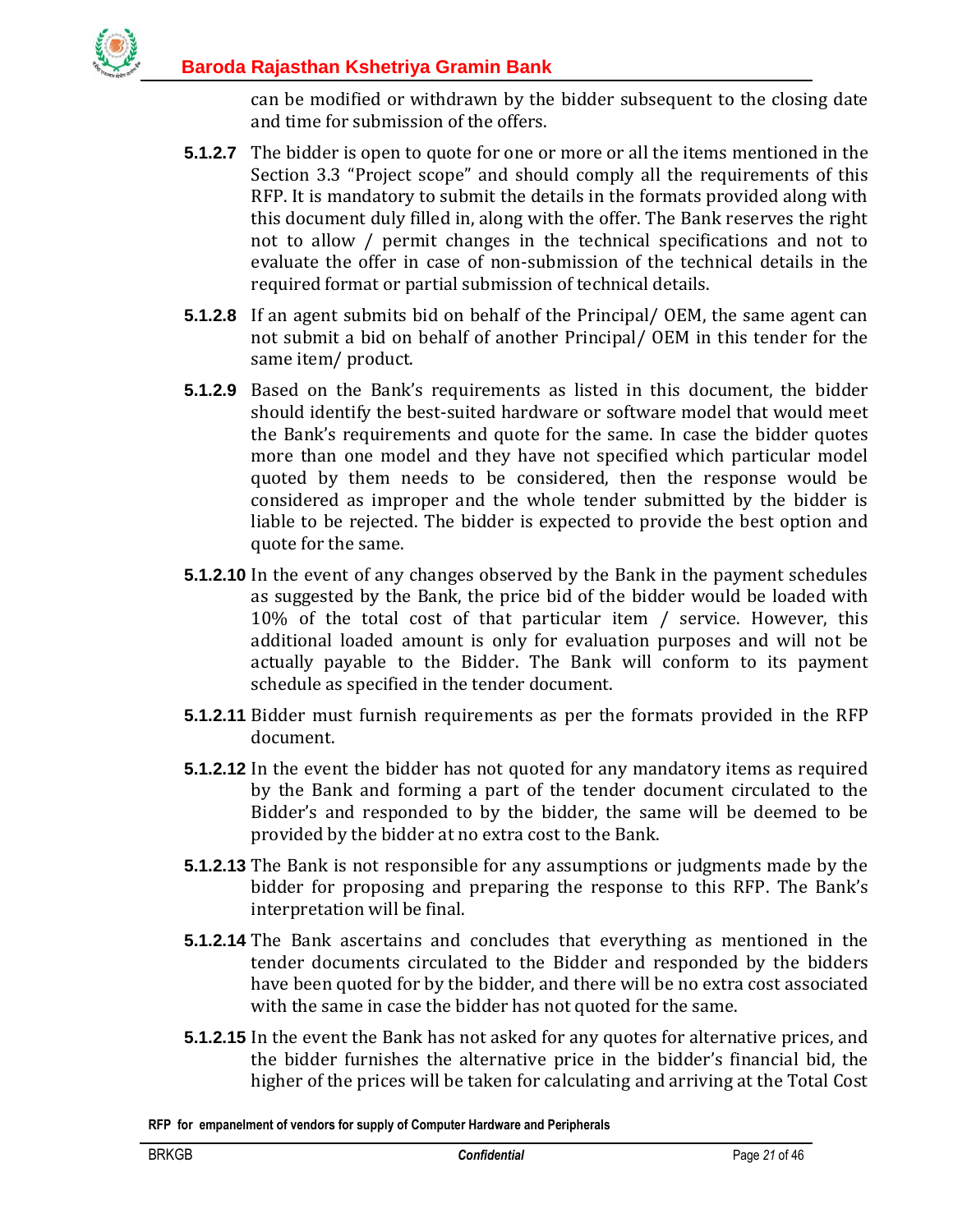of Ownership. However payment by the Bank will be made at the lower price. The Bank in this case may also reject the offer outright.

- **5.1.2.16** In the event optional prices are not quoted by the bidder, for items where such prices are a must and required to be quoted for, the highest price quoted by any of the participating bidder will be taken as the costs, for such alternatives and also for arriving at the Total Cost of Ownership for the purpose of evaluation of the Vendor. The same item has to be supplied by the Vendor free of cost.
- **5.1.2.17** All out of pocket expenses, traveling, boarding and lodging expenses for the entire life of the contract should be a part of the financial bid submitted by the bidder to the Bank. No extra costs on account of any items or services or by way of any out of pocket expenses, including travel, boarding and lodging etc. will be payable by the Bank. The bidder cannot take the plea of omitting any charges or costs and later lodge a claim on the Bank for the same.
- **5.1.2.18** The bidder at no point in time can excuse themselves from any claims by the Bank whatsoever for their deviations in confirming to the terms and conditions, payments schedules etc. as mentioned in the tender document circulated by the Bank. Bidder shall be fully responsible for deviations to the terms & conditions etc. as proposed in the tender document

## <span id="page-21-0"></span>**5.1.3 Price Bids**

- **5.1.3.1** The bidder is requested to quote in Indian Rupee (INR). Bids in currencies other than INR would not be considered.
- **5.1.3.2** The prices and other terms offered by bidders must be firm for an acceptance period till 31st March 2020.
- **5.1.3.3** The prices quoted by the bidder shall be all inclusive, except GST/IGST/CGST (wherever applicable) will be paid extra. The prices quoted will also include transportation to respective sites, and insurance till acceptance of the equipments by the Bank. Any delay in installation of the hardware for whatsoever reason should not entail in expiry of insurance and the same should be continued to be extended up-to the date of installation and acceptance of the hardware and other infrastructure by the Bank. Though the equipment would be at Bank premises, or any location identified by Bank, Vendor shall be responsible for the installation, implementation and acceptance testing and the ownership would not have transferred to Bank at this stage. Hence the Vendor will bear the risk of loss if any, till the ownership has passed to Bank. The Vendor will insure the equipment till acceptance testing, and final acceptance. There will be no price escalation for during the contract period and any extension thereof. Bid submitted with an adjustable price quotation will be treated as non-responsive and will be rejected.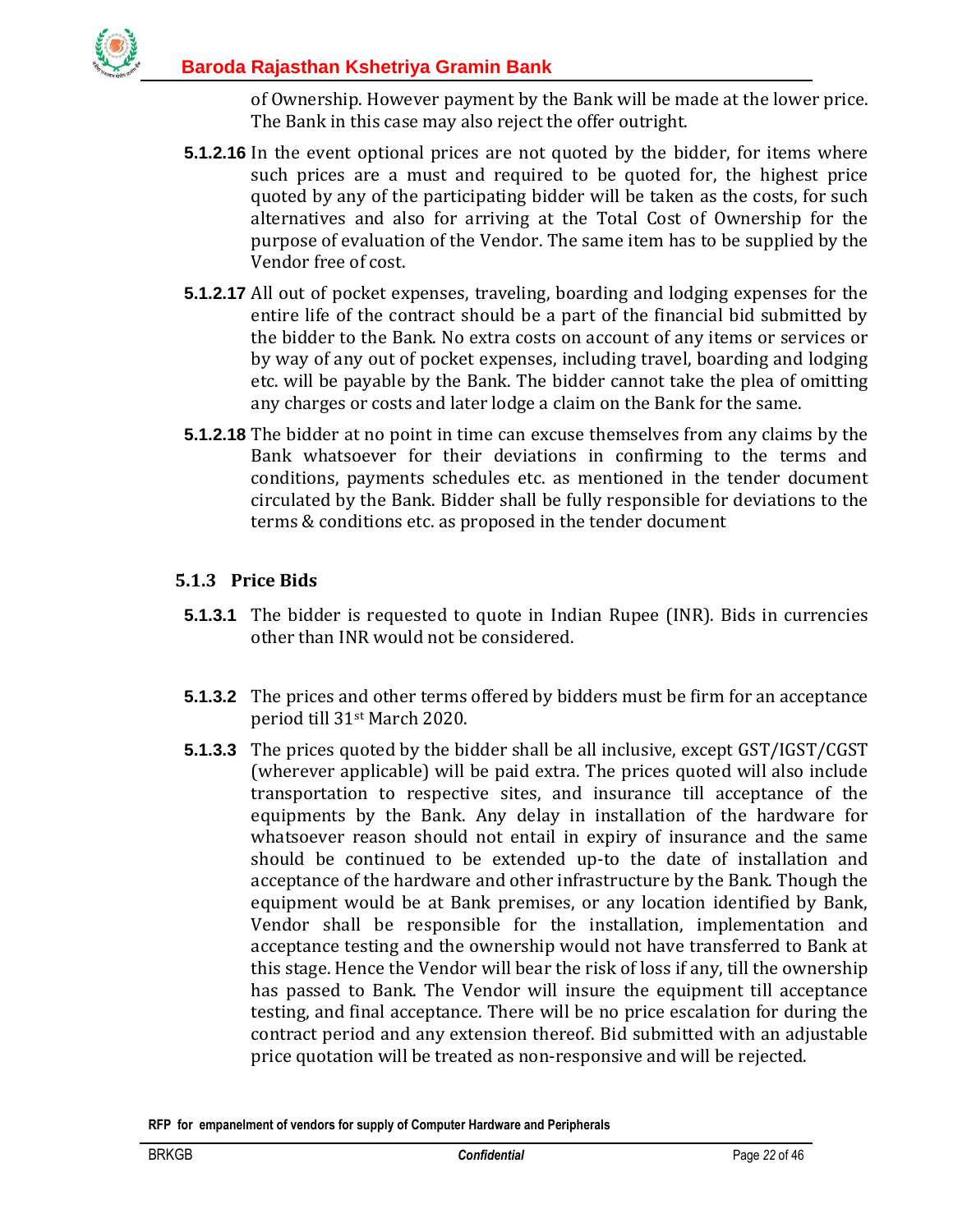

- **5.1.3.4** In case of any variation in Government levies / taxes / cess / excise / custom duty etc. which has been included as part of the price will be borne by the Vendor. Introduction of any new tax / cess/ excise, etc. shall be borne by the bidder. The benefit or burden of other taxes quoted separately as part of the commercial bid like GST/CGST/IGST shall be passed on or adjusted to the Bank. If the Vendor makes any conditional or vague offers, without conforming to these guidelines, the Bank will treat the prices quoted as in conformity with these guidelines and proceed accordingly. Necessary documentary evidence should be produced for having paid the customs / excise duty, sales tax, if applicable, and or other applicable levies
- **5.1.3.5** If any Tax authorities of any state, including, Local authorities like Corporation, Municipality etc. or any Government authority or Statutory or autonomous or such other authority imposes any tax, charge or levy or any cess / charge other than GST/CGST/IGST and if the Bank has to pay the same for any of the items or supplies made here under by the Vendor, for any reason including the delay or failure or inability of the Vendor to make payment for the same, the Bank has to be reimbursed such amounts paid, on being intimated to the Vendor along with the documentary evidence. If the Vendor does not reimburse the amount within a fortnight, the Bank shall adjust the amount out of the payments due to the Vendor from the Bank along with the interest calculated at commercial rate
- **5.1.3.6** Terms of payment as indicated in the section 6.10 are final and binding on the bidder and no interest will be payable by the Bank on outstanding amounts under any circumstances. If there are any clauses in the Invoice contrary to the terms of the Purchase Contract, the bidder should give a declaration on the face of the Invoice or by a separate letter explicitly stating as follows "Clauses, if any contained in the Invoice which are contrary to the terms contained in the Purchase Contract will not hold good against the Bank and that the Invoice would be governed by the terms contained in the Contract concluded between the Bank and the bidder". Bidder should ensure that the project should not suffer for any reason.

**RFP for empanelment of vendors for supply of Computer Hardware and Peripherals**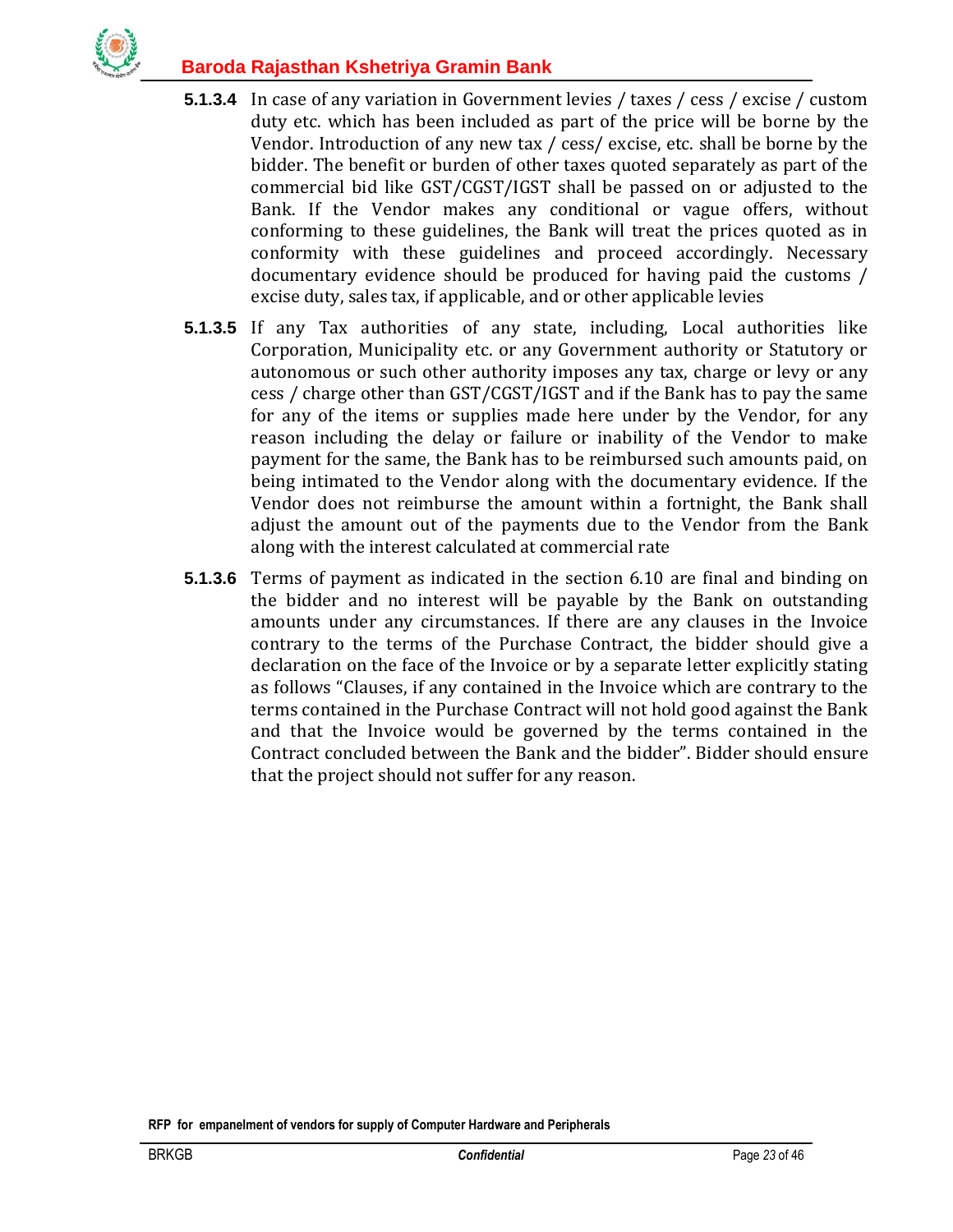

#### <span id="page-23-0"></span>**5.1.4 Price Comparisons**

- **5.1.4.1** The Bank will consider the Total Cost of Ownership (TCO) over a three-year warranty for all Hardware except MFP, One year warranty for Multi-Function Printer.
- **5.1.4.2** The Price offer shall be on a fixed price basis and should be inclusive of all taxes, duties, levies etc. except GST/CGST/IGST (wherever applicable) will be paid extra. There will be no price escalation for during the contract period and any extension thereof. Bid submitted with an adjustable price quotation will be treated as non-responsive and will be rejected.
- **5.1.4.3** To determine L1 status, Bank will compute and compare the total cost for all branches / offices involved, as quoted by the Empanelled Vendors who have qualified on the Eligibility cum Technical specifications and hence shortlisted by the Bank. The Bank will calculate total cost of ownership for a 3 year period discounted @ 10% over the period of the contract.
- **5.1.4.4** While the Bank will summarily reject the solution of a lower configuration than those mentioned in the Technical specifications, the Bank would accept the equipments of higher configuration after a price evaluation of such higher configuration to ensure that there is no adverse price impact and any advantage of a lower price in such cases is passed on to the Bank. The Vendor is not entitled to a longer period for delivery on the pretext of seeking approval from the Bank for a higher configuration or enhancement;
- **5.1.4.5 Normalization of bids:** The Bank will go through a process of technical evaluation and normalization of the bids to the extent possible and feasible to ensure that vendors are more or less on the same technical ground. After the normalization process, if the Bank feels that any of the bids needs to be normalized and that such normalization has a bearing on the price bids; the Bank may at its discretion ask all the technically short-listed vendors to resubmit the technical bids once again for scrutiny. The Bank can repeat this normalization process at every stage of technical submission or till the Bank is satisfied. The Vendors agree that they have no reservation or objection to the normalization process and all the technically short listed vendors will, by responding to this RFP, agree to participate in the normalization process and extend their co-operation to the Bank during this process. The vendors, by submitting the response to this RFP, agree to the process and conditions of the normalization process.
- **5.1.4.6** The Price offer shall be on a fixed price basis. Bid submitted with an adjustable price quotation will be treated as non-responsive and will be liable to be rejected. The rate quoted by the Vendor should necessarily include the following:
- 5.1.4.6.1 Minimum of three years comprehensive Product warranty covering all parts, service visits to the concerned Branches / Offices etc. and three years onsite service warranty

**RFP for empanelment of vendors for supply of Computer Hardware and Peripherals**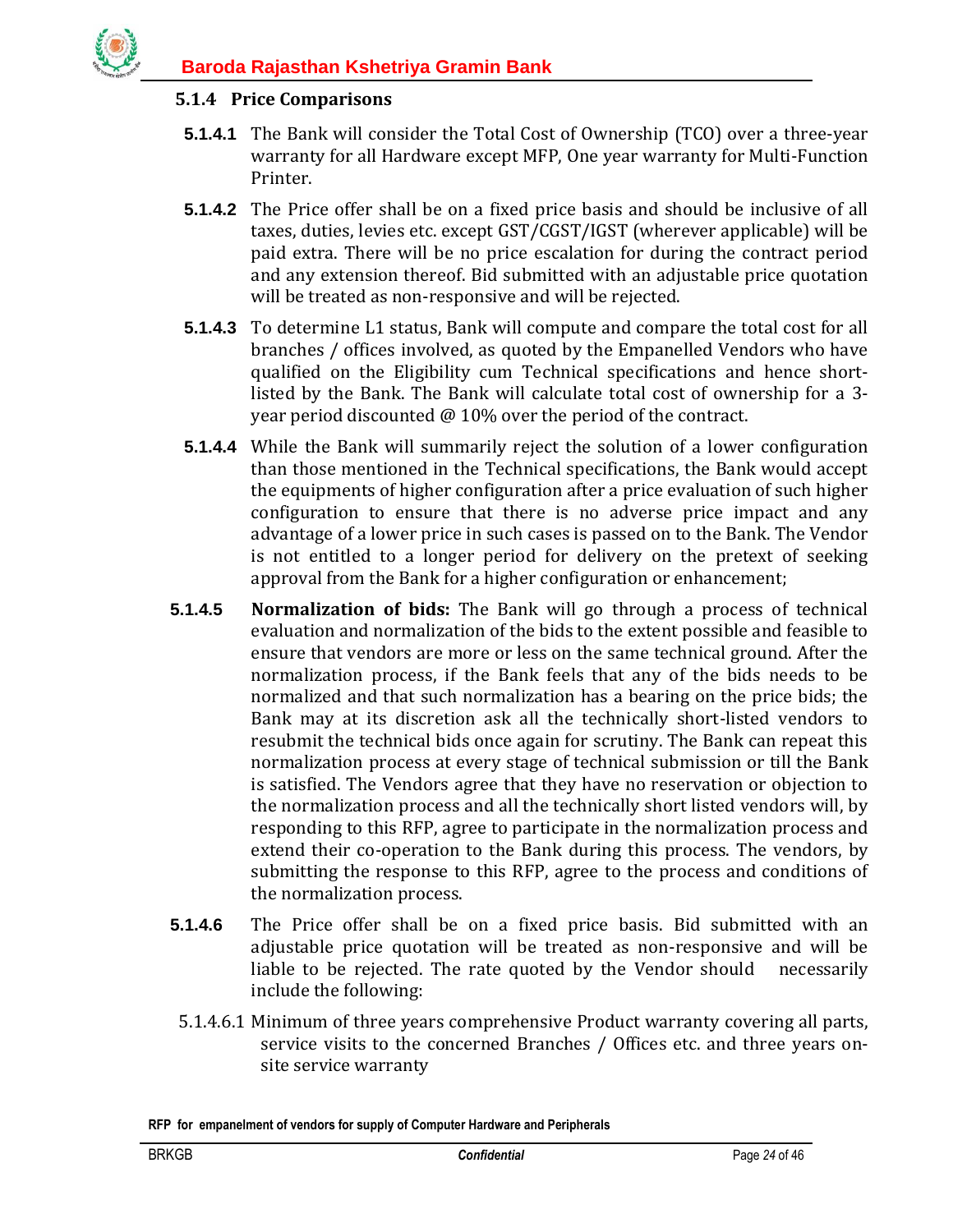

- **5.1.4.6.2** Yearly preventive maintenance in consultation with the Banks team of all the equipments to be supplied, which should interalia, include cleaning of inside and outside of all equipments during warranty period. Preventive Maintenance will include replacement of worn-out parts, checking hardware etc. In case equipment is taken away for repairs, the Bidder shall provide a standby equipment (of equivalent configuration), so that the work of the Bank is not affected. The Bidder shall give an undertaking that sufficient quantity of spares will be kept as stock during the warranty period at their support office across the country.
- **5.1.4.6.3** Transportation, forwarding and freight charges of all equipment to the site;
- **5.1.4.6.4** Prices quoted by the Vendor should be inclusive of all taxes, duties and levies etc. **except GST/CGST/IGST (wherever applicable) will be paid extra.** VAT/ CST & Octroi/LBT / entry tax applicable will be paid on actual on production of original receipt; The Vendor is expected to provide a breakup of the taxes indicated in the commercial bid format. The Vendor is expected to provide the tax types and tax percentage in both the commercial and masked bids (without amounts being submitted in the technical response).
- **5.1.4.6.4** The Vendor is expected to provide for services which are required to be extended by the Vendor in accordance with the terms and conditions of the contract.
- **5.1.4.7** End of Sales / End of support: The Vendor has to ensure that any equipment supplied as part of this RFP should not have either reached or announced end of sales on the date of such supply or end of support for at least 1 year from the date of issue of purchase order. In the event if any equipment supplied by the vendor reaches end of support, within the one year period from the date of supply, the vendor has to replace the equipment at no additional cost to the Bank.

## <span id="page-24-0"></span>**5.2 Bid Security and Performance Guarantee**

#### <span id="page-24-1"></span>**5.2.1 Bid Security / Earnest Money Deposit**

**5.2.1.1** Every Bidder shall furnish, as part of its commercial bid, earnest money deposit of by way of Demand Draft / Pay Order drawn on Ajmer (Rajasthan) payable to "Baroda Rajasthan Kshetriya Gramin Bank" or a Bank Guarantee of an equal amount issued by a Commercial Bank located in India, valid for 6 months in the form provided in the RFP (As per Annexure – Bid Security Form). The Demand Draft should be of a Commercial Bank only and will be accepted subject to the discretion of the Bank. Earnest Money Deposit will be calculated as under-

| If Quoted for     |  |     | <b>Earnest Money Deposit (Rs)</b> |
|-------------------|--|-----|-----------------------------------|
| Computer Hardware |  | and | $2,00,000/-$                      |
| Peripherals       |  |     |                                   |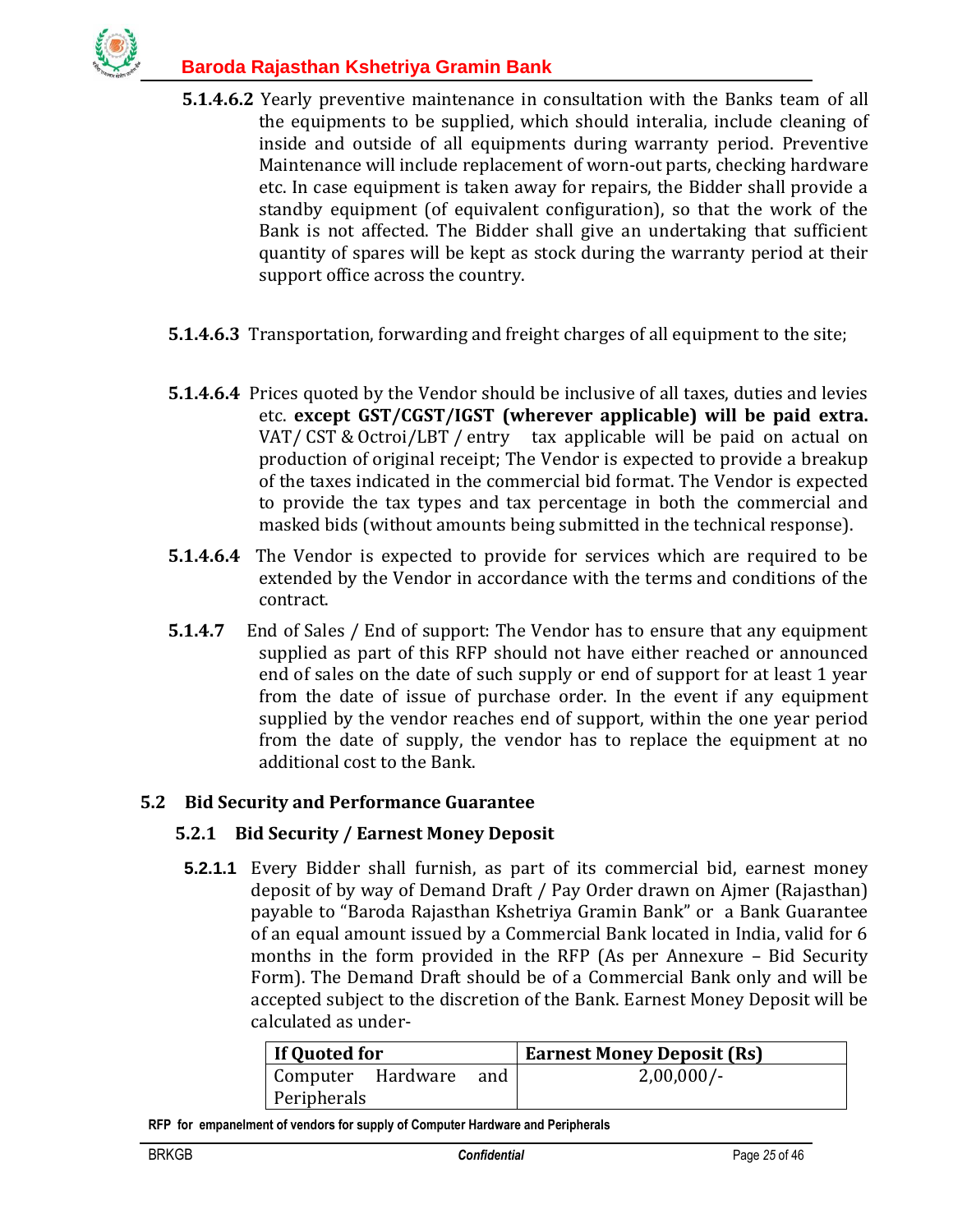- **5.2.1.2** Commercial offers made without the Earnest money deposit shall be rejected.
- **5.2.1.3** The amount of Earnest money deposit would be forfeited in the following scenarios:
- **5.2.1.4** In case the Bidder withdraws the bid prior to validity period of the bid for any reason whatsoever;
- **5.2.1.5** In case the bidder refuses to accept and sign the contract as specified in this document within 15 days of issue of purchase order / letter of intent for any reason whatsoever; or
- **5.2.1.5.1** In case the Bidder fails to provide the Security Deposit for the entire period of Assignment, within 15 days from the date of letter of appointment or signing of the contract whichever is earlier, for any reason whatsoever.

#### <span id="page-25-0"></span>**5.2.2 Performance Guarantee**

-

- **5.2.2.1** If the contract is awarded, the bidder should furnish a Performance Guarantee in the format as specified to the extent of 10% of the value of the order placed. The performance guarantee would be for a period of 3 years and one month.
- **5.2.2.2** The contract will be deemed completed only when all the items contracted by the Bank are delivered in good condition, installed, implemented, tested and accepted along with the associated documentation provided to Bank's employees; as per the requirements of the contract executed between the Bank and the Bidder/ Bidders.
- **5.2.2.3** If the Performance guarantee is not submitted, the Bank would be releasing the 90% amount as per the payment terms and hold the Balance amount of 10% which will be released after one month on completion of warranty period.

#### <span id="page-25-1"></span>**5.2.3 Security Deposit Requirement**

- **5.2.3.1** The successful bidder/s has to deposit with the Bank an amount equivalent to 5% of the contract value towards security deposit for the entire period of assignment, within 15 days from the date of purchase order or signing of the contract, whichever is earlier. In case the selected bidder withdraws his Tender before furnishing the security deposit, the earnest money deposit taken from the vendor, will be forfeited.
- **5.2.3.2** The successful bidder's earnest money deposit will be adjusted against the security deposit requirement upon the bidder signing the Contract and furnishing the performance guarantee.
- **5.2.3.3** The Bank reserves the right to recover any dues payable by the selected bidder from any amount outstanding to the credit of the selected bidder, including the pending bills and/or invoking Security Deposit, if any, under this contract.

**RFP for empanelment of vendors for supply of Computer Hardware and Peripherals**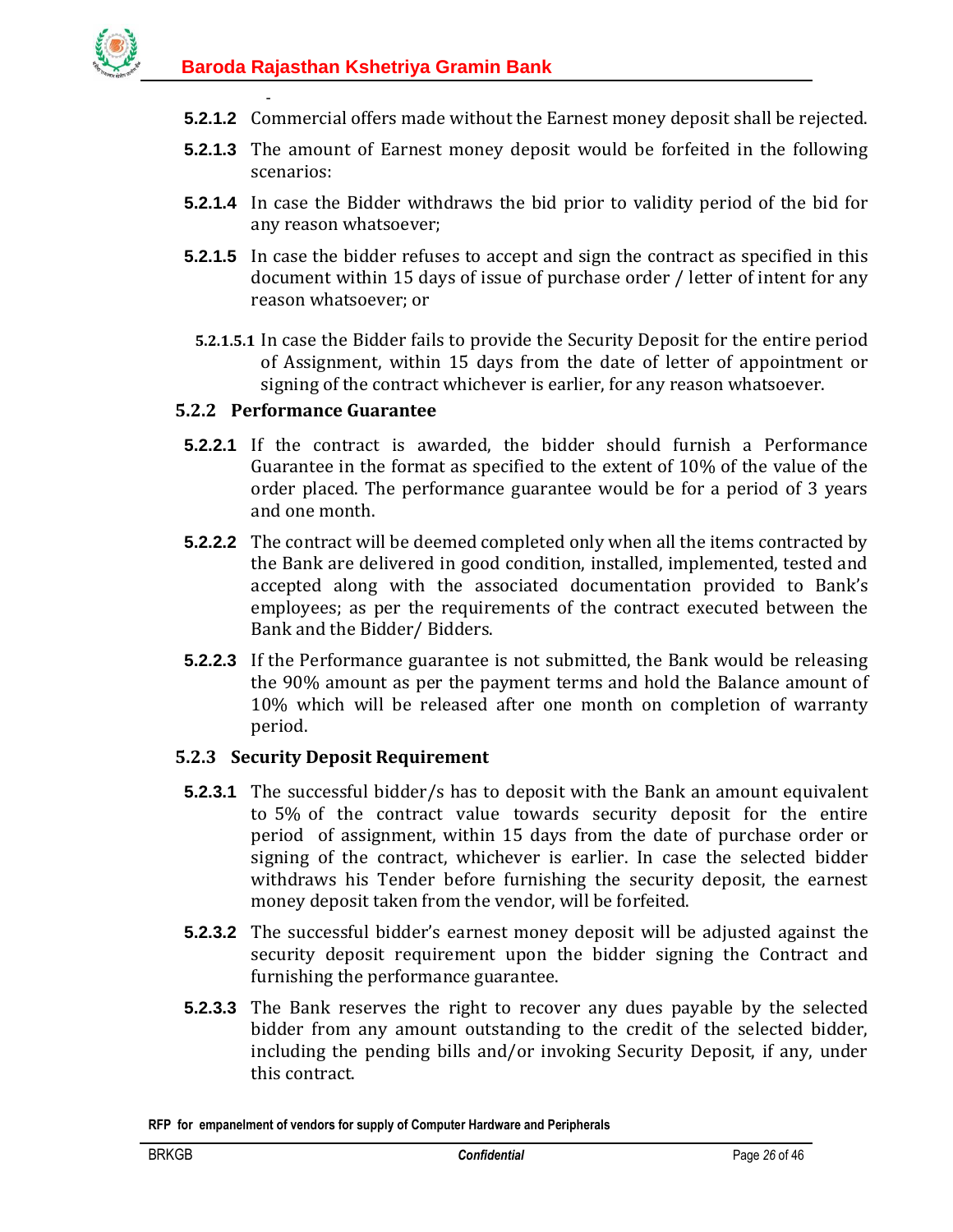

**5.2.3.4** The security deposit would be for the entire period of the Contract till the last order placed by the Bank is executed in completion plus 3 months.

## <span id="page-26-0"></span>**5.2.4 Others**

- **5.2.4.1** The Computer Hardware and Peripherals will be deemed accepted only when all the items are in place and in working condition as per Bank's requirement.
- **5.2.4.2** Responses to this RFP should not be construed as an obligation on the part of the Bank to award a purchase contract for any services or combination of services. Failure of the Bank to select a bidder shall not result in any claim whatsoever against the Bank. The Bank reserves the right to reject any or all bids in part or in full, without assigning any reason whatsoever.
- **5.2.4.3** By submitting a proposal, the bidder agrees to promptly contract with the Bank for any work awarded to the bidder. Failure on the part of the awarded bidder to execute a valid contract with the Bank will relieve the Bank of any obligation to the bidder, and a different bidder may be selected based on the selection process.
- **5.2.4.4** The terms and conditions as specified in the RFP and addendums thereafter are final and binding on the Bidders. In the event the Bidder is not willing to accept the terms and conditions of the Bank, the Bidder may be disqualified. Any additional or different terms and conditions proposed by the bidder would be rejected unless expressly assented to in writing by the Bank and accepted by the Bank in writing
- **5.2.4.5** The bidder must strictly adhere to the delivery dates or lead times identified in their proposal. Failure to meet these delivery dates, unless it is due to reasons entirely attributable to the Bank, may constitute a material breach of the Bidder's performance. In the event that the Bank is forced to cancel an awarded contract (relative to this tender document) due to the Bidder's inability to meet the established delivery dates, that Bidder will be responsible for any re-procurement costs suffered by the Bank. The liability in such an event could be limited to the differential excess amount spent by the Bank for procuring similar deliverables and services or is limited to 10% on the total purchase order value whichever is higher.
- **5.2.4.6** The Bidder shall represent and acknowledge to the Bank that it possesses necessary experience, expertise and ability to undertake and fulfill its obligations, involved in the performance of the provisions of this RFP. The Bidder represents that all software and hardware to be supplied in response to this RFP, shall meet the proposed Bidder's requirement. If any services, functions or responsibilities not specifically described in this RFP are an inherent, necessary or customary part of the deliverables or services and are required for proper performance or provision of the deliverables or services in accordance with this RFP, they shall be deemed to be included within the scope of the deliverables or services, as if such services, functions or responsibilities were specifically required and described in this RFP and shall be provided by the Bidder at no additional cost to the Bank. The Bidder also
- **RFP for empanelment of vendors for supply of Computer Hardware and Peripherals**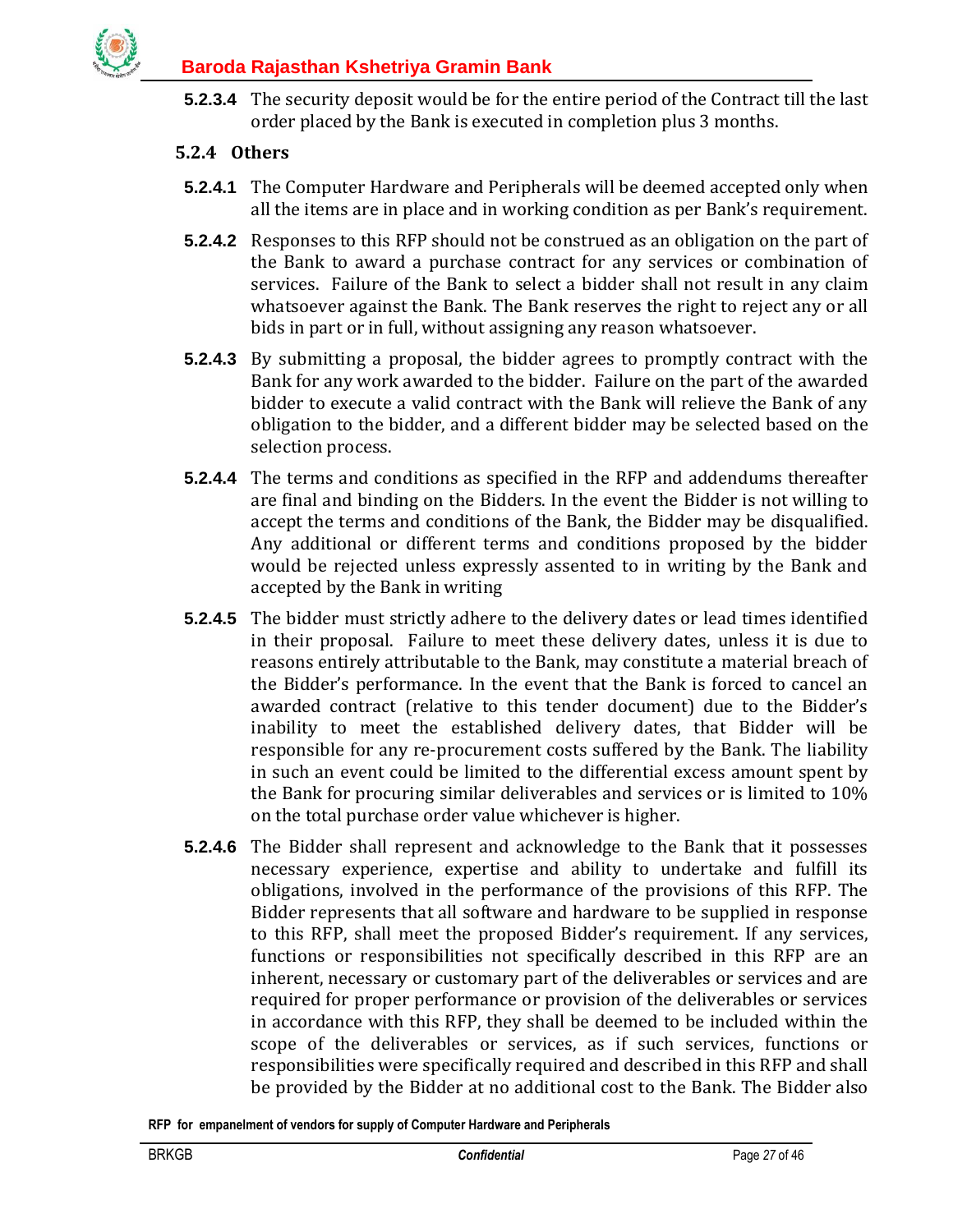acknowledges that the Bank relies on this statement of fact, therefore neither accepting responsibility for, nor relieving the Bidder of responsibility for the performance of all provisions and terms and conditions of this RFP, the Bank expects the Bidder to fulfill all the terms and conditions of this RFP. The modifications, which are accepted by the Bank, shall form a part of the final contract.

- **5.2.4.7** The Bidder shall represent that the hardware provided and/or use of the same by the Bank shall not violate or infringe the rights of any third party or the laws or regulations under any governmental or judicial authority. The Bidder further represents that the documentation to be provided to the Bank shall contain a complete and accurate description of the software, hardware and other materials and services (as applicable), and shall be prepared and maintained in accordance with the highest industry standards. The Bidder represents and agrees to obtain and maintain validity throughout the specified term, of all appropriate registrations permissions and approvals, which are statutorily required to be obtained by the bidder for performance of the obligations of the bidder. The bidder further agrees to inform and assist the Bank for procuring any registrations, permissions or approvals, which may at any time during the Contract Period be statutorily required to be obtained by the Bank for availing services from the bidder.
- **5.2.4.8** All terms and conditions, payments schedules, time frame for expected service levels as per this tender will remain unchanged unless explicitly communicated by the Bank in writing to the bidder. The Bank shall not be responsible for any judgments made by the bidder with respect to any aspect of the Service. The bidder shall at no point be entitled to excuse themselves from any claims by the Bank whatsoever for their deviations in confirming to the terms and conditions, payments schedules, expected service levels, etc. as mentioned in this tender document.
- **5.2.4.9** The Bank and the bidder covenants and represents to the other Party the following:
	- a) It is duly incorporated, validly existing and in good standing under as per the laws of the state in which such Party is incorporated.
	- b) It has the corporate power and authority to enter into Agreements and perform its obligations there under. The execution, delivery and performance of terms and conditions under Agreements by such Party and the performance of its obligations there under are duly authorized and approved by all necessary action and no other action on the part of such Party is necessary to authorize the execution, delivery and performance under an Agreement.
- **5.2.4.10** The execution, delivery and performance under an Agreement by Bidder/SP:
	- Will not violate or contravene any provision of its documents of incorporation;

**RFP for empanelment of vendors for supply of Computer Hardware and Peripherals**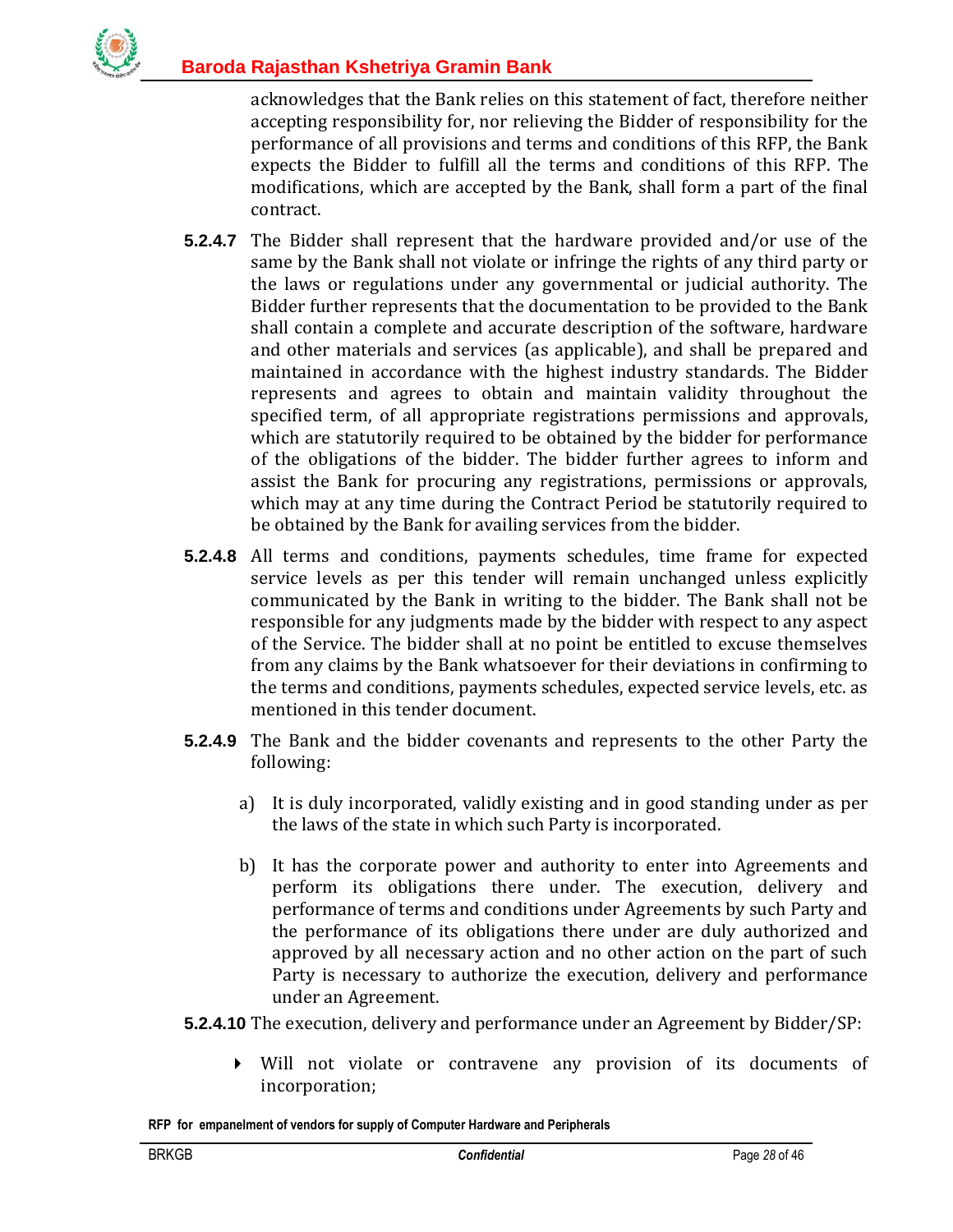- Will not violate or contravene any law, statute, rule, regulation, licensing requirement, order, writ, injunction or decree of any court, governmental instrumentality or other regulatory, governmental or public body, agency or authority by which it is bound or by which any of its properties or assets are bound;
- Except to the extent that the same have been duly and properly completed or obtained, will not require any filing with, or permit, consent or approval of or license from, or the giving of any notice to, any court, governmental instrumentality or other regulatory, governmental or public body, agency or authority, joint venture party, or any other entity or person whatsoever;
- To the best of its knowledge, after reasonable investigation, no representation or warranty by such Party in this Agreement, and no document furnished or to be furnished to the other Party to this Agreement, or in connection herewith or with the transactions contemplated hereby, contains or will contain any untrue or misleading statement or omits or will omit any fact necessary to make the statements contained herein or therein, in light of the circumstances under which made, not misleading. There have been no events or transactions, or facts or information which has come to, or upon reasonable diligence, should have come to the attention of such Party and which have not been disclosed herein or in a schedule hereto, having a direct impact on the transactions contemplated hereunder.
- **5.2.4.11** The bidder shall undertake to provide appropriate human as well as other resources required, to execute the various tasks assigned as part of the project, from time to time.
- **5.2.4.12** The Bank would not assume any expenses incurred by the bidder in preparation of the response to this RFP and also would not return the bid documents to the Vendors
- **5.2.4.13** The Bank will not bear any costs incurred by the bidder for any discussion, presentation, demonstrations etc. on proposals or proposed contract or for any work performed in connection therewith.

## <span id="page-28-0"></span>**5.2.5 Other RFP Requirements**

- **5.2.5.1** This RFP document may undergo change by either additions or deletions or modifications before the actual award of the contract by the Bank. The Bank also reserves the right to change any terms and conditions including eligibility criteria of the tender document and its subsequent addendums as it deems necessary at its sole discretion. The Bank will inform all bidders about changes, if any.
- **5.2.5.2** The Bank may revise any part of the RFP document, by providing a written addendum at stage till the award of the contract. The Bank reserves the right to issue revisions to this tender document at any time before the award date.

**RFP for empanelment of vendors for supply of Computer Hardware and Peripherals**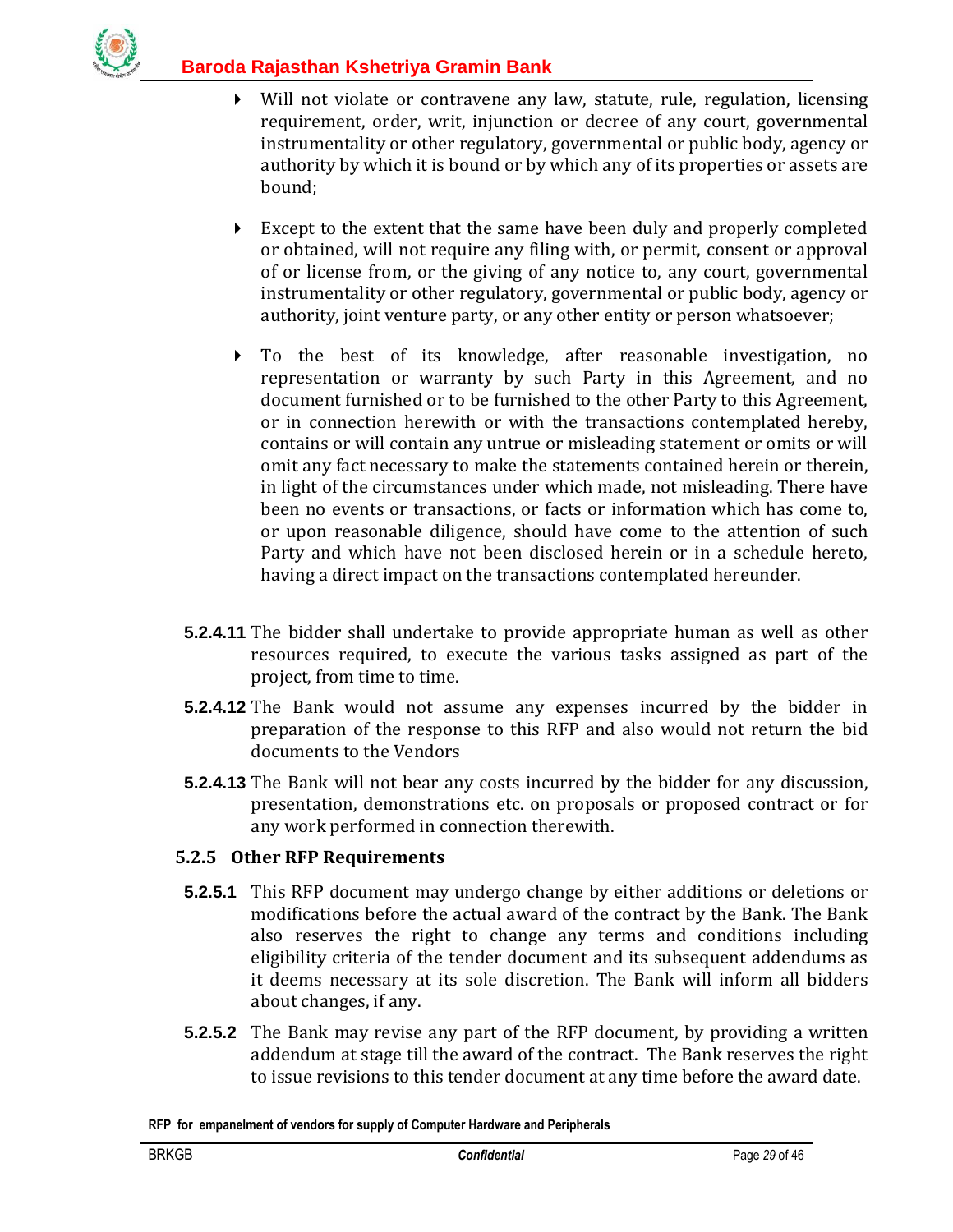

- **5.2.5.3** The Bank reserves the right to extend the dates for submission of responses to this document.
- **5.2.5.4** Bidders shall have the opportunity to clarify doubts pertaining to the RFP document in order to clarify any issues they may have, prior to finalizing their responses. All questions are to be submitted to the General Manager, Baroda Rajasthan Kshetriya Gramin Bank at the address mentioned earlier, and should be received by the nominated point of contact in writing through email before the scheduled date as indicated in the schedule of timeframe. Responses to inquiries and any other corrections and amendments will be distributed to all the Bidders in the form of electronic mail or hardcopy or newspaper journals; the preference for distribution would be with the Bank. The bidder, who posed the question, will remain anonymous.
- **5.2.5.5 Preliminary Scrutiny** The Bank will scrutinize the offers to determine whether they are complete, whether any errors have been made in the offer, whether required technical documentation has been furnished, whether the documents have been properly signed, and whether items are quoted as per the schedule. The Bank may, at its discretion, waive any minor nonconformity or any minor deficiency in an offer. This shall be binding on all bidders and the Bank reserves the right for such waivers and the Bank's decision in the matter will be final.
- **5.2.5.6 Clarification of Offers** To assist in the scrutiny, evaluation and comparison of offers, the Bank may, at its discretion, ask some or all bidders for clarification of their offer. The Bank has the right to disqualify the bidder whose clarification is found not suitable to the proposed project.
- **5.2.5.7** No Commitment to Accept Lowest bid or Any Tender The Bank shall be under no obligation to accept the lowest price bid or any other offer received in response to this RFP notice and shall be entitled to reject any or all offers including those received late or incomplete offers without assigning any reason whatsoever. The Bank reserves the right to make any changes in the terms and conditions of purchase. The Bank will not be obliged to meet and have discussions with any Vendor, and / or to listen to any representations unless there is change in the terms and conditions of purchase
- **5.2.5.8** Erasures or Alterations The offers containing erasures or alterations will not be considered. There should be no hand-written material, corrections or alterations in the offer. Technical details must be completely filled up. Correct technical information of the product being offered must be filled in. Filling up of the information using terms such as "OK", "accepted", "noted", "as given in brochure / manual" is not acceptable. The Bank may treat the offers not adhering to these guidelines as unacceptable.
- **5.2.5.9** Price Discussion It is absolutely essential for the Vendors to quote the lowest price at the time of making the offer in their own interest. The Bank reserves the right to do price discovery and engage the successful bidder in discussions on the prices quoted. The Bank also reserves the right to enter

**RFP for empanelment of vendors for supply of Computer Hardware and Peripherals**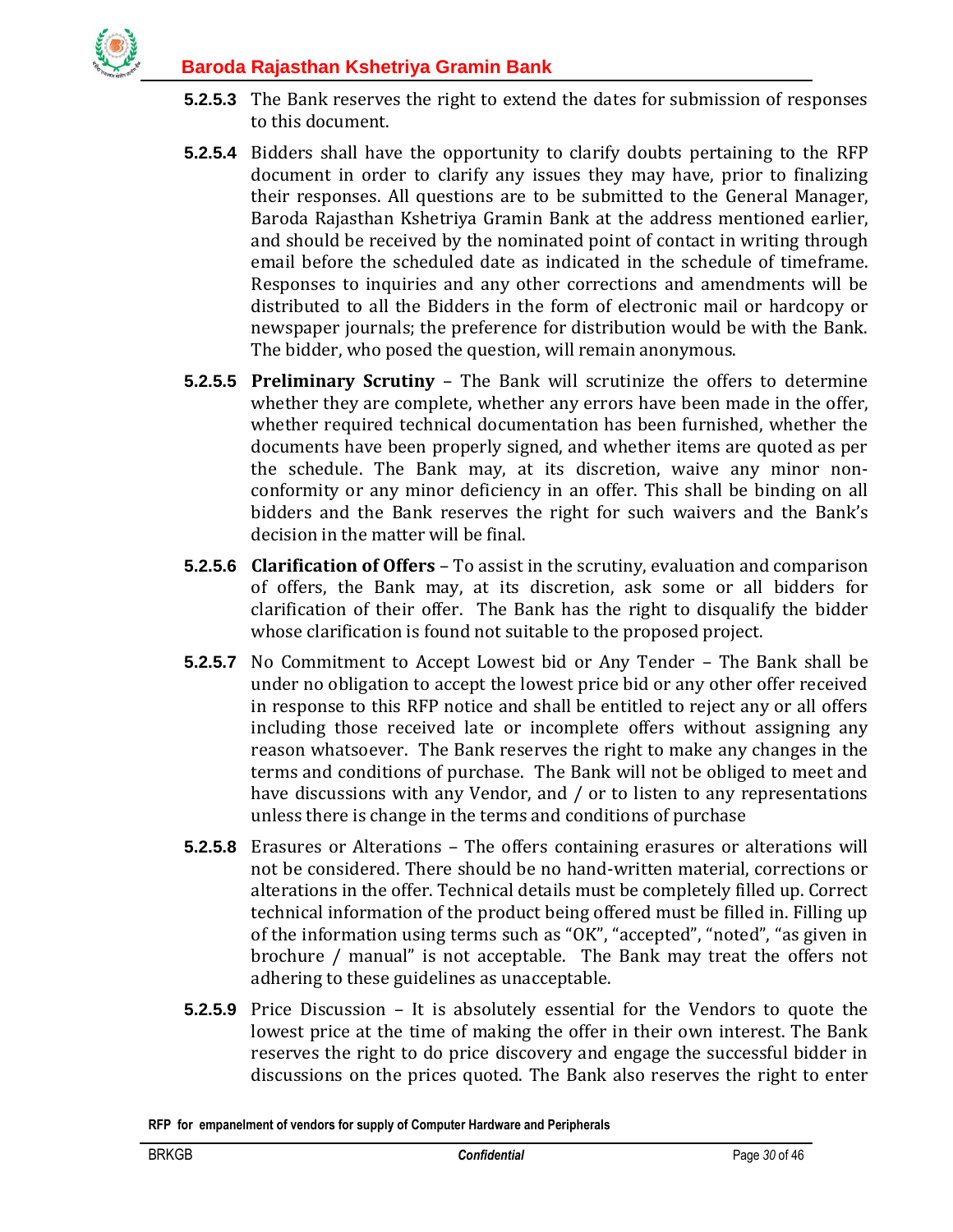

into price discussions with the OEMs of hardware and other components or the successful bidder

- **5.2.5.10** Right to Alter Quantities The Bank reserves the right to alter the requirements specified in the Tender. The Bank also reserves the right to delete one or more items from the list of items specified in the Tender. The Bank will inform all Vendors about changes, if any. The Vendor agrees that the Bank has no limit on the additions or deletions on the items for the period of the contract. Further the Vendor agrees that the prices quoted by the Vendor would be proportionately adjusted with such additions or deletions in quantities
- **5.2.5.11** Details of Sub-contracts, as applicable If required by the Bank, BIDDERs should provide complete details of any subcontractor/s used for the purpose of this engagement. It is clarified that notwithstanding the use of sub contractors by the bidder, the bidder shall be solely responsible for performance of all obligations under the tender document irrespective of the failure or inability of the subcontractor chosen by the bidder to perform its obligations. The bidder shall also have the responsibility for payment of all dues and contributions, as applicable, towards statutory benefits for its employees and sub-contractors.
- **5.2.5.12** If the Bank is not satisfied with the technical specifications in any Tender and observes major deviations, the technical bids of such Vendors will not be short-listed for empanelment. No further discussions shall be entertained with such Vendors in respect of the subject technical bid
- **5.2.5.13** There will be an acceptance test by the Bank or its nominated consultants after installation of the systems. In case of discrepancy in hardware / software supplied, the Bank reserves the right to cancel the entire purchase contract and the Vendor should take back their equipment at their costs and risks. The test will be arranged by the Vendor at the sites in the presence of the officials of the Bank and / or its consultants. The warranty for the equipments (including software and hardware provided by the Vendor pursuant to this Tender and subsequent Agreement) will commence after acceptance testing. The Confirmation for completion of Installation and Acceptance Test will be given by Bank at the same time and on the single report format.
- **5.2.5.14** The Vendor(s) getting the contracts shall install and commission the equipment, procured through this Tender, at locations designated by the Bank or at such Centers as the Bank may deem fit and the changes, if any, in the locations will be intimated to the Vendor
- **5.2.5.15** Vendor should ensure that the hardware delivered to the Bank including all components and attachments are brand new. In case of software supplied with the system, the Vendor should ensure that the same is licensed and legally obtained with valid documentation made available to the Bank

**RFP for empanelment of vendors for supply of Computer Hardware and Peripherals**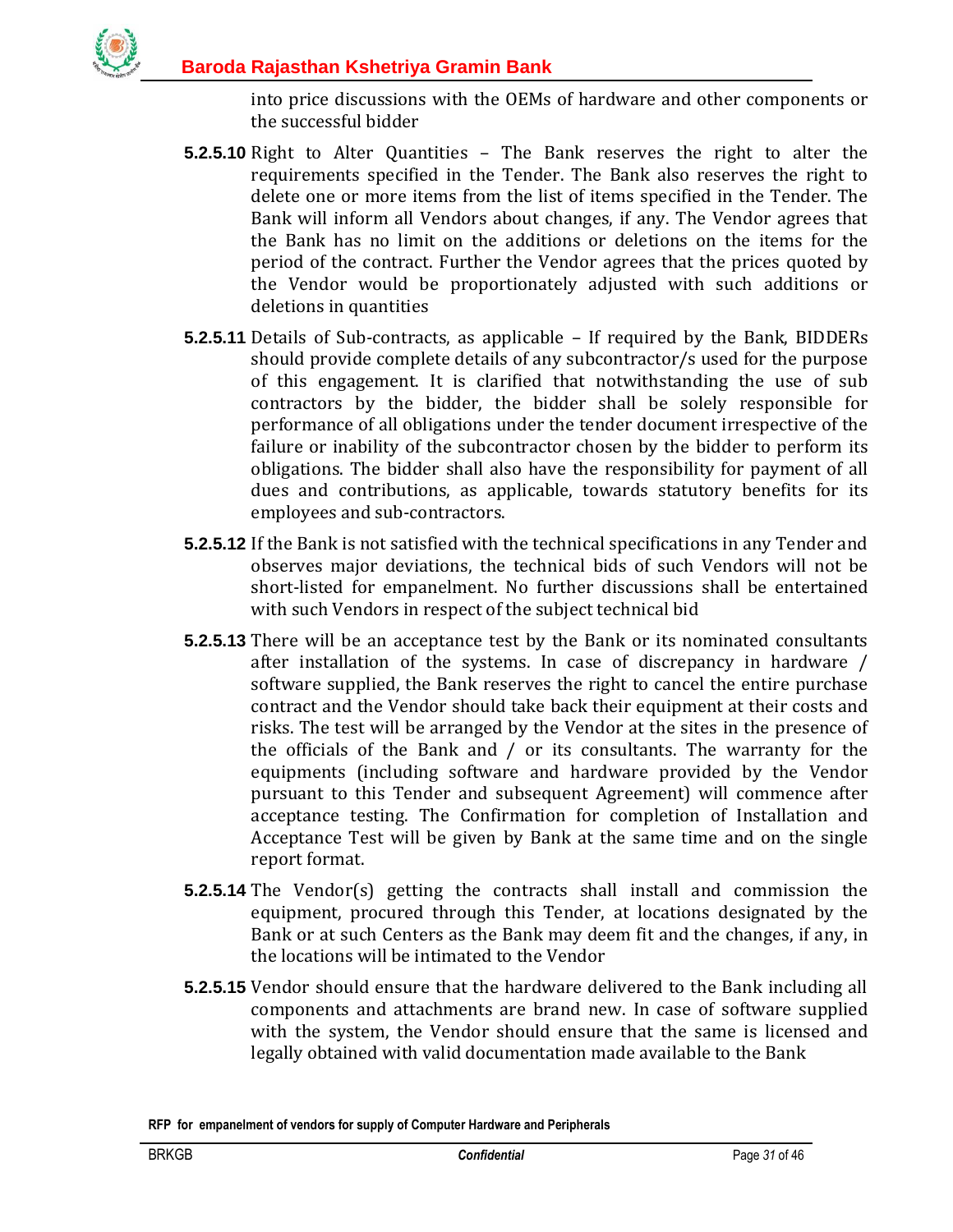

- **5.2.5.16** Vendor shall indemnify, protect and save the Bank against all claims, losses, costs, damages, expenses, action, suits and other proceedings, resulting from infringement of any patent, trade marks, copyrights etc or such other statutory infringements under any laws including the Copyright Act, 1987 or Data Protection Act 2010 in respect of all the hardware, software and peripherals or other systems supplied by them to the Bank from whatsoever source, provided the Bank notifies the Vendor in writing as soon as practicable when the Bank becomes aware of the claim. However, (i) the Vendor has sole control of the defense and all related settlement negotiations (ii) the Bank provides the Vendor with the assistance, information and authority reasonably necessary to perform the above and (iii) the Bank does not make any statements or comments or representations about the claim without the prior written consent of the Vendor, except where the Bank is required by any authority/regulator to make a comment/statement/representation. Indemnity would be limited to court or arbitration awarded damages and shall exclude indirect, consequential and incidental damages. However indemnity would cover damages, loss or liabilities suffered by the Bank arising out of claims made by its customers and/or regulatory authorities due to the failure of the Vendor to perform its obligations
- **5.2.5.17** Manufacturer's Authorization Form (6) The Vendor should furnish a letter from original equipment manufacturer authorizing the Vendor to quote for OEM's product in response to the RFP from the Bank. The said letter should also offer to extend the required warranty from the OEM in respect of the items stipulated in the RFP
- **5.2.5.18** The Bidder shall perform its obligations under this RFP as an independent contractor, and may engage subcontractors to perform any of the Deliverables or Services. Neither this Tender nor the Vendor's performance of obligations under this Tender shall create an association, partnership, joint venture, or relationship of principal and agent, master and servant, or employer and employee, between the Bank and the Vendor or its employees, subcontractor; and neither Party shall have the right, power or authority (whether expressed or implied) to enter into or assume any duty or obligation on behalf of the other Party.
- **5.2.5.19** The Bidder shall solely be responsible for all payments (including any statutory payments) to its employees and / or sub-contractors and shall ensure that at no time shall its employees, personnel or agents hold themselves out as employees or agents of the Bank, nor seek to be treated as employees of the Bank for any purpose, including claims of entitlement to fringe benefits provided by the Bank, or for any kind of income or benefits. The Vendor alone shall file all applicable tax returns for all of its personnel assigned hereunder in a manner consistent with its status as an independent contractor of services; and the Vendor will make all required payments and deposits of taxes in a timely manner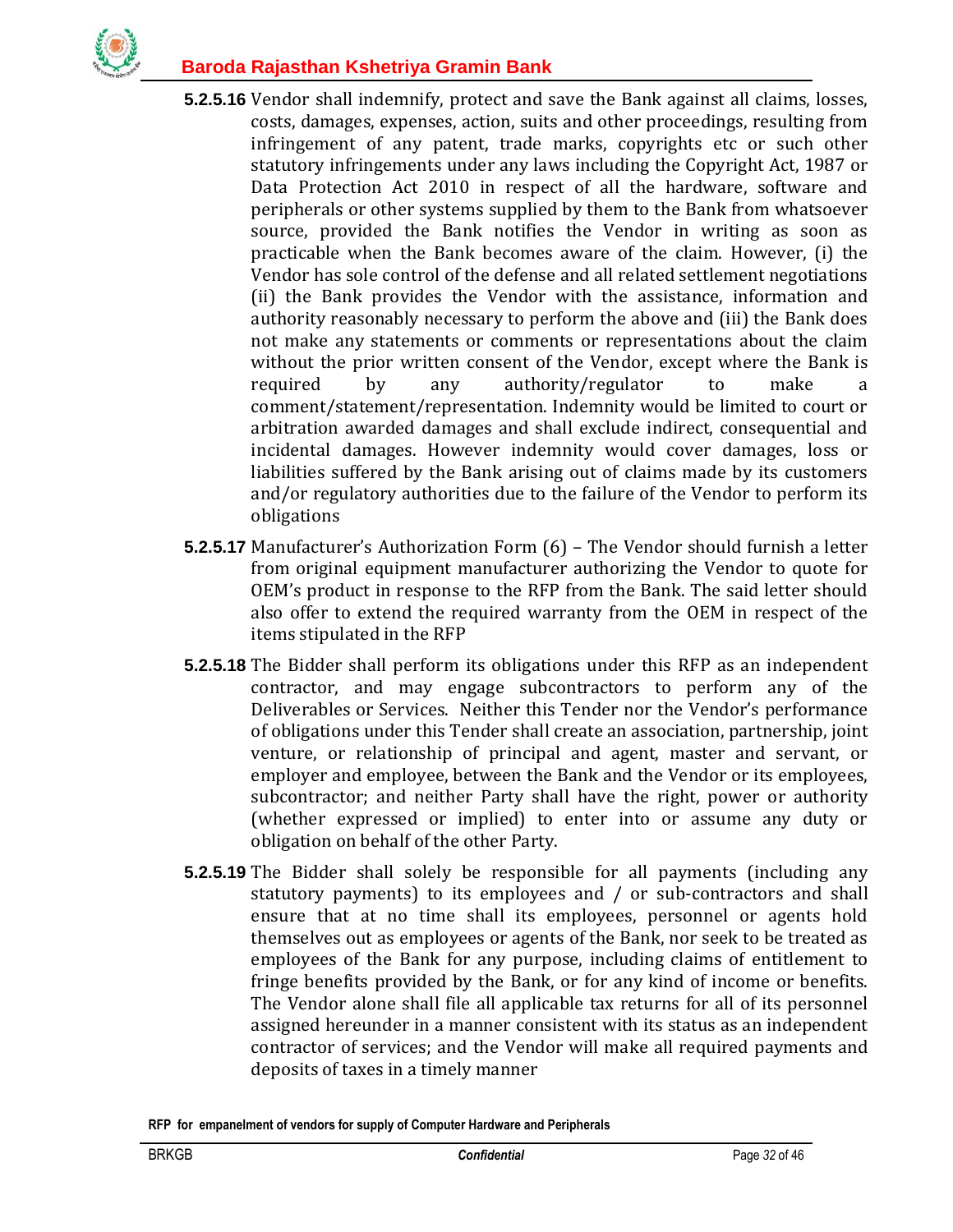## **Terms of Reference**

## <span id="page-32-0"></span>**6.1 Contract Commitment**

The Bank intends that the empanelment, which is contemplated herein with the successful bidders, shall be for a period of six month (ending 31st March, 2020) for the purpose of supply of Computer Hardware and Peripherals to the Bank branches / administrative offices.

## <span id="page-32-1"></span>**6.2Delivery:**

Hardware, Software & Peripherals should be delivered within 6 weeks from the date of purchase order. **Delivery will be at Branches and administrative offices. Maximum locations can be 849 branches plus 13 admin offices.** 

Bidder will have to pay liquidated damages (LD) to Baroda Rajasthan Kshetriya Gramin Bank @ 1% of the Purchase Order value inclusive of all taxes, duties, levies etc except GST, per week or part thereof, for late delivery beyond due date of delivery, to a maximum of 5%. If delay exceeds two weeks from due date of delivery, Baroda Rajasthan Kshetriya Gramin Bank reserves the right to cancel the entire order.

Bidder will be responsible for ensuring proper packing, delivery and receipt of the hardware and software at the site(s).Sealed packs will be opened in the presence of Baroda Rajasthan Kshetriya Gramin Bank officials.

The software (systems software, language compilers, utilities, packaged software, etc., including complete sets of manuals, Driver CD, Antivirus CD) should be delivered together with the hardware.

Any component has not been delivered or if delivered is not operational, will be deemed/treated as non-delivery thereby excluding the Bank from all payment obligations under the terms of this contract. Partial delivery of products is not acceptable and payment would be released as per terms only after full delivery and installation.

## <span id="page-32-2"></span>**6.3Pre-shipment Inspections:**

Baroda Rajasthan Kshetriya Gramin Bank reserves the right, but not any obligation, to undertake a pre-shipment inspection of the complete central system in a factory test environment. For this purpose, Baroda Rajasthan Kshetriya Gramin Bank's personnel may have to visit the factory site and the expenditure for the same will be borne by Bank.

## <span id="page-32-3"></span>**6.4 Installation:**

Installation at our branch / admin offices, including unpacking of cartons/ boxes, will be the responsibility of the Bidder. Bidder will have to install the system and hand it over to Bank for acceptance testing within 21 working days of the Bank from the date of receipt of the system at our office.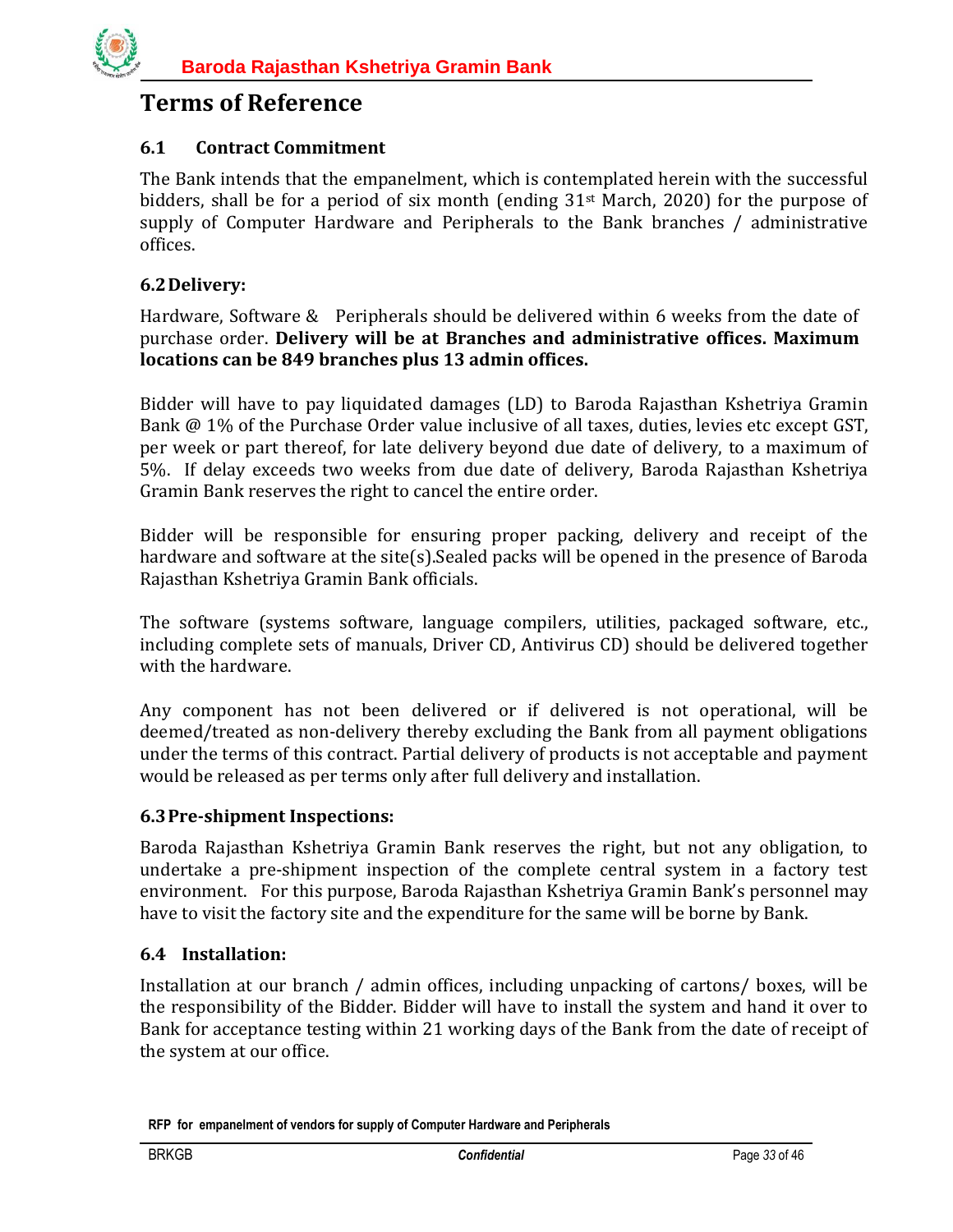

Bidder will have to pay liquidated damages to Bank @ 1% of the Purchase Order value per working day or part thereof subject to maximum of 5%, for delay in installation, if the delay is caused owing to reasons attributable to the Bidder.

**Bank reserves the right to shift part or the entire Hardware order setup to new location/s and warranty will continue to be in force at the new location.**

**Bidder has to install hardware at our different branches of bank. This may be maximum equal to hardware count.**

## <span id="page-33-0"></span>**6.5 Affixing Asset Tags on HW Equipments:**

It will be the responsibility of the successful bidder to affix the Asset tags on each HW being supplied by them to the Bank. The Asset Tags so printed by the successful bidder must have the company's logo of the bidder along with other details like call logging no., mail id etc.. The asset tag details for the HW would be mutually decided by the Bank and the successful bidder.

#### <span id="page-33-1"></span>**6.6 Warranty:**

The entire hardware equipment including system software will remain under onsite, comprehensive maintenance warranty for a period of three years for desktop, Passbook Printer, Server and One year warranty for Multi-Function Printer. The service support during warranty period shall be for all hardware, Software & Peripherals including OS.

Bidder will have to provide a post-installation warranty as per the terms mentioned below:

Hardware, Software & Peripherals -

- **For Desktop, Passbook Printer, Server:-Comprehensive Warranty for 36 Months from the date of installation or 37 months from the date of delivery whichever is earlier.**
- **For Multi-Function Printer (Laser Printer):-Comprehensive Warranty for 12 Months from the date of installation or 13 months from the date of delivery whichever is earlier.**

Bidder will have to upgrade the system software during warranty period at no cost to Bank. The service support during warranty period includes for all hardware equipment, Operating System Software.

In event of any equipment / part is replaced or any defect in respect of any equipment / part is corrected for more than two instance of any quarter during the base warranty period, where the period of warranty remained is less than twelve month of the comprehensive warranty, the warranty in respect of the entire hardware equipment for which the equipment / part is replaced / defect is corrected, will be extended for an additional period of twelve months from the date of such replacement/ correction of defects.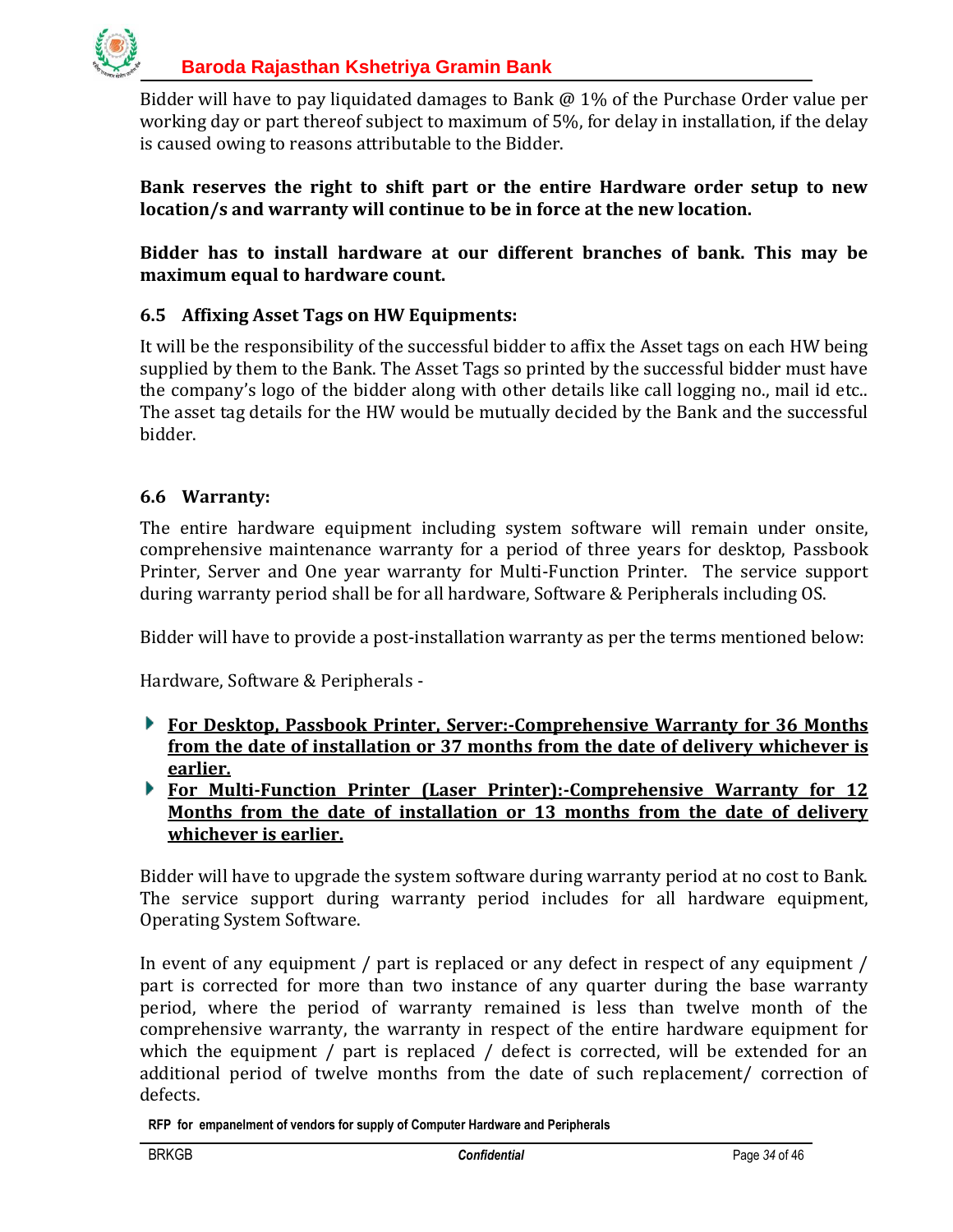## <span id="page-34-0"></span>**6.7 OEM / Undertaking Letter**

All the bidders have to submit the following documents at the time of technical submission:

- $\triangleright$  OEM Letter (As per Annexure)
	- o A letter addressed to our office i.e. mentioning model / product proposed in this rate contract is covered under onsite comprehensive support from the date of installation of product.
	- o In case the successful bidder is not ready to provide the support during the warranty period, support will be provided by OEM directly for the remaining period of warranty of the product without any additional cost to the Bank.
	- o List of parts (if any) excluded from the comprehensive warranty list for each of the models proposed. Bank will have the discretion to accept the exclusion list or add / remove any part from the exclusion list
- $\triangleright$  Undertaking of Authenticity for HW supplied (As per Annexure)

## <span id="page-34-1"></span>**6.8 Payment Terms**

Head Office will place the orders and delivery will be at our admin offices across the state and installation will be at branches as per the orders placed. The successful bidder/s shall make necessary arrangements for processing the purchase orders, including Road Permit if any & etc.

The Bidder/s must accept the payment terms proposed by the Bank. The commercial bid submitted by the vendors must be in conformity with the payment terms proposed by the Bank. Any deviation from the proposed payment terms would not be accepted. The Bank shall have the right to withhold any payment due to the bidder, in case of delays or defaults on the part of the bidder. Such withholding of payment shall not amount to a default on the part of the Bank. If any of the items / activities as mentioned in the price bid is not taken up by the bank during the course of the assignment, the bank will not pay the professional fees quoted by the bidder in the price bid against such activity / item.

The payment will be released as follows:

- $\geq 70\%$  of the total cost on delivery of IT hardware / Laptops /software / peripherals plus 100% of VAT / CST & Octroi /entry tax as per actuals on production of original receipt.
- $\geq$  20% of total cost after one month of successful installation and satisfactory functioning.

SNR case - Wherever installation could not be carried out by the successful bidder due to the Bank's dependencies like Site not ready etc. even after 60 days beyond the date of delivery then the payment would be released, upon the successful bidder's submission of certificate from location concerned duly signed (with Bank's seal affixed) by the Bank Authority concerned on the Bank's dependencies like site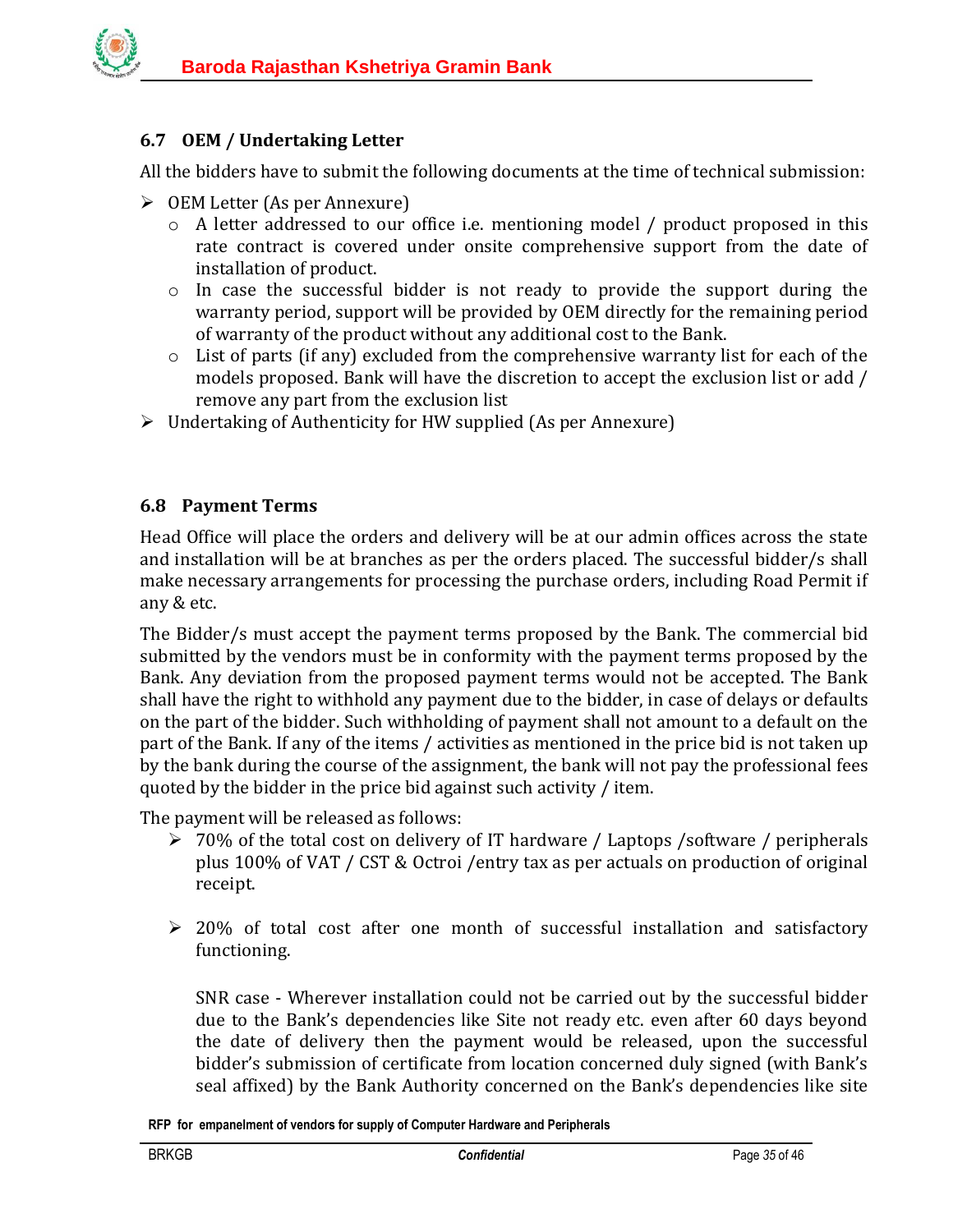

is not ready etc. However, in such a case the successful bidder has to give an undertaking to complete installation within a week of being informed that the site is ready.

20% of the payment total cost and applicable Service Tax (if any) after two months on delivery of IT hardware / software / peripherals.

 $\triangleright$  Balance amount of 10% will be released after one month on completion of warranty period or against a Performance Bank Guarantee of scheduled commercial Bank preferably public sector bank, for three years and one month for all hardware except MFP, For Multi-Function Printer warranty will be for one year and Performance Bank Guarantee will be submitted for One Year and One Month (i.e. one month beyond the warranty period).

There shall be no escalation in the prices once the prices are fixed and agreed to by the Bank and the vendors. But, any benefit arising out of any subsequent reduction in the prices due to reduction in duty & taxes after the prices are fixed and before the delivery should be passed on to the Bank.

Payment will be released by Head Office as per above payment terms on submission of delivery challan and installation report.

The Bank will pay invoices within a period of 15 days from the date of receipt of undisputed invoices. Any dispute regarding the invoice will be communicated to the selected Bidder within 15 days from the date of receipt of the invoice. After the dispute is resolved, Bank shall make payment within 15 days from the date the dispute stands resolved.

The invoices for claiming the payment should be submitted along with:

- $\triangleright$  Original delivery challans / duly signed original IRs by the branch officials and engineers of the successful bidder (as the case may be).
- $\triangleright$  Confirmation letter from OEM mentioning the serial number of the product and that the HW / SW supplied are under back to back warranty.

## <span id="page-35-0"></span>**6.9 Compliance with All Applicable Laws**

The Bidder shall undertake to observe, adhere to, abide by, comply with and notify the Bank about all laws in force or as are or as made applicable in future, pertaining to or applicable to them, their business, their employees or their obligations towards them and all purposes of this tender and shall indemnify, keep indemnified, hold harmless, defend and protect the Bank and its employees/officers/ staff/personnel/ representatives/agents from any failure or omission on its part to do so and against all claims or demands of liability and all consequences that may occur or arise for any default or failure on its part to conform or comply with the above and all other statutory obligations arising there from.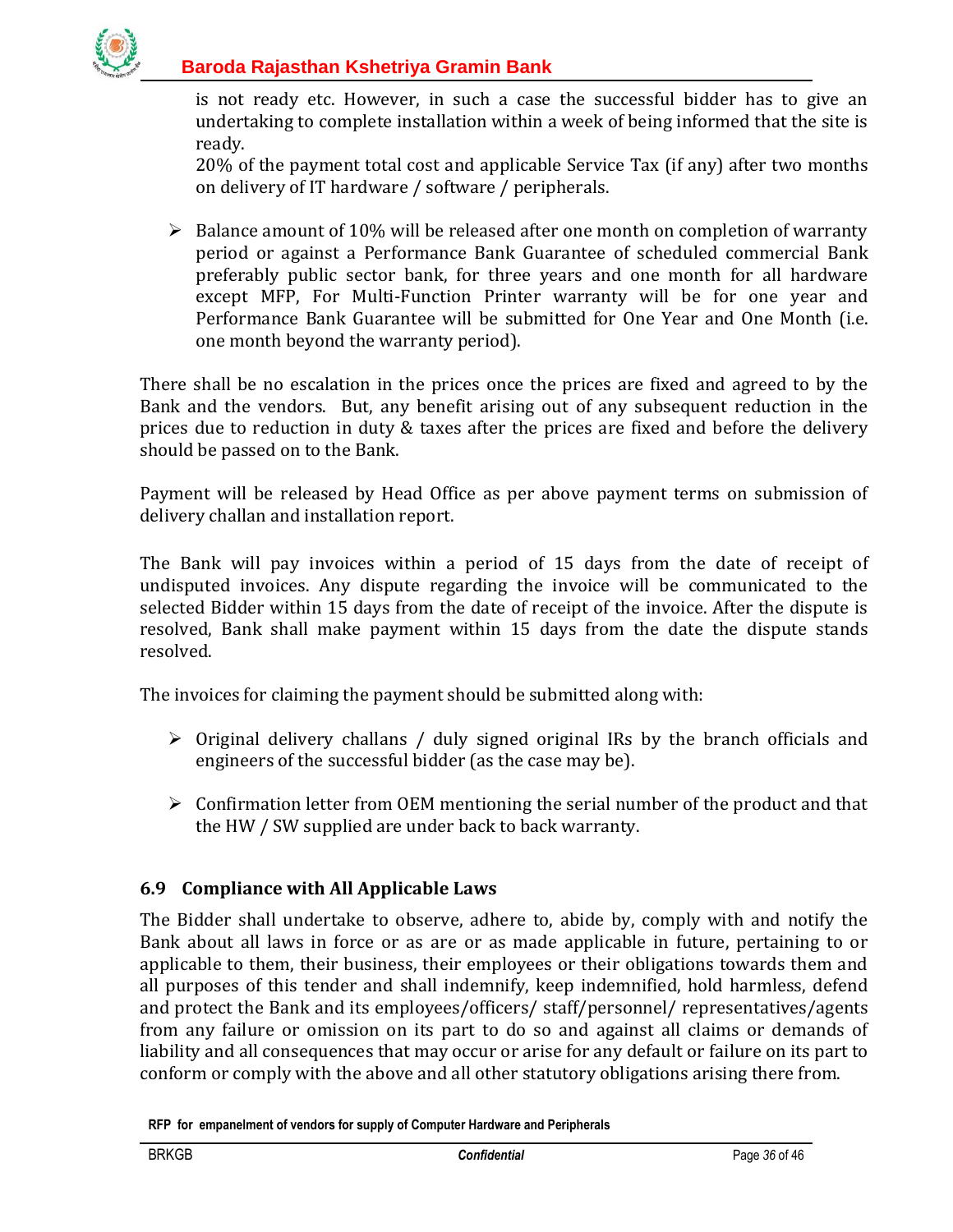

Compliance in obtaining approvals/permissions/licenses: The bidder shall promptly and timely obtain all such consents, permissions, approvals, licenses, etc., as may be necessary or required for any of the purposes of this project or for the conduct of their own business under any applicable Law, Government Regulation/Guidelines and shall keep the same valid and in force during the term of the project, and in the event of any failure or omission to do so, shall indemnify, keep indemnified, hold harmless, defend, protect and fully compensate the Bank and its employees/ officers/ staff/ personnel/ representatives/agents from and against all claims or demands of liability and all consequences that may occur or arise for any default or failure on its part to conform or comply with the above and all other statutory obligations arising there from and the Bank will give notice of any such claim or demand of liability within reasonable time to the bidder.

This indemnification is only a remedy for the Bank. The bidder is not absolved from its responsibility of complying with the statutory obligations as specified above. Indemnity shall exclude indirect, consequential and incidental damages. However indemnity would cover damages, loss or liabilities suffered by the Bank arising out of claims made by its customers and/or regulatory authorities.

## <span id="page-36-0"></span>**6.10 Assignment**

The bidder agrees that the bidder shall not be entitled to assign any or all of its rights and or obligations under this RFP and subsequent Agreement to any entity including bidder's affiliate without the prior written consent of the Bank.

If the Bank undergoes a merger, amalgamation, takeover, consolidation, reconstruction, change of ownership, etc., this RFP shall be considered to be assigned to the new entity and such an act shall not affect the rights of the bidder under this RFP.

## <span id="page-36-1"></span>**6.11 Order Cancellation**

The Bank will provide the Vendor a remedy period of 30 days to rectify a default or given situation. The Bank will provide in writing the nature of the default to the vendor through a letter or mail correspondence. The 30 day time period will commence from the day the Bank has sent such correspondence to the Vendor. The Bank reserves its right to cancel the order in the event of one or more of the following situations, that are not occasioned due to reasons solely and directly attributable to the Bank alone:

- a) Discrepancy in the quality of service / hardware / software expected during the implementation, rollout and subsequent maintenance process.
- b) The selected Bidder commits a breach of any of the terms and conditions of the tender/contract.
- c) The selected bidder becomes insolvent or goes into liquidation voluntarily or otherwise
- d) Failure of the vendor to make good the situation within the remedy period

**RFP for empanelment of vendors for supply of Computer Hardware and Peripherals**  In case of order cancellation, any payments made by the Bank to the Vendor would necessarily have to be returned to the Bank with interest @ 15% per annum from the date of each such payment. Further the bidder would be required to compensate the Bank for direct loss incurred by the Bank due to the cancellation of the contract and any additional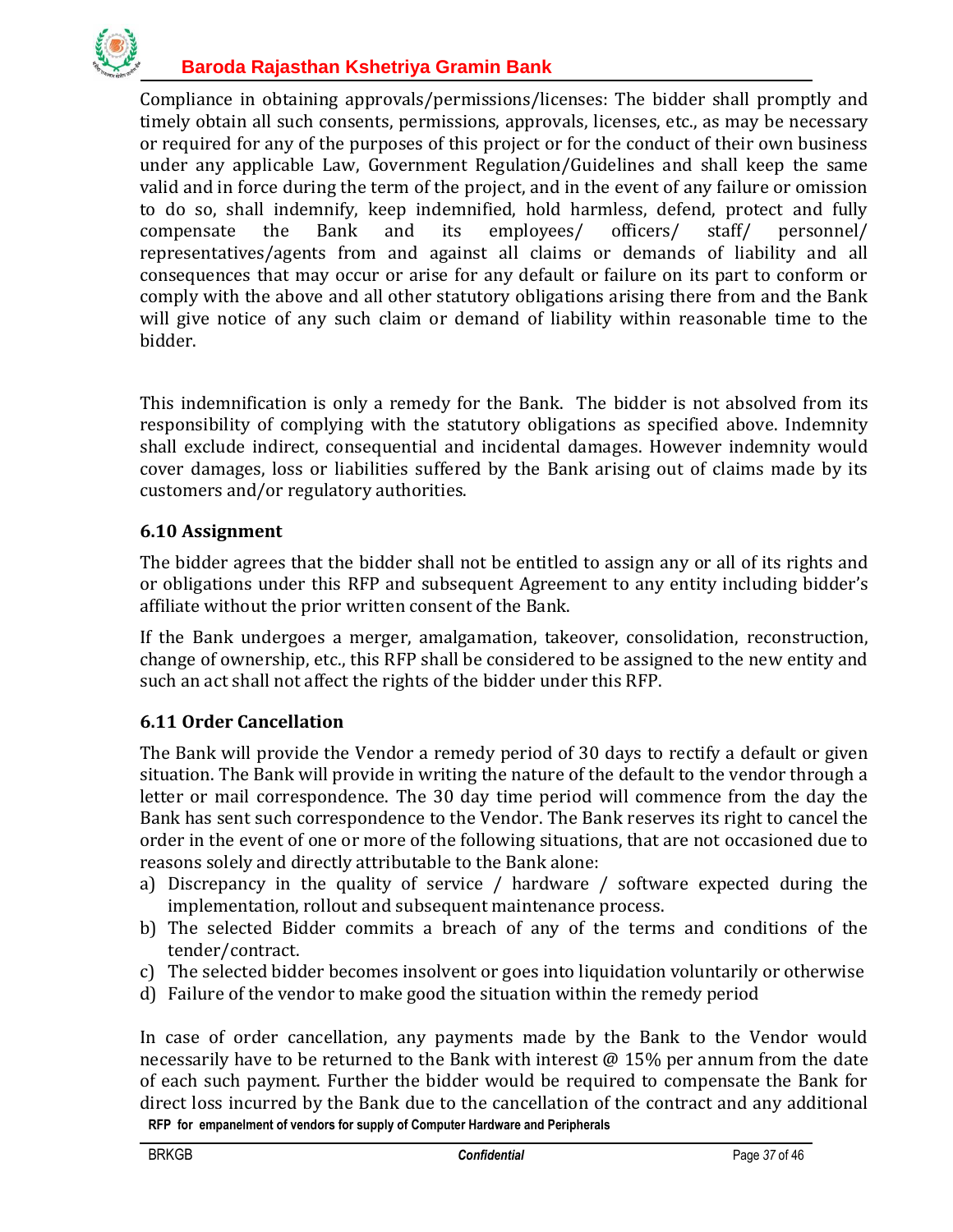

expenditure to be incurred by the Bank to appoint any other bidder. This is after repaying original amount paid.

In case of any claim for refund, the products already supplied would be returned to the vendor. The products for which installation is complete and accepted by Bank, will not be subject to return/refund.

## <span id="page-37-0"></span>**6.12 Arbitration**

In the event of a dispute or difference of any nature whatsoever between Bank and the Bidder during the course of the assignment arising as a result of this proposal, the same will be settled through the process of arbitration conducted by a Board of Arbitration. This Board will be constituted prior to the commencement of the arbitration and will comprise of two arbitrators and an umpire. Bank and Bidder will each nominate an arbitrator to the Board and these arbitrators will appoint the umpire. Arbitration will be carried out at Bank's office that placed the order. The provisions of Indian Arbitration Act 1996 shall apply to the Arbitration proceeding.

## <span id="page-37-1"></span>**6.13 Indemnity**

The Bidder shall indemnify, protect and save the Bank against all claims, losses, damages, costs, expenses, action suits and other proceedings, resulting from infringement of any patent, trade marks, copyrights etc. by the Bidder. The Bidder shall always remain liable to the bank for any losses suffered by the Bank due to any technical error and negligence or fault on the part of the Bidder and the Bidder also indemnifies the Bank for the same in respect of the hardware and software supplied by him by executing an instrument to the effect on a Non-Judicial stamp paper that Bank may sustain on account of violation of patent, trademarks etc. by the Bidders.

#### <span id="page-37-2"></span>**6.14 Inspection of Records**

All Bidder records with respect to any matters covered by this RFP shall be made available to the Bank or its designees, at any time during normal business hours, as often as the Bank deems necessary, to audit, examine, and make excerpts or transcripts of all relevant data. Said records are subject to examination. The auditors would be permitted to submit their findings to the Bank, which would be used by the Bank. The cost of the audit will be borne by the Bank. The scope of such audit would be limited to Service Levels being covered under the contract, and financial information would be excluded from such inspection, which will be subject to the requirements of statutory and regulatory authorities.

## <span id="page-37-3"></span>**6.15 Publicity**

Any publicity by the Bidder in which the name of the Bank is to be used should be done only with the explicit written permission of the Bank.

## <span id="page-37-4"></span>**6.16 Compliance to bank's all terms and conditions:**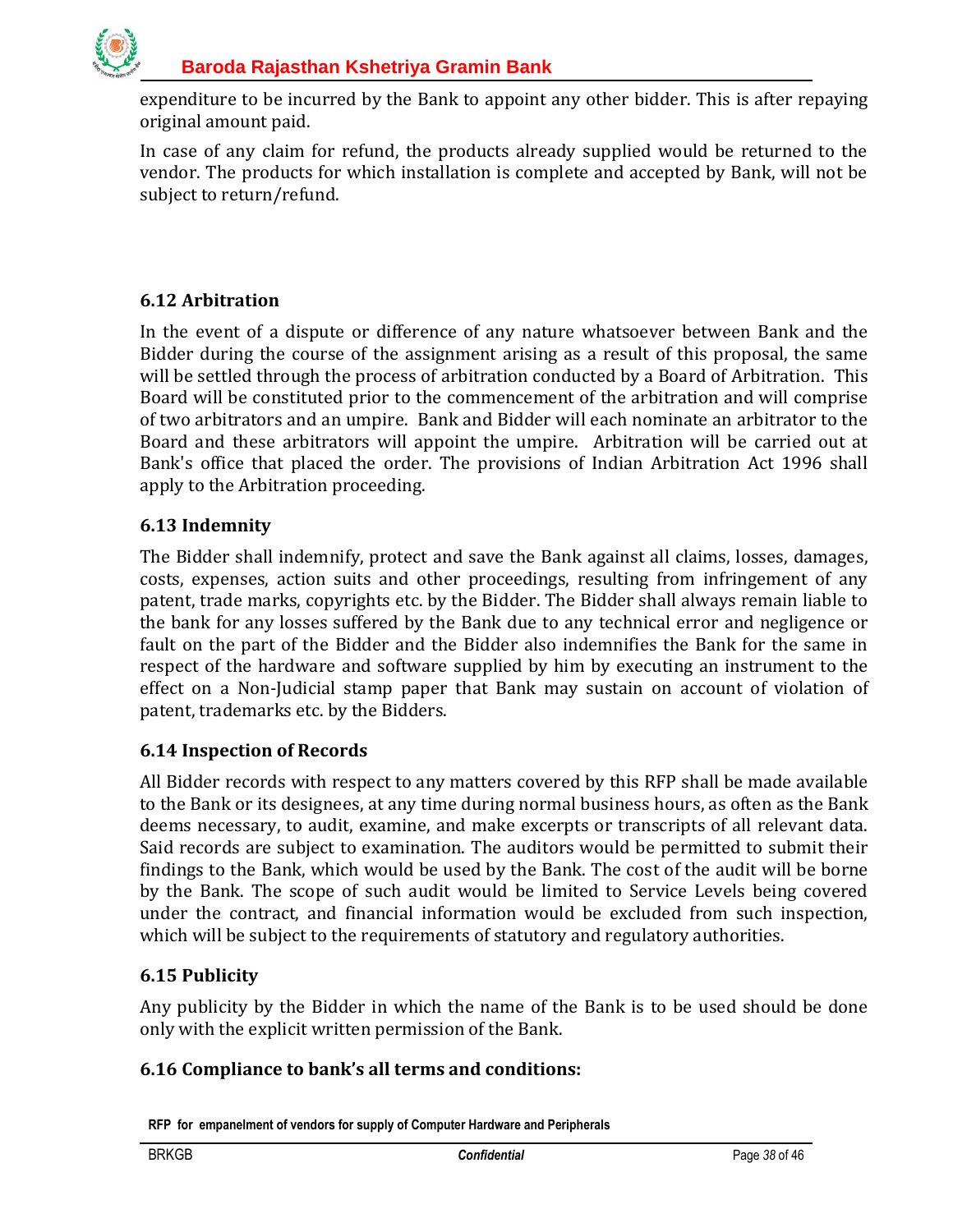

Bidder has to submit a letter of undertaking along with the Tender that they will abide by all the terms and conditions stated in our RFP (as per Annexure)

The OEM / Principal, Hardware / Software Vendor will have the responsibility of the equipment's supplied through the partner and should take the responsibility in case of any sales / service support issue arises at any point of time for which Separate under taking is to be obtained from the OEM and enclosed with technical tender document

The Bidder should be in a position to supply the Computer Hardware and Peripherals and software as per the requirement of Baroda Rajasthan Kshetriya Gramin Bank branches/administrative offices across the state (Rajasthan).

The Computer Hardware and Peripherals and software to be provided should be fieldupgradeable in terms of memory, hard disk capacity, etc.

## <span id="page-38-0"></span>**6.17 Solicitation of Employees**

Both the parties agree not to hire, solicit, or accept solicitation (either directly, indirectly, or through a third party) for their employees directly involved in this contract during the period of the contract and one year thereafter, except as the parties may agree on a caseby-case basis. The parties agree that for the period of the contract and one year thereafter, neither party will cause or permit any of its directors or employees who have knowledge of the agreement to directly or indirectly solicit for employment the key personnel working on the project contemplated in this proposal except with the written consent of the other party.

The bidder or any of its holding / subsidiary / joint venture / affiliate / group / client companies / or any of their employees / officers / staff / personnel / representatives / agents / shall not under any circumstances be deemed to have any employer – employee relationship with the Bank or any of its employees / officers / staff / representatives / personnel / agents.

## <span id="page-38-1"></span>**6.18 Confidentiality**

The RFP document is confidential and is not to be disclosed, reproduced, transmitted, or made available by the Recipient to any other person. The RFP document is provided to the Recipient on the basis of the undertaking of confidentiality given by the Recipient to Bank. Bank may update or revise the RFP document or any part of it. The Recipient acknowledges that any such revised or amended document is received subject to the same confidentiality undertaking. The Recipient will not disclose or discuss the contents of the RFP document with any officer, employee, consultant, director, agent, or other person associated or affiliated in any way with Bank or any of its customers or suppliers without the prior written consent of Bank.

This tender document contains information proprietary to the Bank. Each recipient is entrusted to maintain its confidentiality. It should be disclosed only to those employees involved in preparing the requested responses. The information contained in the tender document may not be reproduced in whole or in part without the express permission of the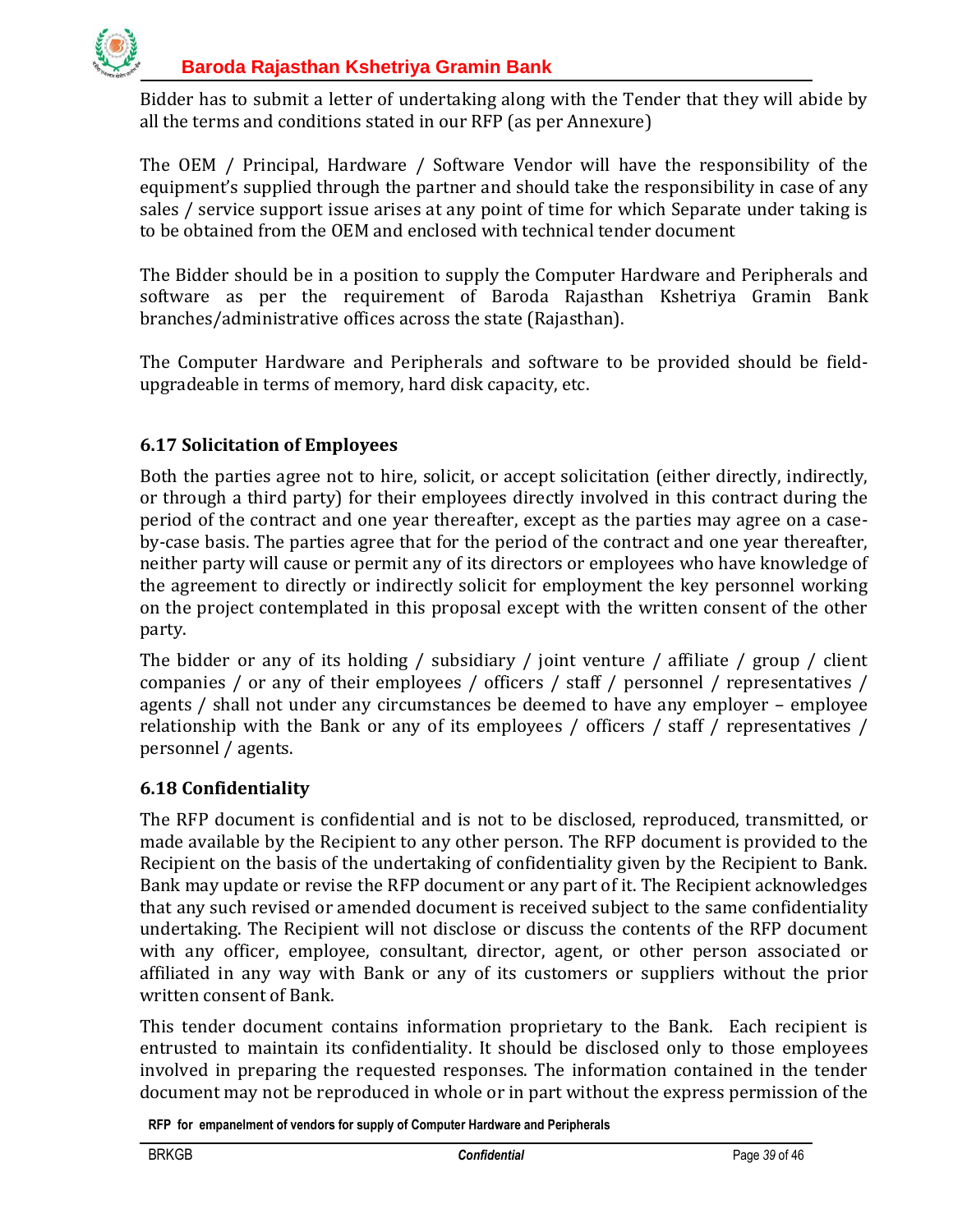

Bank. Disclosure of any such sensitive information to parties not involved in the supply of contracted services will be treated as breach of trust and could invite legal action. This will also mean termination of the contract and disqualification of the said Bidder.

Responses received become the property of the Bank and cannot be returned. Information provided by each Bidder will be held in confidence, and will be used for the sole purpose of evaluating a potential business relationship with the Bidder.

"Confidential Information" means any and all information that is or has been received by the Bidder ("Receiving Party") from the Bank ("Disclosing Party") and that:

- (b) Relates to the Disclosing Party; and
- (c) is designated by the Disclosing Party as being confidential or is disclosed in circumstances where the Receiving Party would reasonably understand that the disclosed information would be confidential or
- (d) Is prepared or performed by or on behalf of the Disclosing Party by its employees, officers, directors, agents, representatives or consultants.
- (e) Without limiting the generality of the foregoing, Confidential Information shall mean and include any information, data, analysis, compilations, notes, extracts, materials, reports, specifications or other documents or materials that may be shared by the Bank with the Bidder.
- (f) "Confidential Materials" shall mean all tangible materials containing Confidential Information, including, without limitation, written or printed documents and computer disks or tapes, whether machine or user readable.
- 1. The Receiving Party shall, at all times regard, preserve, maintain and keep as secret and confidential all Confidential Information and Confidential Materials of the Disclosing Party howsoever obtained and agrees that it shall not, without obtaining the written consent of the Disclosing Party:
- 2. Unless otherwise agreed herein, use any such Confidential Information and materials for its own benefit or the benefit of others or do anything prejudicial to the interests of the Disclosing Party or its customers or their projects.
- 3. In maintaining confidentiality hereunder the Receiving Party on receiving the confidential information and materials agrees and warrants that it shall:
	- Take at least the same degree of care in safeguarding such Confidential Information and materials as it takes for its own confidential information of like importance and such degree of care shall be at least, that which is reasonably calculated to prevent such inadvertent disclosure;
	- $\triangleright$  Keep the Confidential Information and Confidential Materials and any copies thereof secure and in such a way so as to prevent unauthorized access by any third party;
	- $\blacktriangleright$  Limit access to such Confidential Information and materials to those of its directors, partners, advisers, agents or employees, sub contractors and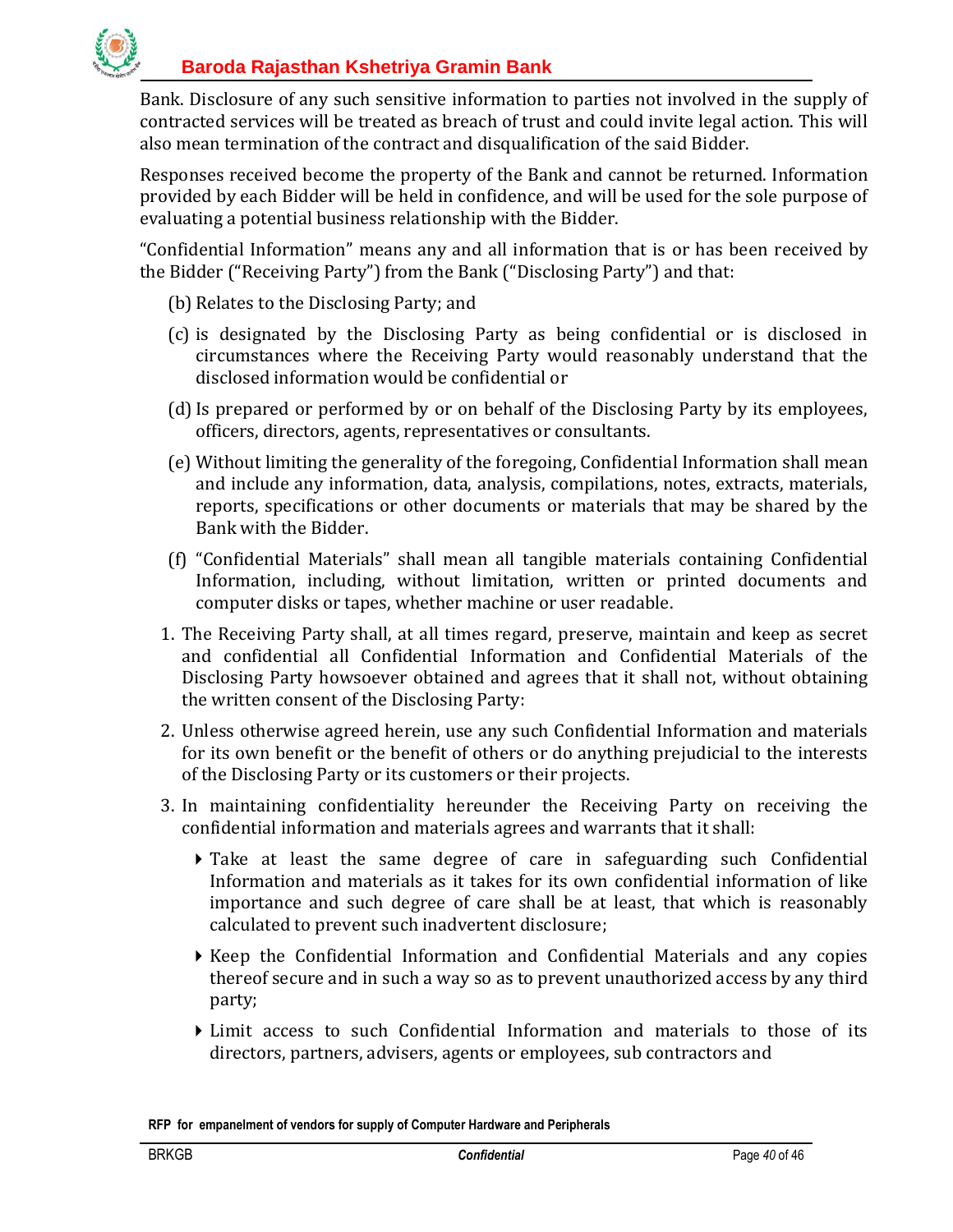

contractors who are directly involved in the consideration/evaluation of the Confidential Information and bind each of its directors, partners, advisers, agents or employees, sub contractors and contractors so involved to protect the Confidential Information and materials in the manner prescribed in this document; and

- Upon discovery of any unauthorized disclosure or suspected unauthorized disclosure of Confidential Information, promptly inform the Disclosing Party of such disclosure in writing and immediately return to the Disclosing Party all such Information and materials, in whatsoever form, including any and all copies thereof.
- 4. The Receiving Party who receives the confidential information and materials agrees that on receipt of a written demand from the Disclosing Party:
	- a. Immediately return all written Confidential Information, Confidential materials and all copies thereof provided to, or produced by it or its advisers, as the case may be, which is in Receiving Party's possession or under its custody and control;
	- b. To the extent practicable, immediately destroy all analyses, compilations, notes, studies, memoranda or other documents prepared by it or its advisers to the extent that the same contain, reflect or derive from Confidential Information relating to the Disclosing Party;
	- c. So far as it is practicable to do so immediately expunge any Confidential Information relating to the Disclosing Party or its projects from any computer, word processor or other device in its possession or under its custody and control; and
	- d. To the extent practicable, immediately furnish a certificate signed by its director or other responsible representative confirming that to the best of his/her knowledge, information and belief, having made all proper enquiries the requirements of this paragraph have been fully complied with.
- 5. The restrictions in the preceding clause shall not apply to:
	- a. Any information that is publicly available at the time of its disclosure or becomes publicly available following disclosure (other than as a result of disclosure by the Disclosing Party contrary to the terms of this document); or any information which is independently developed by the Receiving Party or acquired from a third party to the extent it is acquired with the valid right to disclose the same.
	- b. Any disclosure required by law or by any court of competent jurisdiction, the rules and regulations of any recognized stock exchange or any enquiry or investigation by any governmental, statutory or regulatory body which is lawfully entitled to require any such disclosure provided that, so far as it is lawful and practical to do so prior to such disclosure, the Receiving Party shall promptly notify the Disclosing Party of such requirement with a view to providing the Disclosing Party an opportunity to obtain a protective order or to contest the disclosure or otherwise agree to the timing and content of such disclosure.

**RFP for empanelment of vendors for supply of Computer Hardware and Peripherals**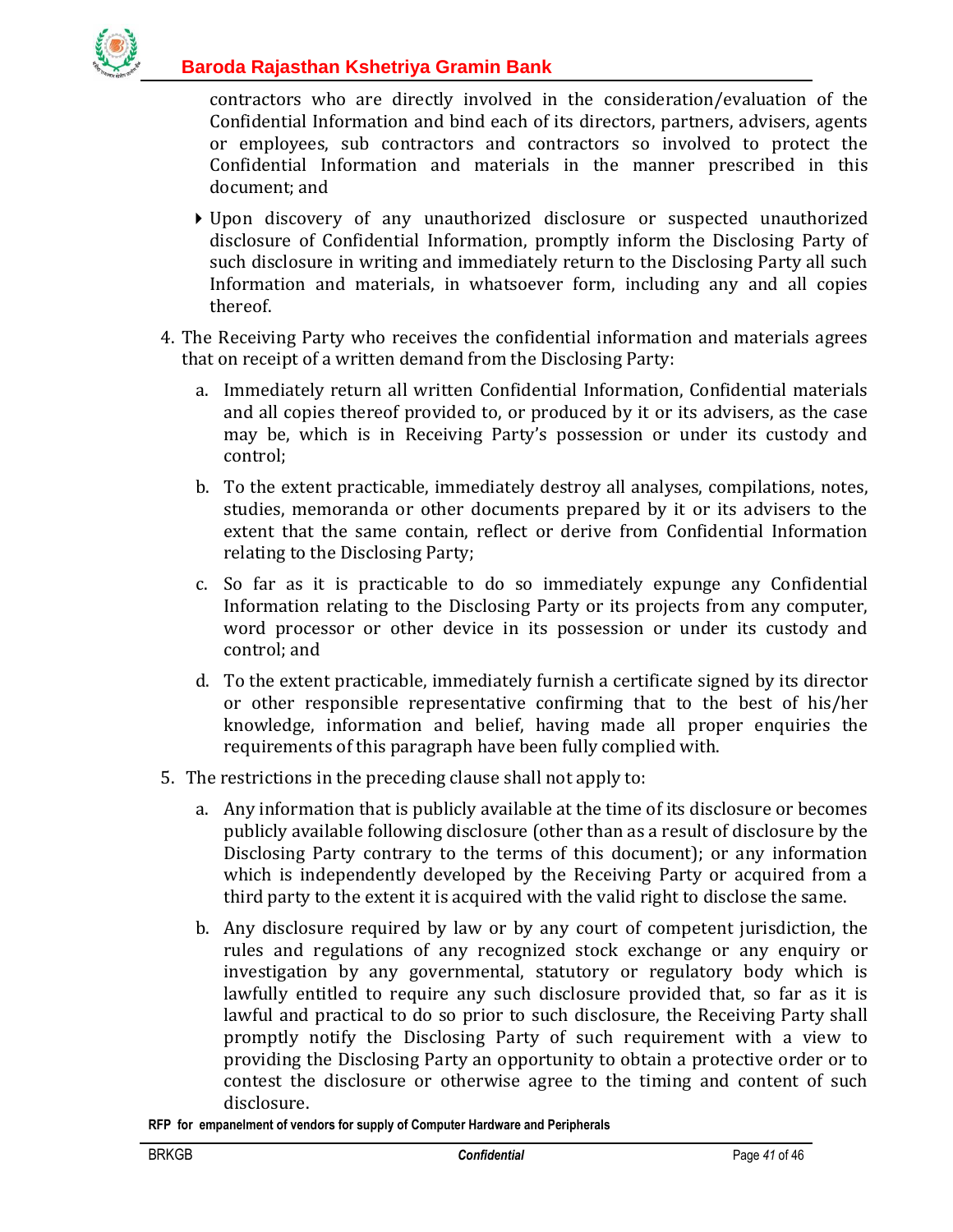

- c. The Confidential Information and materials and all copies thereof, in whatsoever form shall at all times remain the property of the Disclosing Party and its disclosure hereunder shall not confer on the Receiving Party any rights whatsoever beyond those contained in this document.
- d. The confidentiality obligations shall survive the expiry or termination of the agreement between the Bidder and the Bank.

## <span id="page-41-0"></span>**6.19 Force Majeure**

- a) The Bidder shall not be liable for forfeiture of its performance security, liquidated damages or termination for default, if any to the extent that its delay in performance or other failure to perform its obligations under the contract is the result of an event of Force Majeure.
- b) For purposes of this Clause, "Force Majeure" means an event explicitly beyond the reasonable control of the Bidder and not involving the Bidder's fault or negligence and not foreseeable. Such events may include, Acts of God or of public enemy, acts of Government of India in their sovereign capacity and acts of war.
- c) If a Force Majeure situation arises, the Bidder shall promptly notify the Bank in writing of such conditions and the cause thereof within fifteen calendar days. Unless otherwise directed by the Bank in writing, the Bidder shall continue to perform Bidder's obligations under the Contract as far as is reasonably practical, and shall seek all reasonable alternative means for performance not prevented by the Force Majeure event.
- d) In such a case the time for performance shall be extended by a period (s) not less than duration of such delay. If the duration of delay continues beyond a period of three months, the Bank and the Bidder shall hold consultations in an endeavor to find a solution to the problem.

#### <span id="page-41-1"></span>**6.20 Variation**

Baroda Rajasthan Kshetriya Gramin Bank may at any time during the contract require the Bidder to revise the Equipment, Services or Supplies including Completion Date. In an event of such nature, Baroda Rajasthan Kshetriya Gramin Bank will request the Bidder to state in writing the effect such variation will have on the work schedule. The Bidder shall furnish these details, in writing, in two weeks from the receipt of such request.

#### <span id="page-41-2"></span>**6.21 Resolution of Disputes**

- a) The Bank and the Bidder shall make every effort to resolve amicably, by direct informal negotiation between the respective project directors of the Bank and the Bidder, any disagreement or dispute arising between them under or in connection with the contract.
- b) If the Bank project director and Bidder project director are unable to resolve the dispute after thirty days from the commencement of such informal negotiations,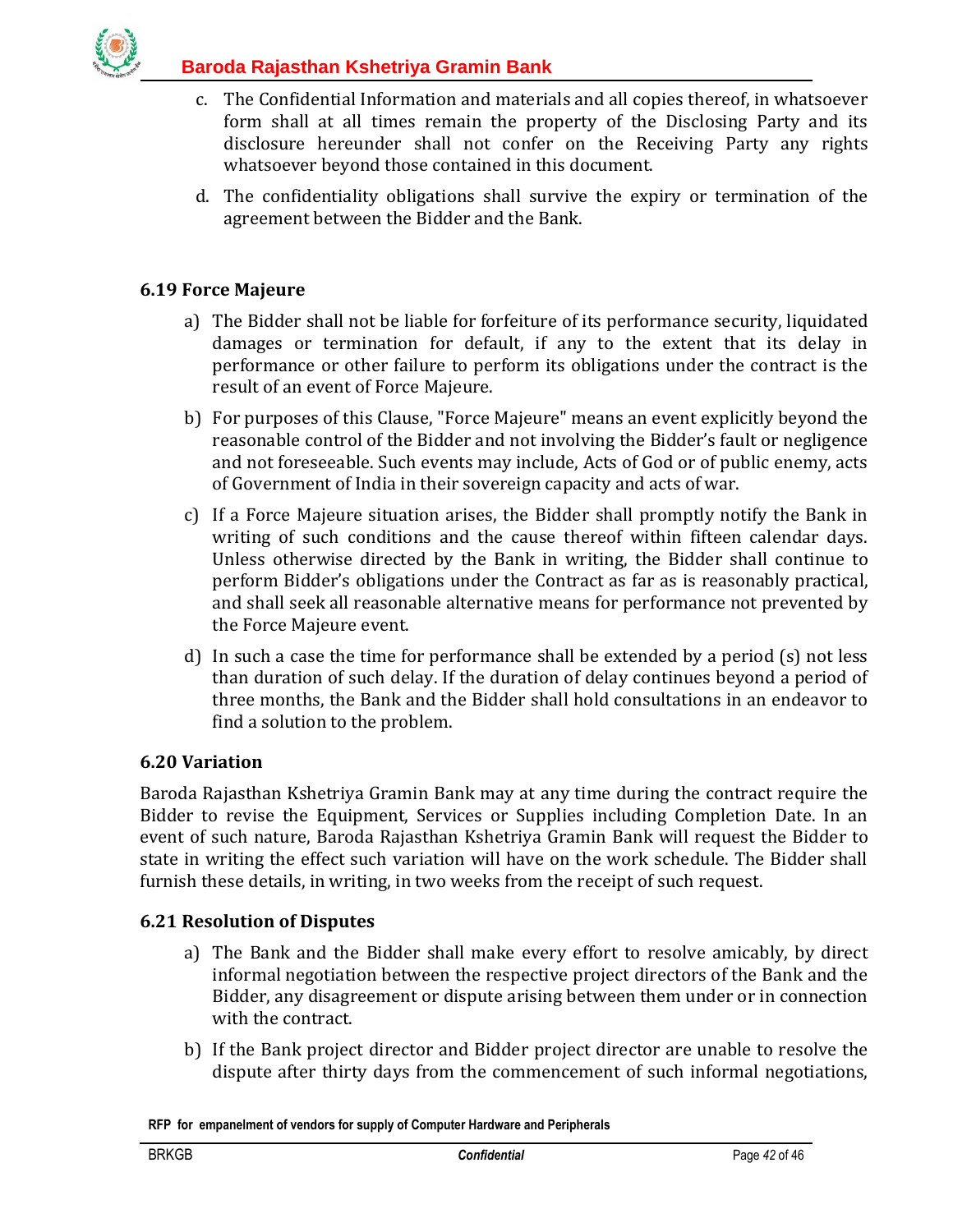

they shall immediately escalate the dispute to the senior authorized personnel designated by the Bidder and Bank respectively.

- c) If after thirty days from the commencement of such negotiations between the senior authorized personnel designated by the Bidder and Bank, the Bank and the Bidder have been unable to resolve contractual dispute amicably, either party may require that the dispute be referred for resolution through formal arbitration.
- d) All questions, disputes or differences arising under and out of, or in connection with the contract or carrying out of the work whether during the progress of the work or after the completion and whether before or after the determination, abandonment or breach of the contract shall be referred to arbitration by a sole Arbitrator acceptable to both parties OR the number of arbitrators shall be three, with each side to the dispute being entitled to appoint one arbitrator. The two arbitrators appointed by the parties shall appoint a third arbitrator shall act as the chairman of the proceedings. The award of the Arbitrator shall be final and binding on the parties. The Arbitration and Conciliation Act 1996 or any statutory modification thereof shall apply to the arbitration proceedings and the venue of the arbitration shall be India.
- e) If a notice has to be sent to either of the parties following the signing of the contract, it has to be in writing and shall be transmitted either by facsimile transmission or by pre-paid postage or by registered post with acknowledgement due or by a reputed courier service, in the manner as elected by the Party giving such notice. All notices shall be deemed to have been validly given on (i) the business date immediately after the date of transmission with confirmed answer back, if transmitted by facsimile transmission, or (ii) the expiry of five days after posting if sent by registered post with A.D., or (iii) the business date of receipt, if sent by courier.
- f) This tender document shall be governed and construed in accordance with the laws of India. The courts of Ajmer (Rajasthan) alone and no other courts shall be entitled to entertain and try any dispute or matter relating to or arising out of this tender document. Notwithstanding the above, the Bank shall have the right to initiate appropriate proceedings before any court of appropriate jurisdiction, should it find it expedient to do so.

#### <span id="page-42-0"></span>**6.22 Baroda Rajasthan Kshetriya Gramin Bank reserves the right to:**

- $\triangleright$  Reject any and all responses received in response to the RFP
- $\triangleright$  Waive or Change any formalities, irregularities, or inconsistencies in proposal format delivery
- $\triangleright$  Extend the time for submission of the tender
- $\triangleright$  Select the most responsive Bidder (in case no Bidder satisfies the eligibility criteria in totality)
- $\triangleright$  Share the information/ clarifications provided in response to tender by any Bidder, with any other Bidder(s) / others, in any form.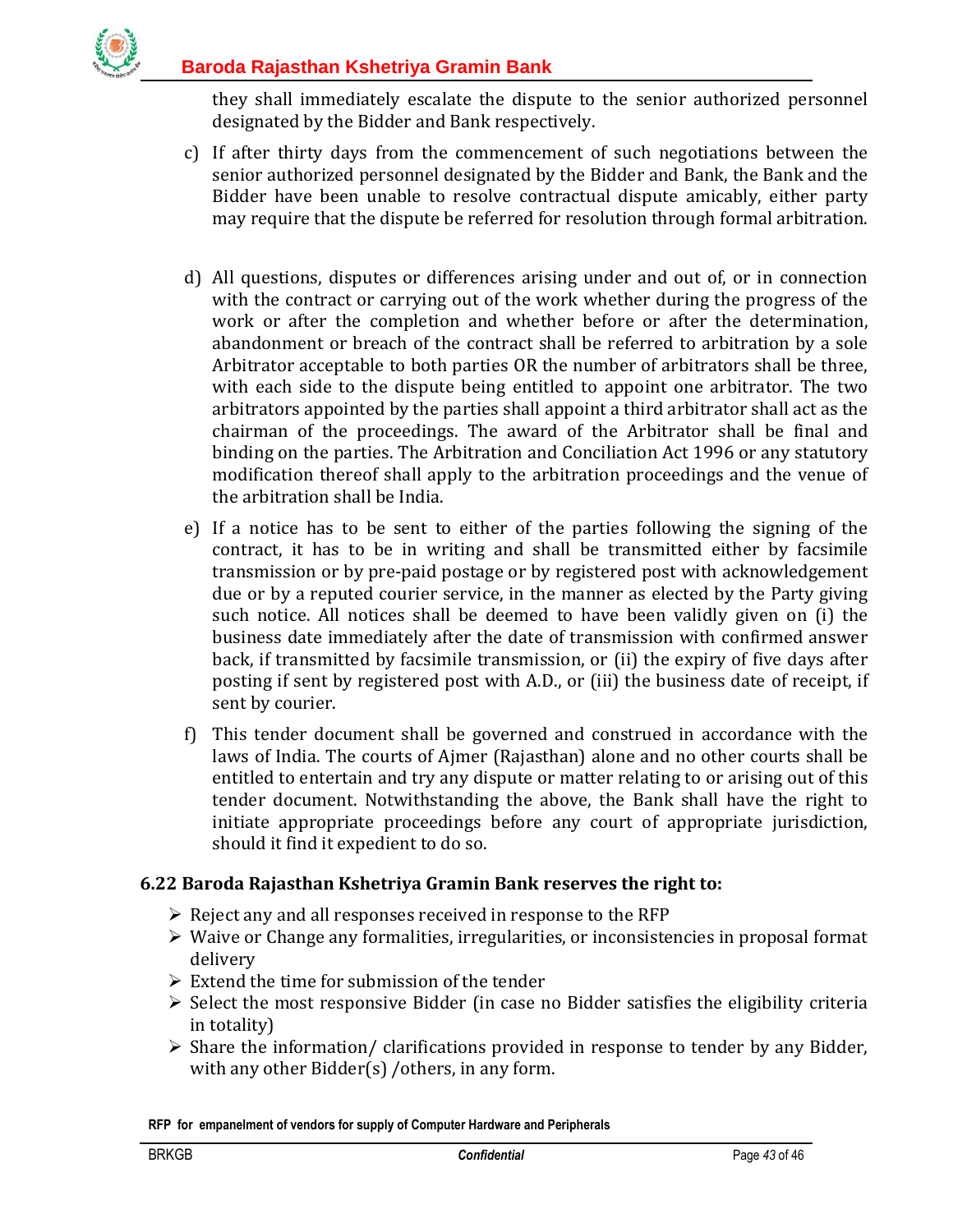

- $\triangleright$  Re-negotiate the price and terms of the entire contract with the bidder at more favorable terms in case such terms are offered in the industry at that time.
- $\triangleright$  Cancel the tender at any stage, without assigning any reason whatsoever
- $\triangleright$  Bank reserve right to cancel to place purchase order for any item at any stage of RFP/after evaluation of RFP.

## <span id="page-43-0"></span>**6.23 Corrupt and Fraudulent Practices**

- a) It is required that Bidders / Suppliers / Contractors observe the highest standard of ethics during the procurement and execution of such contracts in pursuance of this policy:
	- a. "Corrupt Practice" means the offering, giving, receiving or soliciting of any thing of values to influence the action of an official in the procurement process or in contract execution AND
	- b. "Fraudulent Practice" means a misrepresentation of facts in order to influence a procurement process or the execution of contract to the detriment of the Bank and includes collusive practice among Bidders (prior to or after bid submission) designed to establish bid prices at artificial noncompetitive levels and to deprive the Bank of the benefits of free and open competition.
	- c. The Bank reserves the right to reject a proposal for award if it determines that the Bidder recommended for award has engaged in corrupt or fraudulent practices in competing for the contract in question.
- b) The Bank reserves the right to declare a firm ineligible, either indefinitely or for a stated period of time, to be awarded a contract if at any time it determines that the firm has engaged in corrupt or fraudulent practices in competing for or in executing the contract.

#### <span id="page-43-1"></span>**6.24 Waiver**

No failure or delay on the part of either party relating to the exercise of any right power privilege or remedy provided under this RFP document or subsequent agreement with the other party shall operate as a waiver of such right power privilege or remedy or as a waiver of any preceding or succeeding breach by the other party nor shall any single or partial exercise of any right power privilege or remedy preclude any other or further exercise of such or any other right power privilege or remedy provided in this RFP document all of which are several and cumulative and are not exclusive of each other or of any other rights or remedies otherwise available to either party at law or in equity.

#### <span id="page-43-2"></span>**6.25 Violation of Terms**

The Bank clarifies that the Bank shall be entitled to an injunction, restraining order, right for recovery, suit for specific performance or such other equitable relief as a court of competent jurisdiction may deem necessary or appropriate to restrain the Bidder from committing any violation or enforce the performance of the covenants, obligations and representations contained in this tender document. These injunctive remedies are cumulative and are in addition to any other rights and remedies the Bank may have at law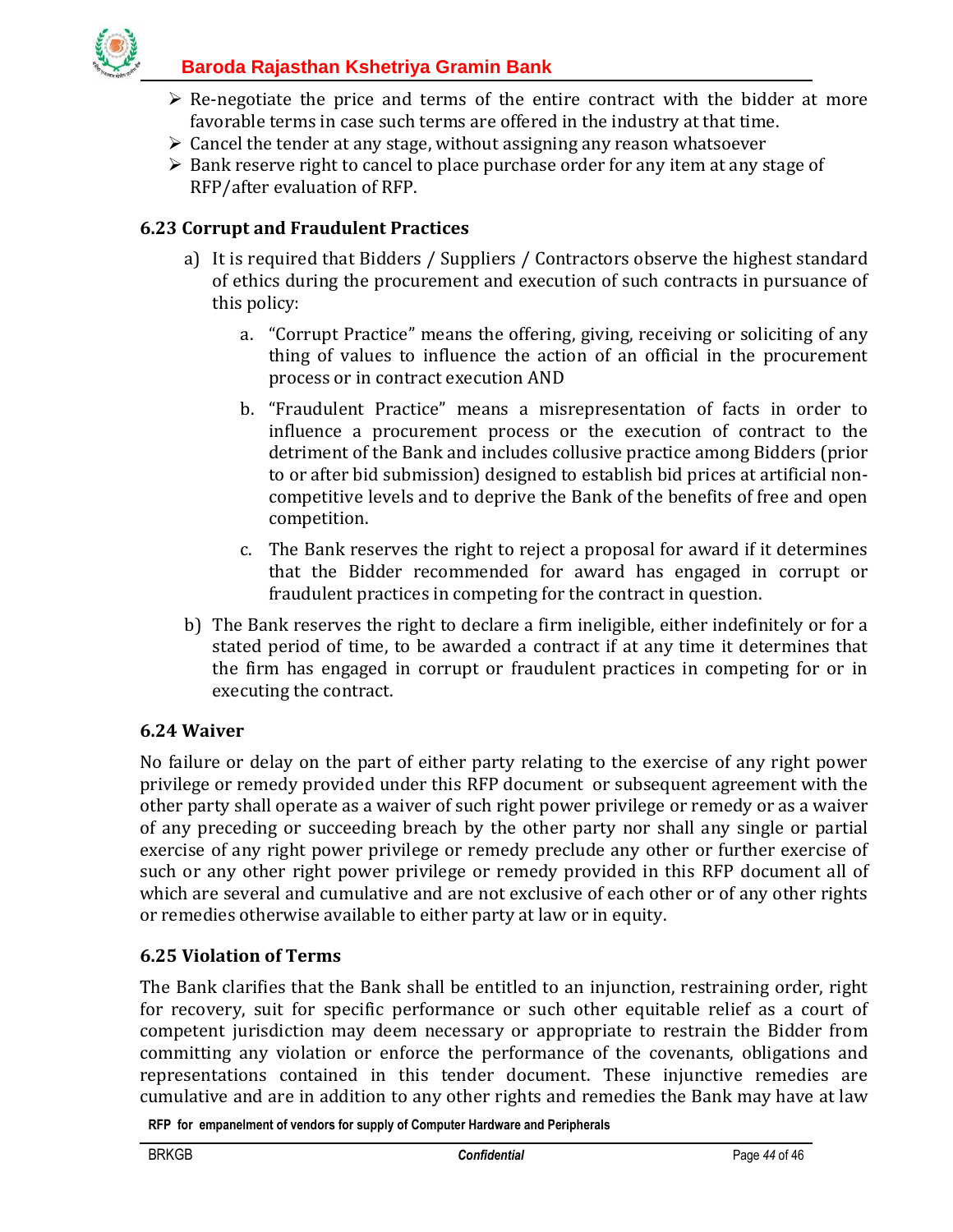

or in equity, including without limitation a right for recovery of any amounts and related costs and a right for damages.

## <span id="page-44-0"></span>**6.26 Transportation and Insurance**

All the costs should include cost, insurance and freight (c.i.f). However, the Bidder has the option to use transportation and insurance cover from any eligible source. Insurance cover should be provided by the Bidder till the acceptance of the H/W by Bank. The Bidders should also assure that the goods would be replaced with no cost to Bank in case insurance cover is not provided.

#### <span id="page-44-1"></span>**6.27 Authorized Signatory**

The selected Bidder shall indicate the authorized signatories who can discuss and correspond with the Bank, with regard to the obligations under the contract. The selected bidder shall submit at the time of signing the contract, a certified copy of the resolution of their Board, authenticated by Company Secretary/Director, authorizing an official or officials of the company or a Power of Attorney copy to discuss, sign agreements/contracts with the Bank. The bidder shall furnish proof of signature identification for above purposes as required by the Bank.

#### <span id="page-44-2"></span>6.28 Right to Reject Bids

Bank reserves the absolute and unconditional right to reject the response to this RFP if it is not in accordance with its requirements and no correspondence will be entertained by the Bank in the matter. The bid is liable to be rejected if:

- $\blacktriangleright$  It is not in conformity with the instructions mentioned in the RFP document.
- It is not accompanied by the requisite Application Money.
- $\triangleright$  It is not properly or duly signed.
- $\triangleright$  It is received through fax.
- It is received after expiry of the due date and time.
- It is incomplete including non-furnishing the required documents.
- $\blacktriangleright$  It is evasive or contains incorrect information.
- $\triangleright$  There is canvassing of any kind.
- It is submitted anywhere other than the place mentioned in the RFP

#### <span id="page-44-3"></span>**6.29 Information and Secrecy**

The Bidder must provide a written undertaking to the bank to comply with the secrecy provision pursuant to Section 97 of the Banking and Financial Institution Act 1989 (BAFIA). The Bidder will follow professional ethics and conduct in performing their duties. The Bank has right to terminate the services of the Bidder if it fails to comply with the conditions imposed. The external and internal auditors of the bank will be given right to review the books and internal controls of the Bidder. Any weaknesses highlighted during the audit